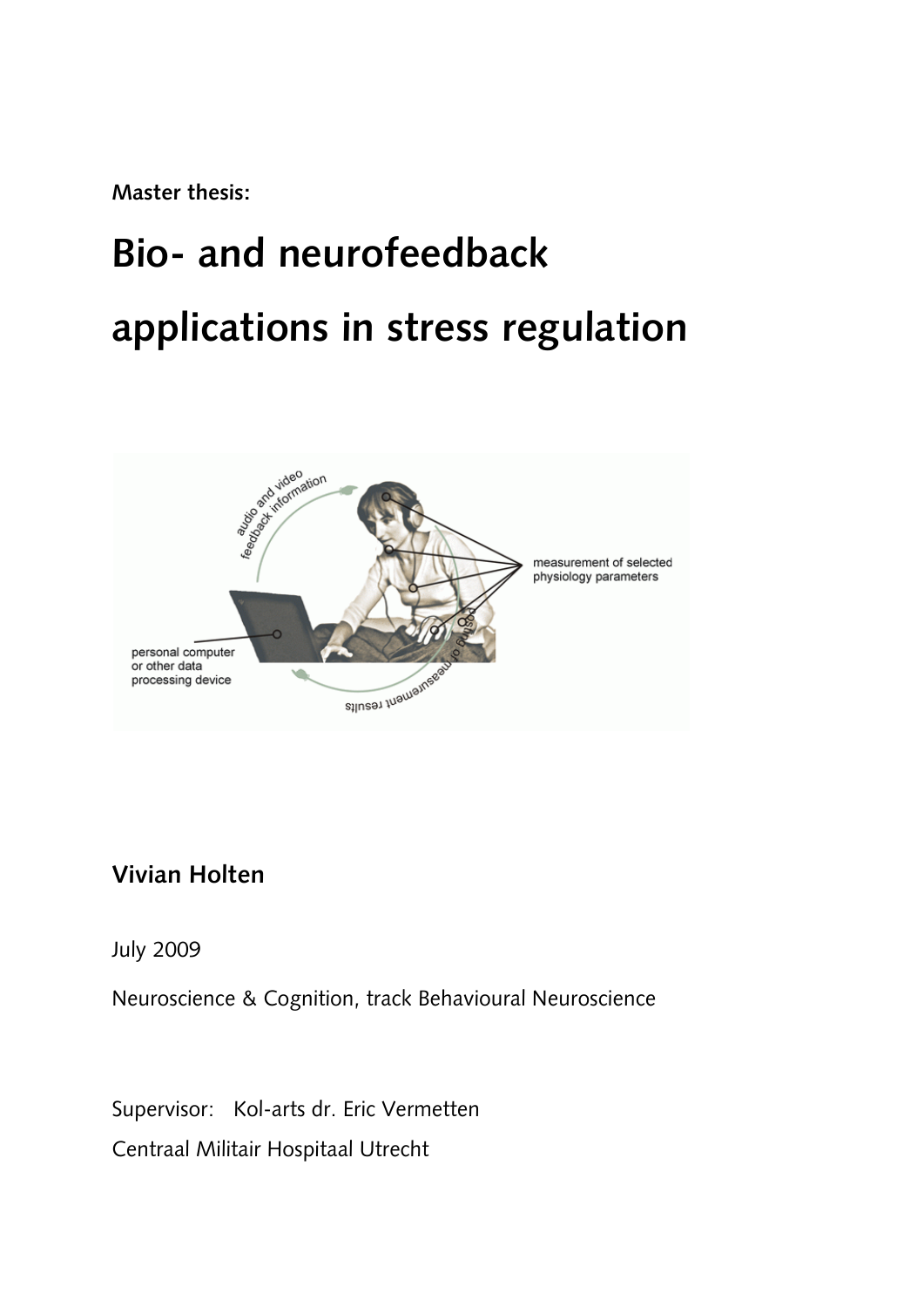## **Abstract**

Chronically being stressed has a negative impact on health. Of the ten leading causes to death, stress has been directly implicated in four and indirectly in three diseases. Stress occurs when homeostasis in the body becomes disrupted, for example by a stressful stimulus. To bring the body back into a homeostatic state, a stress response is initiated. The stress response activates the autonomic nervous system and the hypothalamic-pituitary-adrenal (HPA) axis. The autonomic nervous system is divided into three parts, the sympathetic, parasympathetic and enteric nervous system. During a stressful situation, the sympathetic division becomes more active, causing some physiological parameters to change activity. Also adrenaline is released by the sympathetic nervous system. Adrenaline works within seconds, but is short-lasting. For longer periods of stress, or anticipation to a stressor, the HPA axis, causing the release of cortisol is activated.

Several biological parameters (EDA, heart rate, respiration rate) represent stress in the body. These parameters can be used to determine how stressed an individual is. Biofeedback makes use of these parameters to decrease the amount of stress individuals perceive. By measuring the parameters reflecting stress and feeding these back to the individual, the brain should learn that some behaviours or thoughts are rewarding and therefore should be executed more often. Studies showed that this procedure works in decreasing the amount of stress in healthy people and PTSD patients. Biofeedback also showed to change the activity of some brain regions. Especially the dorsolateral prefrontal, anterior cingulate and parietal cortices, amygdala and basal ganglia increase activation after biofeedback relaxation training sessions.

Neurofeedback is a special form of biofeedback and uses the EEG signal. The EEG signal consists of four main frequency bands, namely delta, theta, alpha and beta. Theta and alpha waves are related with relaxation and these waves are therefore often used in neurofeedback sessions aiming to increase relaxation. By feeding back the theta and alpha wave level in the EEG signal; the brain should learn how to permanently increase the amount of these waves. Studies showed that alpha theta neurofeedback training can increase relaxation, but a disadvantage is that these studies have a lot of limitations. In the future these limitations, such as a lack of control groups, have to be solved to get more powerful results. Based on the evidence provided by the current studies, biofeedback seems to be more effective in decreasing stress levels than neurofeedback.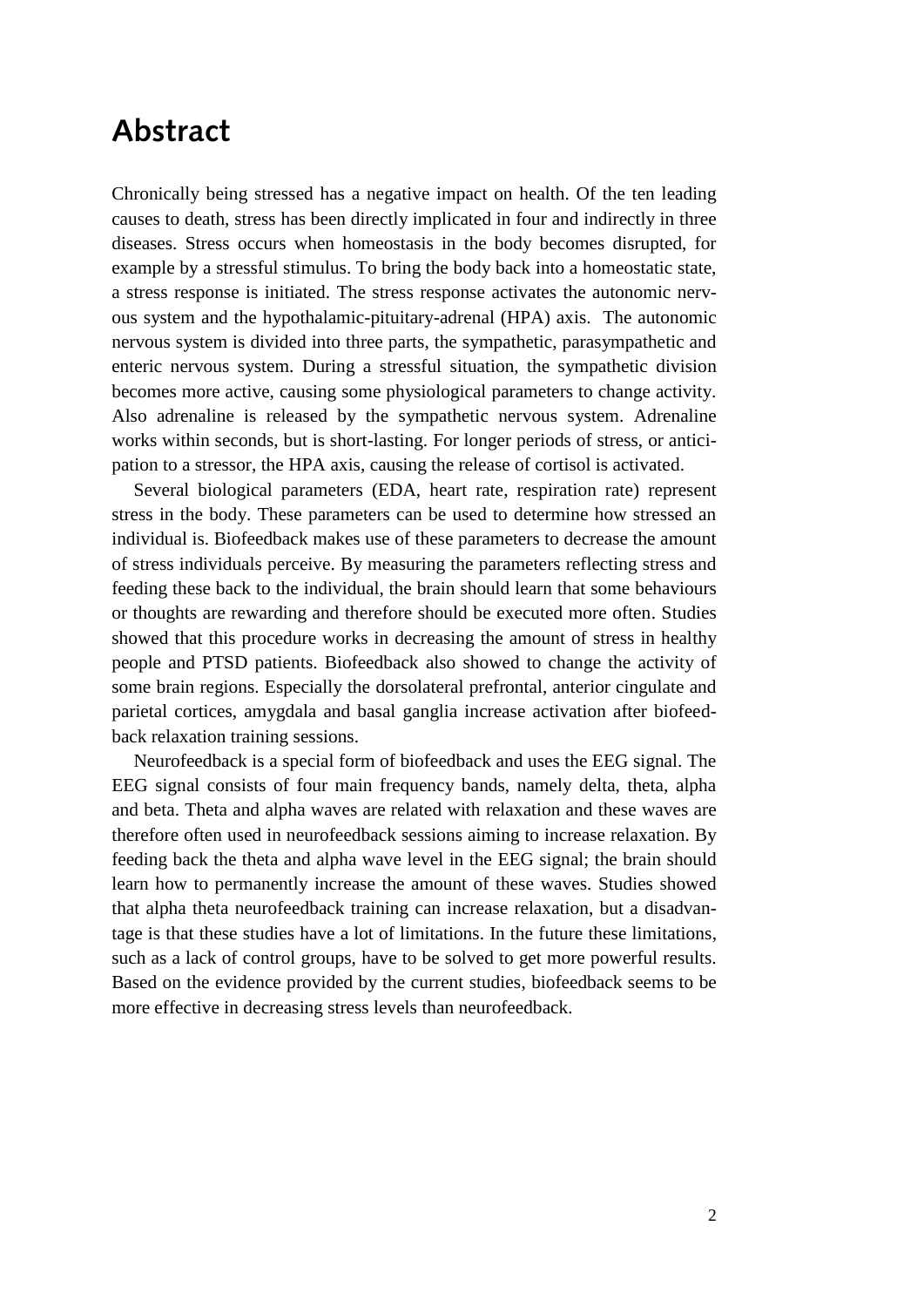# **Contents**

<span id="page-2-0"></span>

| <b>Chapter 1: Stress</b> |                                                             |                |
|--------------------------|-------------------------------------------------------------|----------------|
| 1.1                      | What is stress?                                             | $\overline{4}$ |
| 1.2                      | The stress response                                         | 6              |
| 1.2.1                    | The autonomic nervous system                                | 6              |
| 1.2.2                    | The HPA axis                                                | 9              |
| 1.3                      | Brain structures involved in HPA axis regulation            | 10             |
| 1.4                      | Which biological parameters reflect stress in the body?     | 12             |
| 1.5                      | Summary                                                     | 15             |
|                          | Chapter 2: Biofeedback                                      | 16             |
| 2.1                      | What is biofeedback?                                        | 16             |
| 2.2                      | How can biofeedback be used to reduce the amount of stress? | 17             |
| 2.2.1                    | <b>EDA</b>                                                  | 17             |
|                          | 2.2.2 HRV Biofeedback                                       | 20             |
|                          | 2.2.3 Respiration                                           | 22             |
|                          | Biofeedback and hypertension<br>2.2.4                       | 23             |
|                          | 2.3 Summary                                                 | 24             |
|                          | <b>Chapter 3: Neurofeedback</b>                             | 26             |
| 3.1                      | What is neurofeedback?                                      | 26             |
| 3.1.1                    | The EEG signal                                              | 26             |
|                          | Brain waves<br>3.1.2                                        | 26             |
| 3.1.3                    | Aim of neurofeedback                                        | 28             |
| 3.2                      | Neurofeedback and relaxation                                | 29             |
| 3.3                      | Neurofeedback in stress related disorders                   | 33             |
| 3.4                      | Summary                                                     | 35             |
|                          | <b>Chapter 4: Discussion</b>                                | 37             |
| 4.1                      | Future research                                             | 39             |
| References               |                                                             | 41             |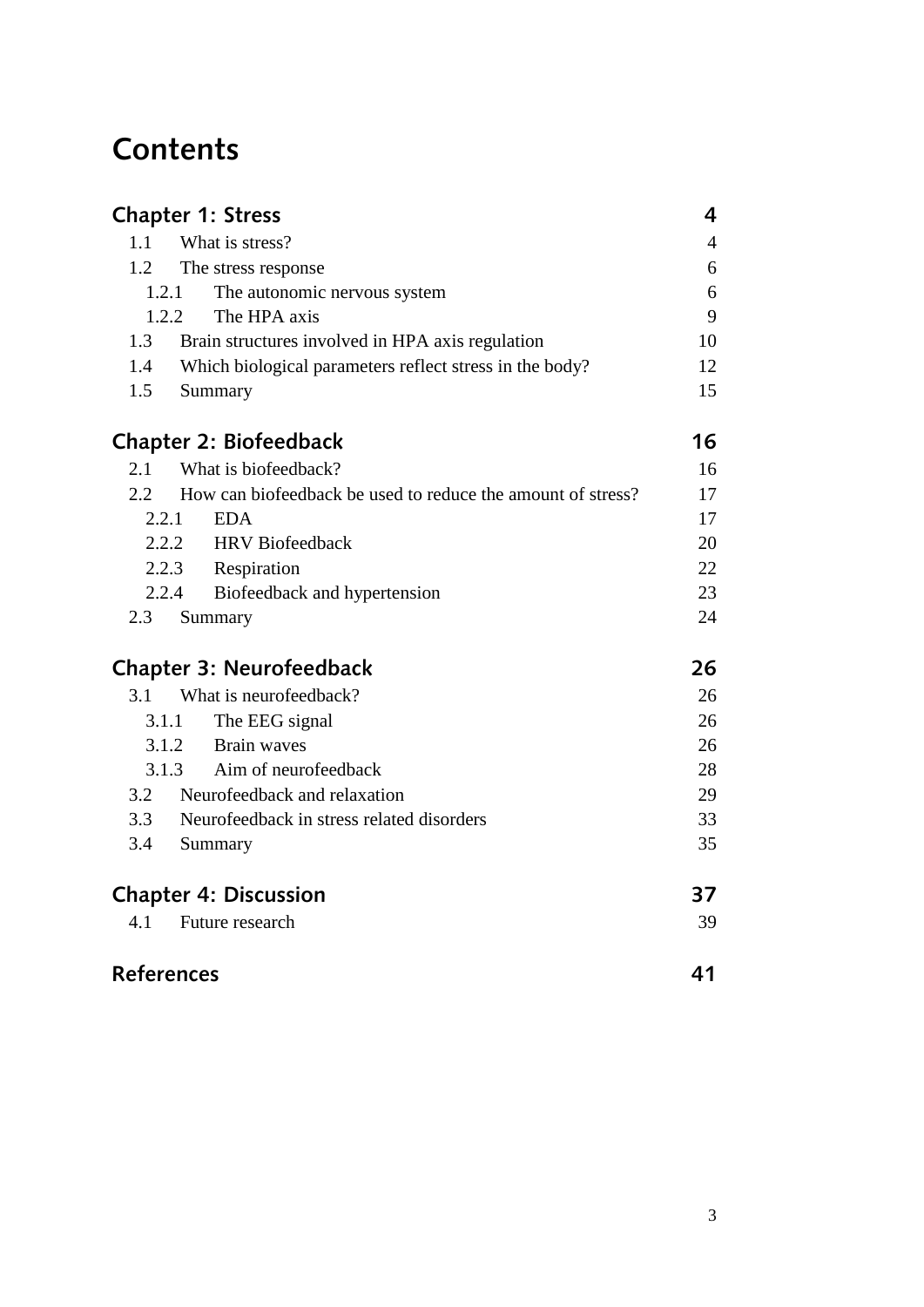## **Chapter 1: Stress**

#### <span id="page-3-0"></span>**1.1 What is stress?**

At present, stress is part of modern consciousness and a new explanation of the interaction of mankind with its environment (Viner, 1999). Stress has become an universal explanation for human behaviour and failure, and is often used by newspapers to explain diseases of civilization. These diseases may be caused by our current way of life, which becomes busier, causing a large pressure on many people. Not all people can deal with this pressure and become chronically stressed. Of the ten leading causes to death, stress is directly involved in four (cardiovascular disease, stroke, musculoskeletal disorders and suicide) and indirectly in three (cancer, chronic liver disease and lung disorders) (Miller & O"Callaghan, 2002). These facts indicate that stress is a major problem and methods have to be developed to solve this problem.

A century ago, stress as an explanation of the cause of several diseases was unknown. The concept of stress started to get a meaning after the discovery by Hans Seyle in 1935 of a phenomenon occurring in laboratory rats (Viner, 1999). After the rats were administered with overian and placental extracts, organ changes such as ulceration of the adrenal cortex and intestines occurred. Seyle believed that his experiments were contaminated and ceased work in despair. However, he mentioned that nature had non-specific healing powers. After some new experiments in which rats were injected with different agents, and the same disease pattern occurred, Seyle described a theory in which stress was the sum of all non-specifically induced changes in a biologic system (Viner, 1999). Until the 1970"s researchers speculated about this theory and finally accepted it as a scientific element that should increase the understanding of the cause and prevention of diseases. At present, much more is known about stress and the implications of it at the human body. For example that stress is caused when homeostasis in the body becomes disrupted. Normally, hormonal, behavioural and autonomic adjustments are made to deal with external and internal stressors (Miller & O"Callaghan, 2002). The adjustments are made by body systems that respond to the body state, like sleeping, lying and standing, and to the external environment and promote adaptation to aversive stimuli and activities such as locomotion (McEwen, 1998). These body systems include the autonomic nervous system, the hypothalamo-pituitary-adrenal axis, the metabolic systems and the immune system. All these systems are closely coupled and its physiological responses lead to protection and adaptation to aversive and threatening challenges, a process called allostasis (Figure 1) (McEwen, 1998).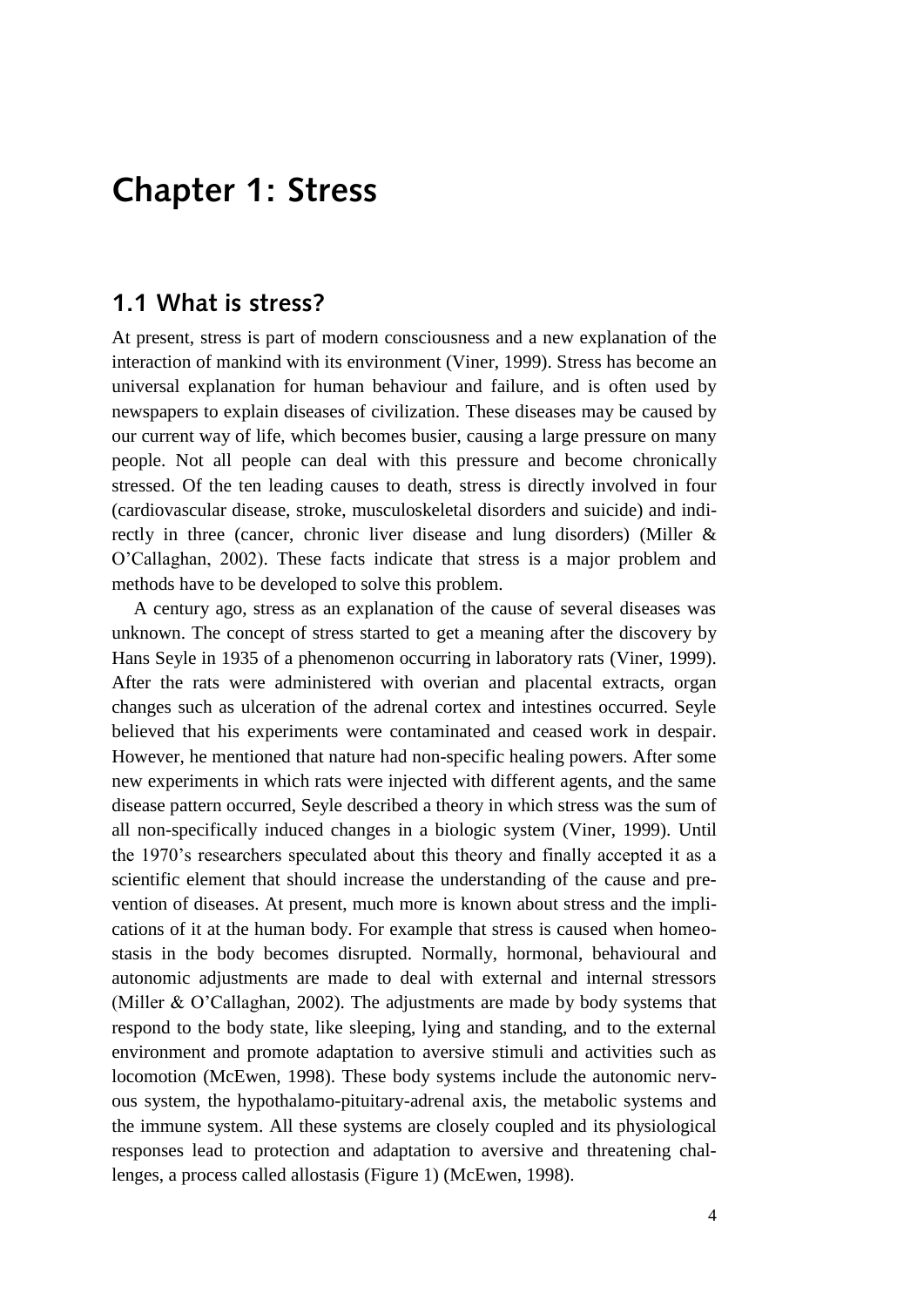

**Figure 1.** The effect of stressors (environmental, life events, trauma) on the physiological responses of the body. Individual differences determine the amount of perceived stress and the subsequent behavioural responses. These three parameters influence the physiologic responses. When allostasis is not able to successfully adapt the body to the stressor, the physiologic responses causes the occurence of allostatic load. This can eventually result in bodily changes that promote disease. From: McEwen, 2007

The response to a stressor can be divided into a real and anticipatory reaction and also differs per individual (Jankord & Herman, 2008; McEwen, 1998). A real stress response is a reaction to a real sensory stimulus, recognized by somatic, visceral or circumventricular sensory pathways. When these stressors occur, chemical mediators are released and increase heart rate, blood pressure, cause respiratory distress and visceral or somatic pain (Herman et al., 2003; McEwen, 2007). The release of these mediators facilitates the adaptation to the stressor.

An anticipatory reaction occurs when chemical mediators are released in the absence of a real stressor signalling homeostatic disruption (Jankord & Herman, 2008).This anticipatory response is often initiated by comparing a current environmental stimulus to innate programs. Examples are the presence of a predator or the recognition of danger associated with heights. Moreover, an anticipatory reaction can occur to learned stimuli, such as a previous experienced painful or threatening situation.

When a real or anticipatory stress response only occurs for a short time, the body can perfectly deal with it and the psychological burden is low. However, adaptation to an adversity has a price, and the cost of adaptation is called allostatic load (McEwen, 1998). McEwen (1998) defines allostatic load as the wear and tear on the body and brain resulting from chronic overactivity or inactivity of physiological systems that are normally involved in adaptation to environmental challenge. A high allostatic load therefore occurs when the body constantly has to cope with demands outside its operating range (Miller & O"Callaghan, 2002). This can eventually result in bodily changes that promote disease. In cases of high allostatic load, the individual is chronically stressed and its homeostasis is constantly disrupted.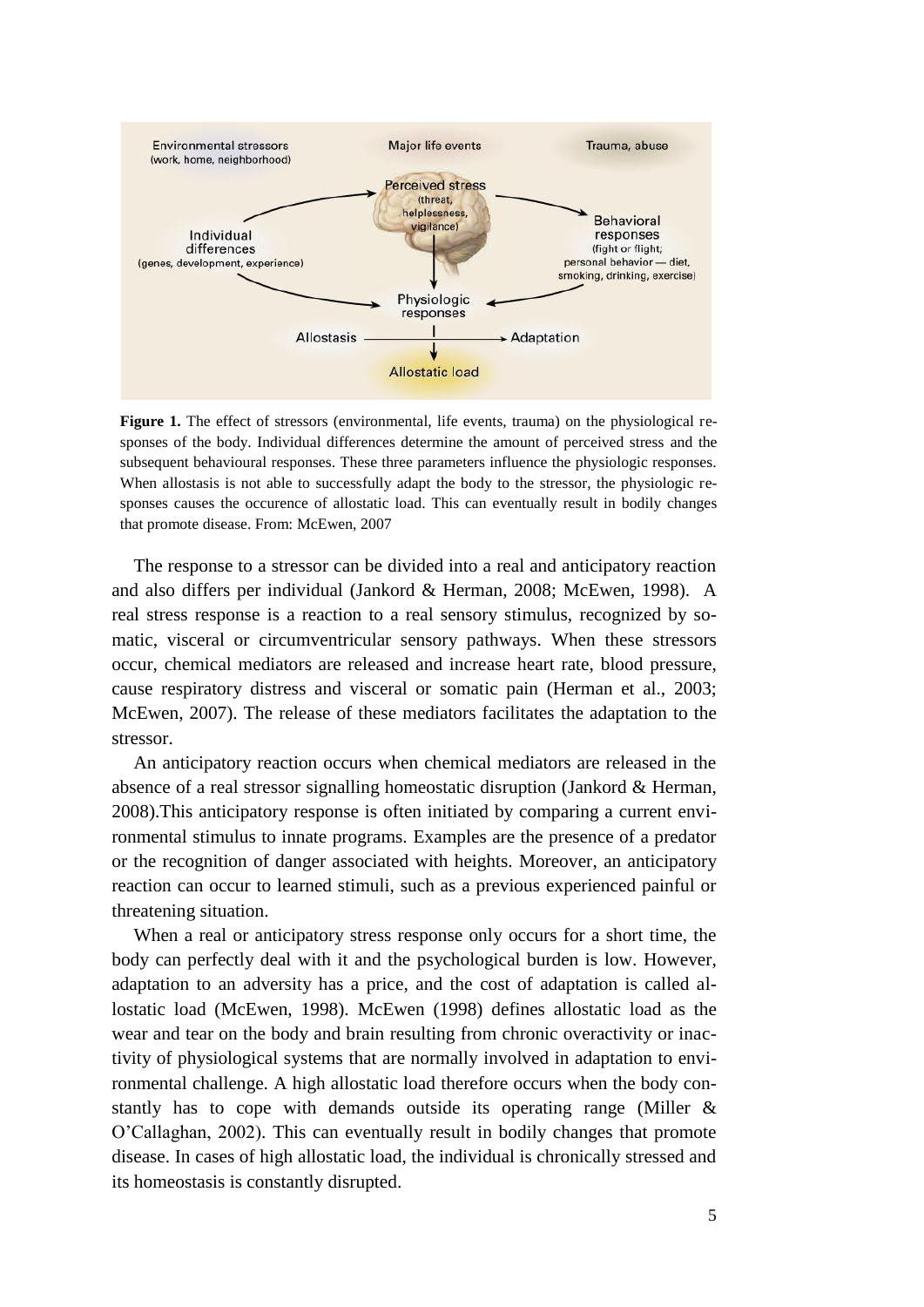#### <span id="page-5-0"></span>**1.2 The stress response**

After homeostasis is disrupted by for instance an infection, social stress or emotional distress; a stress response involving the hypothalamic-pituitary-adrenal (HPA) axis and the autonomic nervous system is initiated. The stress response can be divided into a relatively fast and slow response (Eriksen et al., 1999). The autonomic nervous system is involved in the quick stress response, while the HPA axis is particularly activated in the slow response.

The stress response originated in our earliest ancestors about 600 million years ago (Nesse & Young, 2000). Probably, these simple life forms only contained two states, activity and rest. This fundamental division is still present in our biochemical and nervous systems. For example, the biochemical pathways can be divided into a catabolic state, in which energy is used, and an anabolic state in which energy is stored and tissues are repaired. Parallel to this division are the two main parts of the autonomic nervous system. One part of the autonomic system increases blood pressure, heart rate, respiratory rate and physical activity, while the other part inhibits muscular activity, stores energy, and shunts blood to digestion and bodily repair (Nesse & Young, 2000).

#### <span id="page-5-1"></span>**1.2.1 The autonomic nervous system**

The autonomic nervous system is one of the divisions of the stress response and actively involved in maintaining homeostasis and adaptation to stressful stimuli. It especially regulates visceral functions, primarily through interactions with the endocrine system and via autonomic reflexes (Shields, 1993). Autonomic reflexes become induced by sensory information from the viscera. This information, containing visceral function, goes to the autonomic nervous centres in the brain. These centres process and integrate the incoming information and send signals to the autonomic efferent system, which carries out the appropriate autonomic responses. Mainly, visceral function is changed by innervations of smooth muscle, cardiac muscle or glandular secretions (Shields, 1993). In this way, the autonomic nervous system represents the principal neural channels through which the brain and body interact, and therefore is able to quickly respond to changes in the internal environment of the body and maintain homeostasis.

The autonomic nervous system can be divided into three subdivisions, namely the parasympathetic, the sympathetic and the enteric nervous system (Benarroch, 2007; Jänig, 2006; Shields, 1993). All these nervous systems have their own function and affect the activity of the tissue they are directed to. The parasympathetic and sympathetic neurons innervating the target tissue lie mainly outside the central nervous system (Jänig, 2006). The cell bodies of these neurons form structures, called autonomic ganglia. The neurons running from the autonomic ganglia to the target tissue are postganglionic neurons (Benarroch, 2007). Sometimes these neurons are also called peripheral effector neurons. The neurons running from the brainstem or spinal cord towards the autonomic ganglia are called preganglionic neurons. The cell bodies of these neurons are located in the brain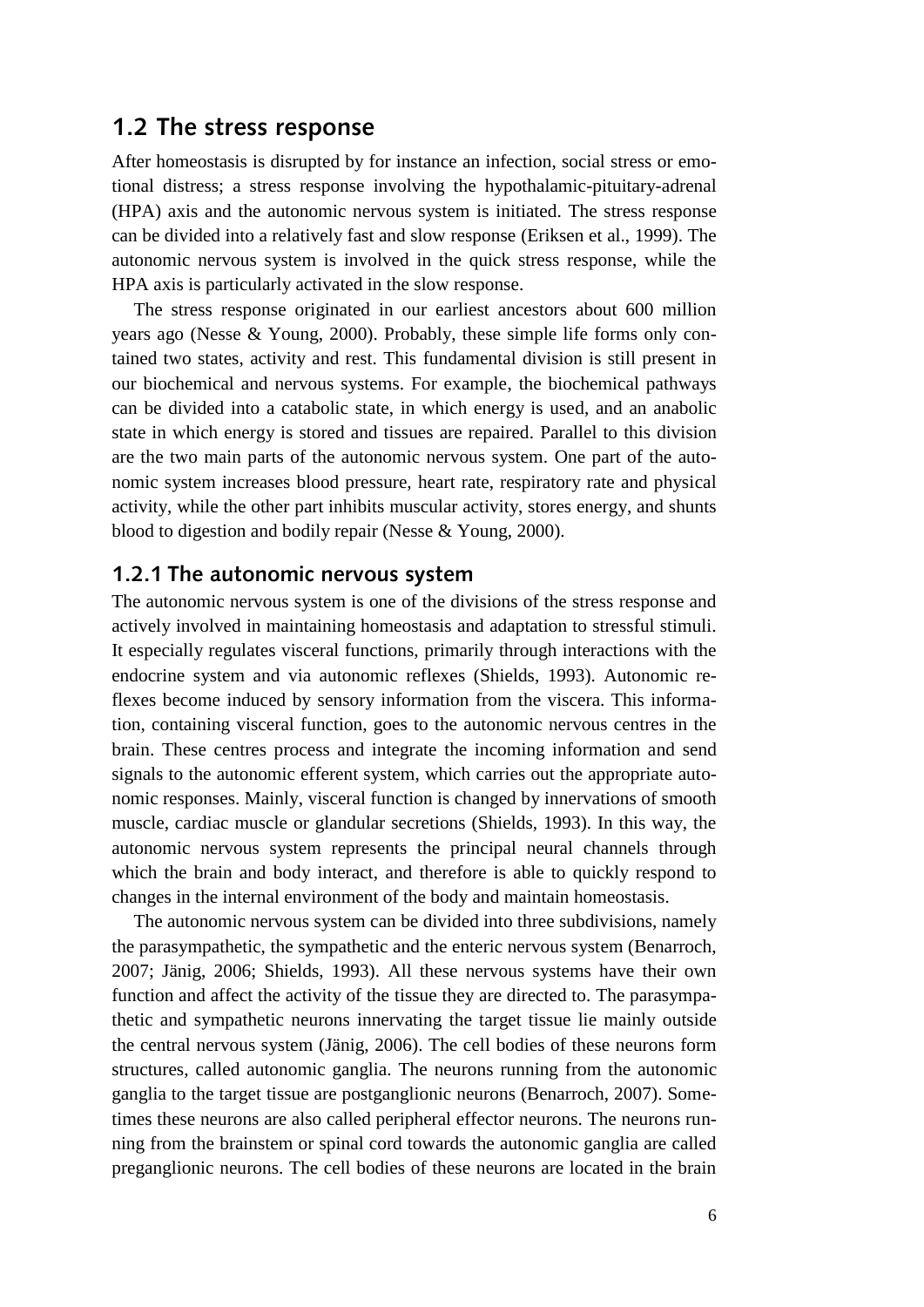stem or spinal cord. All communication between the preganglionic and postganglionic neurons is done by neurotransmitters. Preganglionic neurons often use acetylcholine, while most postganglionic neurons use noradrenaline for transmission of signals (Shields, 1993; Jänig, 2006).

To determine which postganglionic neurons were stimulated by which subdivision of the autonomic nervous system, researchers started experiments in which nerves were stimulated with an electric current. Other experiments blocked or removed a nerve to discover what its function was. Results of all examinations showed that most organs or tissues are more or less affected by both subdivisions of the autonomous nervous system (Figure 2) (Shields, 1993).

The postganglionic neurons of the sympathetic nervous system are located in the spinal cord (Shields, 1993). Each segment of the spinal cord contains efferent neurons which mostly innervate one particular organ. These neurons become especially active in stressful situations. The sympathetic nervous system is namely responsible for the maintenance of blood pressure, thermoregulation and cardiovascular and metabolic responses in stressful situations (Benarroch, 2007). Sympathetic nerves cause constriction of the blood vessels in the arteries of the heart, skeletal muscle, kidneys, skin and salivary glands. Furthermore, it de-



**Figure 2.** The autonomic nervous system with the sympathetic and parasympathetic division. Only the efferent part of both divisions is shown here. The sympathetic division contains larger postganglionic fibres than the parasympathetic division. From: Shields (1993)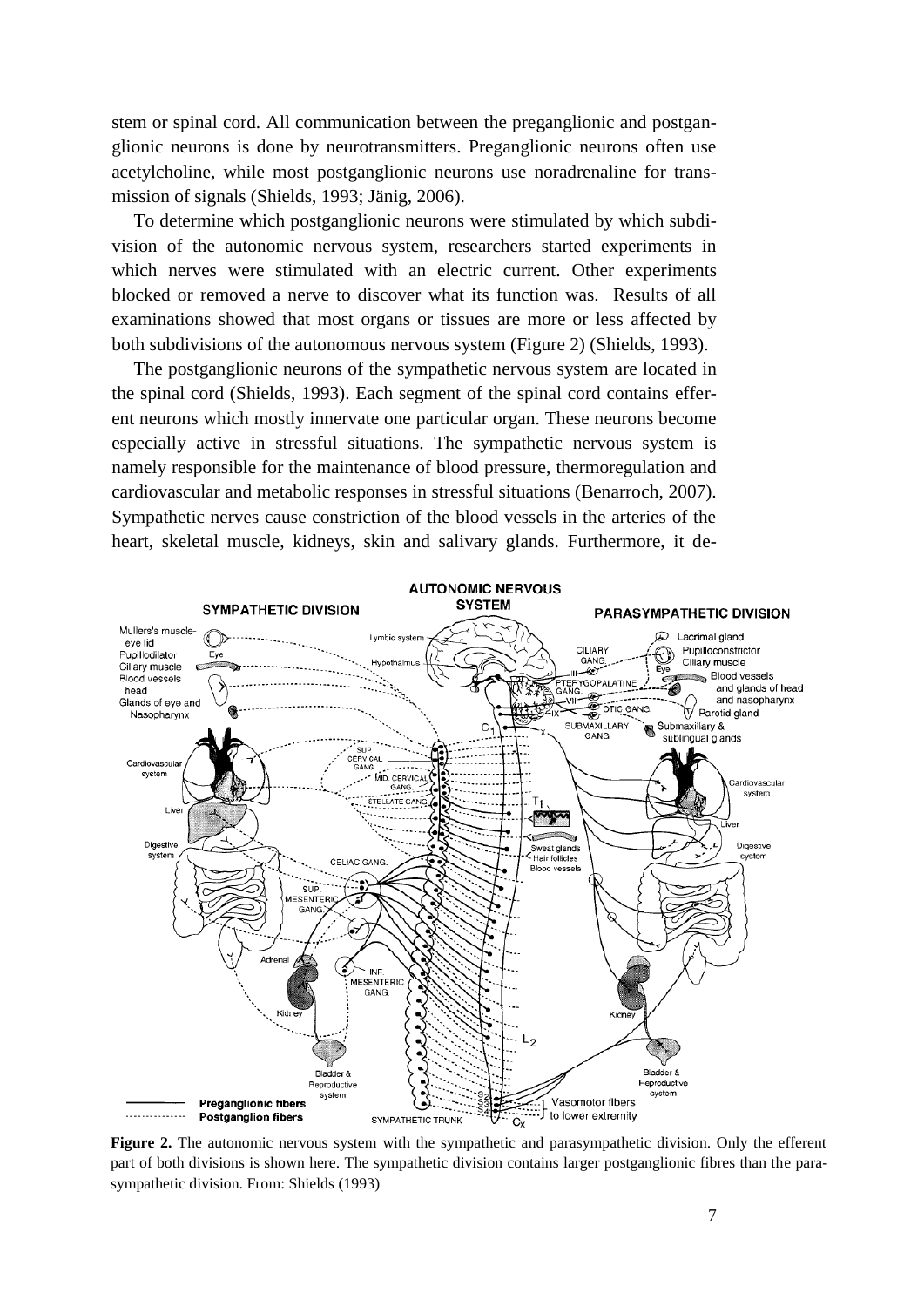creases the motility of the muscles in the intestine and causes the digestive glands to decrease their secretion. It also induces the contraction of the bladder and pupil of the eye (Jänig, 2006). All these physiological changes are executed to prepare the body for action, which is often needed in emergency situations (Critchley, 2009). Another function of the sympathetic nervous system is to activate the adrenal medulla to produce norepinephrine and epinephrine. These hormones cause an increase in blood pressure and heart rate and also a raised blood flow to the skeletal muscles (Shields, 1993). The muscles therefore, receive more oxygen and energy so that it takes a longer time before they become exhausted.

People who are chronically stressed constantly trigger the sympathetic nervous system, and as a consequence, have high levels of epinephrine in their blood. After some time, the body becomes exhausted and the effects of epinephrine can become problematic. One of such problems is the suppression of the immune system by epinephrine. Chronically stressed people constantly suppress the immune system, and as a result, they often suffer from diseases.

To examine which brain structures are active during the activation of the sympathetic nervous system, a functional magnetic resonance imaging (fMRI) study was executed (Critchley, 2009). Healthy subjects were placed in a scanner and had to make mental calculations which were made too complicated. As a consequence, subjects gave a lot of wrong answers. To make subjects even more aroused, they were told that they were performing very badly compared with other subjects of their age. Results showed that activity within the dorsal anterior cingulate cortex (ACC) correlated with an increase in blood pressure. This finding showed that the dorsal ACC is probably involved in generating sympathetic neural responses.

The parasympathetic nervous system has the opposite effect of the sympathetic nervous system. It is mainly active when the body is at rest or at least not aroused. Unlike the sympathetic nervous system, the cell bodies of the efferent parasympathetic system are situated in the neighbourhood of the target organ (Shields, 1993). This results in relatively long preganglionic nerves and short postganglionic nerves. A preganglionic nerve that is involved in relaying the signals from the central nervous system to the ganglia is the vagus nerve (Benarroch, 2007; Shields, 1993). This nerve runs from the brainstem to the thorax and abdomen. The vagus nerve innervates the heart, pancreas, liver, kidney and secretion of digestive enzymes in the gastrointestinal tract (Shields, 1993). It also innervates the exocrine glands of the head, neck and thorax. Moreover, the vagus nerve innervates smooth muscles of the organs and induces bronchial gland secretion (Jänig, 2006). Other nerves of the parasympathetic nervous system relax the arteries of the skin and intracranial tissues. Furthermore, postganglionic nerves innervate the rectum, bladder and sexual organs (Shields, 1993). Gastric relaxation is also induced by the parasympathetic nervous system. This is to make the body prepared for a meal so that new energy can be taken up.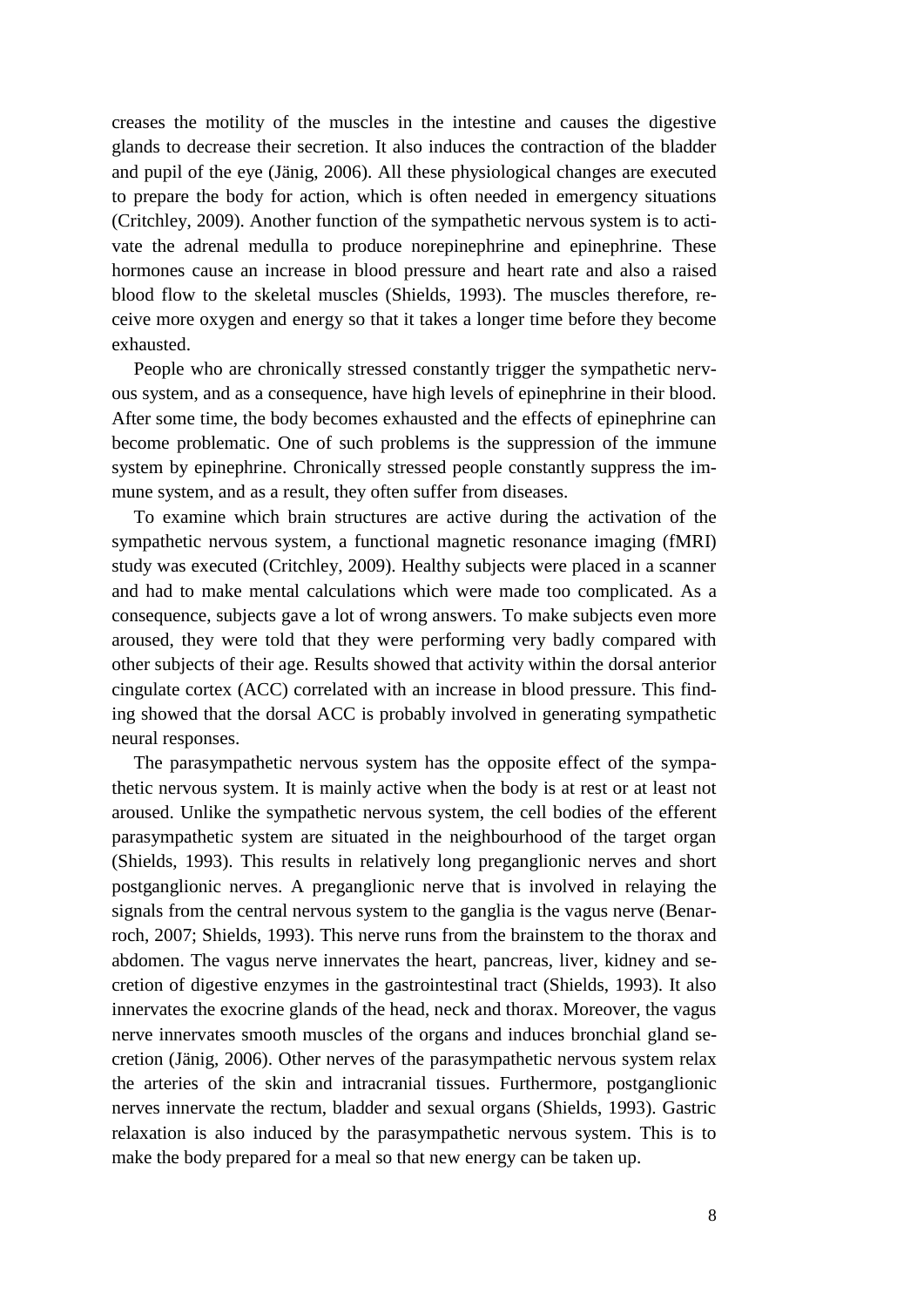The last division of the autonomic nervous system is the enteric nervous system. It is composed of several types of sensory neurons, interneurons and motor neurons (Benarroch, 2007). The neurons of the enteric nervous system are primarily located in the wall of the gastrointestinal tract (Shields, 1993). They form relatively independent of the parasympathetic and sympathetic nervous system, local reflex circuits that regulate the motility, secretion and blood flow throughout the gut. Although these reflexes are mainly regulated by the enteric nervous system, the vagus nerve is also able to regulate the activity of the gut (Benarroch, 2007).

#### <span id="page-8-0"></span>**1.2.2 The HPA axis**

The HPA axis is the second division of the stress response and it works slower than the autonomic nervous system. It is probably the major stress hormonal axis in the body and consists of the hypothalamus, the anterior lobe of the pituitary gland and the adrenal cortices (Pruessner et al., 2009). Each of these structures releases its own hormone and the hormone produced by the hypothalamus initiates the stress response (Figure 3). Corticotropin-releasing hormone (CRH) is synthesized by the paraventricular nucleus (PVN) of the hypothalamus (Herman et al., 2005). After production, CRH is released via an inferior boundary of the hypothalamus, the median eminence, into the blood (Miller & O" Callaghan, 2002). Other mammals and even non-mammalian species show the same production pattern (Denver, 2009). This conserved distribution pattern suggests ancient origins and strong selective forces against mutations that change the sequence of the genes coding for CRH. By contrast, the receptors underwent muta-



**Figure 3.** Brain structures and hormones involved in the stress response. Stress acts on the hypothalamus, which secretes CRH. CRH causes the secretion of ACTH in the anterior pituitary. ACTH causes the production of glucocorticoids which inhibit the hypothalamus, anterior pituitary and hippocampus. From: Miller & O" Callaghan 2002.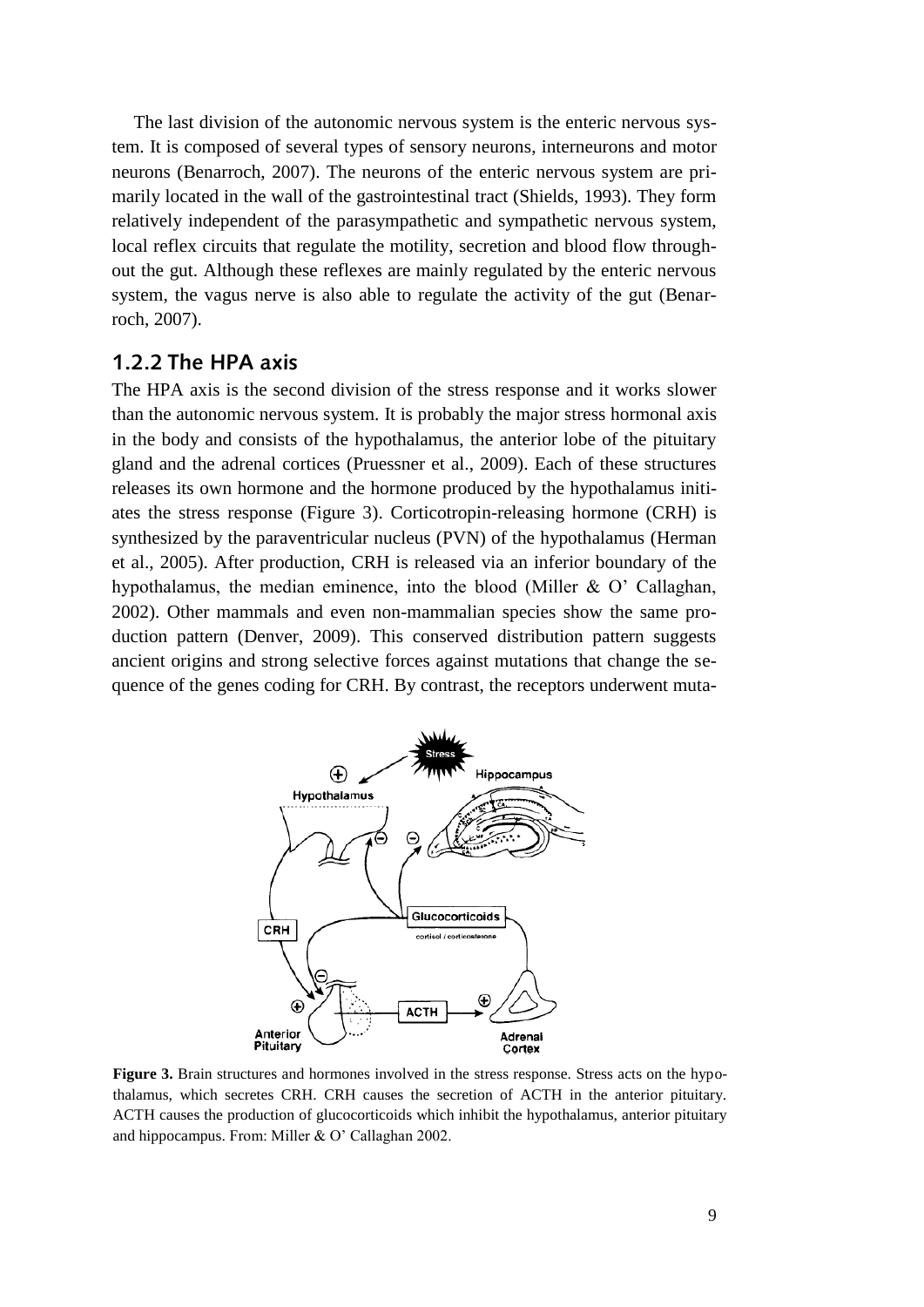tions leading to a differentiation of different classes of receptors in target tissues and as a consequence, a specialized response of that tissue to CRH (Nesse & Young, 2000).

In the anterior pituitary, CRH and a co-expressed peptide arginine vasopressin (AVP) cause the secretion of adrenocorticotropic hormone (ACTH) (Herman et al., 2003). Peptide sequences very similar to human ACTH are not only found in mammals, but also in amphibians, reptiles, insects, mollusks and marine worms (Nesse & Young, 2000). The presence of ACTH in simpler life forms indicates that like CRH, ACTH has been conserved over hundreds millions of years. At the level of the hypothalamus, ACTH causes a decrease in the CRH production through negative feedback (Miller & O"Callaghan, 2002). Negative feedback consists of reducing the output of an organ or system back to its normal range. Considering this case, ACTH cause production of glucocorticoids, which indirectly reduce ACTH levels by inhibiting CRH production in the hypothalamus and directly reduce it by inhibiting ACTH production in the anterior pituitary (Figure 3). The negative feedback ultimately results in a suppression of ACTH and the end of the stress response. Except down regulating the stress response, ACTH acts on the adrenal cortex, which produces glucocorticoids, mineralocortocoids and adrenal androgens. In unstressed conditions, glucocorticoid secretion follows a daily rhythm with the highest levels at the waking phase (Herman et al., 2005). However, in stressful situations the glucocorticoid level in the blood can be much higher.

When glucocorticoids are released into the blood, they bind to specific receptors found in every nucleated cell (Miller & O" Callaghan, 2002; Herman et al., 2003). Binding to these cells causes suppression of the innate immunity of the immune organs, inhibition of bone and muscle growth, suppression of reproductive function, behavioural depression and most important, elevation of the glucose level in the blood (Herman et al., 2003). This is of importance, because stressful situations often require a lot of energy. People who do not have an adequate amount of glucocorticoids in emergency situations, for example due to an adrenal insufficiency, can suffer from confusion, lethargy, circulatory collapse and even death. An excess of glucocorticoids in the blood is also not optimal, but less threatening than an insufficiency. People with extreme glucocorticoid levels suffer from adiposity or metabolic problems (Miller & O" Callaghan 2002).

#### <span id="page-9-0"></span>**1.3 Brain structures involved in HPA axis regulation**

Except hormones, also brain structures are involved in the regulation of HPA axis activity. The hippocampus is a limbic structure, positioned in the medial part of the temporal lobe. Next to the hippocampus are the enthorhinal and perirhinal cortex and the parahippocampal cortex situated (Pruessner et al., 2009). The hippocampus has a high number of mineralocorticoid and glucocorticoid receptors, and exerts negative feedback on HPA axis activity after stress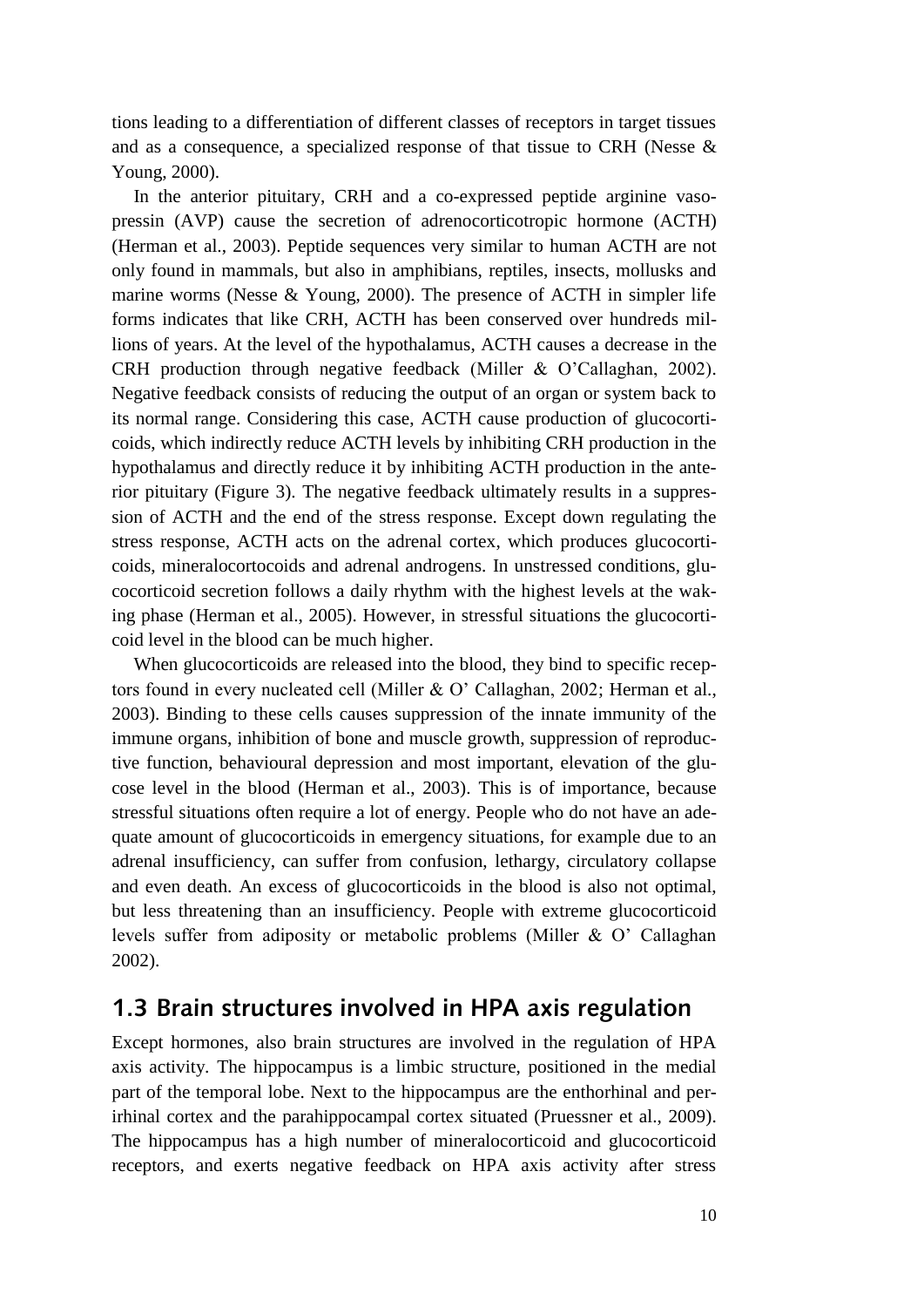(Pruessner et al., 2009). Results of studies showed that the hippocampus also plays a tonic inhibitory influence on HPA axis activity. People with hippocampal lesions miss this inhibitory effect and show elevated basal glucocorticoid levels (Jankord & Herman, 2008; Herman et al., 2005; Herman et al., 2003). Studies showed that extreme glucocorticoid levels, caused by chronic stress, can change the morphology and functional reliability of the hippocampus (Pruessner et al., 2009). This can result in problems with memory consolidation and retrieval, since the hippocampus is involved in memory and learning processes.

Studies also showed a relationship between behaviour, HPA axis activity and hippocampus volume (Pruessner et al., 2009). People low in self-esteem often live solitary or withdrawn themselves of social activities. It is known that these people have a higher glucocorticoid stress response to stimuli compared with people with high self-esteem. Moreover, unlike most people, they fail to habituate to a stressor that is repeated over and over again. An experiment demonstrated that only people with low self-esteem showed a significant glucocorticoid release to a stressful task (Pruessner et al., 2009). Furthermore, a significant positive correlation was found between the level of self-esteem and hippocampus volume. So, people with low-levels of self-esteem had higher HPA axis activity, probably causing a decrease in hippocampus volume.

The hippocampus is not the only brain structure involved in HPA-axis regulation. Also limbic structures such as the prefrontal cortex, with the anterior cingulate cortex as a regulatory structure, and the amygdala play a role in the regulation of HPA axis activity (Herman et al., 2003; Jankord & Herman, 2008; Puessner et al., 2009). Considering the prefrontal cortex, it is especially the medial part that reacts to stressful stimuli. After acute or chronic stress, the release of the neurotransmitter dopamine, a precursor of the hormone adrenaline, is increased in this region. Like the hippocampus, the medial prefrontal cortex inhibits the HPA axis response. Lesions in the dorsal part of the medial prefrontal cortex showed that ACTH and corticoid levels are enhanced, due to a decreased HPA inhibition (Herman et al., 2003).

The amygdala consists of a group of nuclei located in the medial temporal lobe. In contrast to the hippocampus and the medial prefrontal cortex, it seems to activate the HPA axis. Electrical stimulation of the amygdala in rats, rabbits and monkeys showed an increased corticosteroid production (Jankord & Herman, 2008). In humans, stimulation of the amygdala results in a higher ACTH secretion (Herman et al., 2003). Eventually, this also leads to a higher corticosteroid level in the blood. On the other hand, a lesion in the amygdala causes a decrease of ACTH and consequently glucocorticoid level. Another effect of the amygdala that is related to the activity of the HPA axis is the activation of autonomic responses, such as an increase in heart rate, blood pressure and respiration frequency (Herman et al., 2005). The involvement of the amygdala in these autonomic responses demonstrates that this brain structure is part of the central autonomic network.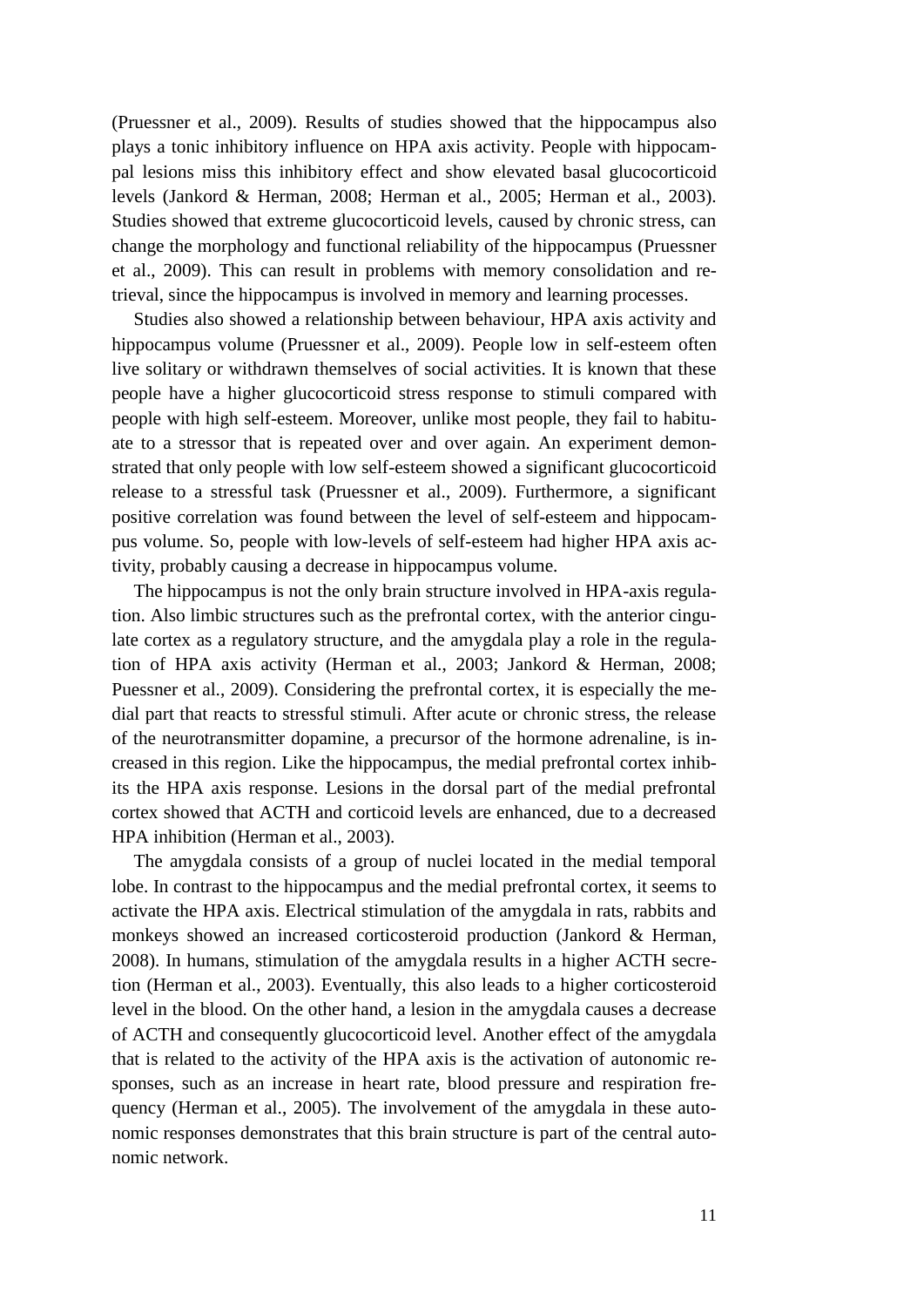## <span id="page-11-0"></span>**1.4 Which biological parameters reflect stress in the body?**

From the above it became clear that the stress response involves two systems, the autonomic nervous system and the HPA axis. Evidence suggests that both systems originated a few hundred million years ago in our earliest ancestors (Nesse & Young, 2000). Throughout the years, both systems remained almost unaffected and retained their distinct function. The autonomic nervous system is involved in the fast stress response that is initiated when immediate action is required. This system was very important for our ancestors because danger could come at any time (Nesse & Young, 2000). For example, when a predator suddenly appeared is was important to run away immediately. The adrenaline provided by the sympathetic division of the autonomic nervous system enabled quick action and a higher survival rate. However, adrenaline is short lasting (Eriksen et al., 1999) and for situations that require a longer period of increased vigilance, another system was needed. The HPA axis is the slower system of the stress response. After a cascade, it eventually causes the release of the hormone cortisol. The HPA axis system is designed to prepare the body for action (Nesse & Young, 2000). This is useful in situations in which action may be needed in the short time. Examples are when a predator is spotted but not forms an immediate threatening situation, when food reserves are depleted and no other food is available or when an athlete knows that he has to run in a few moments. In contrary to adrenaline, cortisol levels can be elevated for a long time.

The environment we live in is completely different from that of our ancestors. Despite this difference, the stress system is still the same. In the environment of our ancestors, probably more often physical stressors occurred (Nesse & Young, 2000; Chrousos, 2009). Their body reacted on these stressors with the release of the short lasting adrenaline. On the contrary, the modern environment almost only contains social and mental stressors, resulting to a frequent stimulation of the HPA axis. Perhaps this frequent or long lasting stimulation may yield net costs and the stress-related diseases and disorders that occur today. Examples of stress related disorders are post traumatic stress disorder (PTSD) and anxiety disorders, such as phobic anxiety and panic attacks. People with phobic anxiety only become stressed when they really perceive the stimulus they are afraid for. This could be classified as a fear disorder, and most probably only activates the autonomic nervous system, so that a quick response is possible. However, generalized anxiety is the prototype of an anxiety disorder and activates the HPA axis. On the other hand, PTSD is a mixture of a fear and anxiety disorder (Grillon, 2008). PTSD patients not only show conditioned fear responses to discrete cues that act as a reminder of the trauma, but also exhibit persistent symptoms of sustained anxiety. In PTSD patients, both stress systems become activated. By diminishing the activation of the involved stress system(s), the disorders may be cured. One of the ways to diminish the activation of the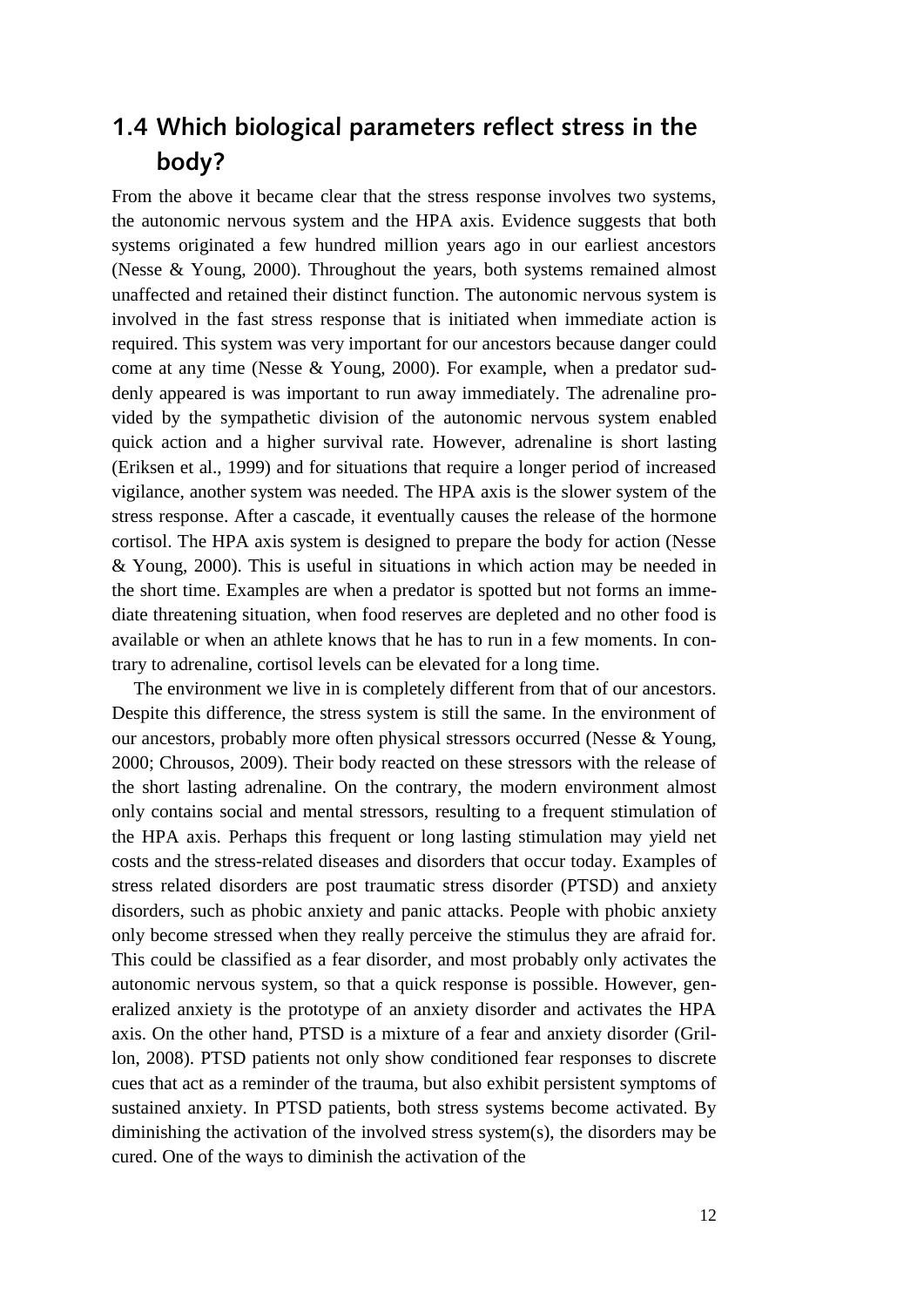| <b>Biological parameter</b> | Change during arousal/stress response                      |  |
|-----------------------------|------------------------------------------------------------|--|
| EDA                         | <b>EDA</b> increases                                       |  |
| <b>HRV</b>                  | increase in heart rate $\rightarrow$ decrease in interbeat |  |
|                             | interval                                                   |  |
| Blood pressure              | Higher blood pressure                                      |  |
| Respiration                 | Respiration rate increases                                 |  |

**Table 1.** Some biological parameters that change during arousal as an effect of the stress response.  $EDA =$  electrodermal activity. HRV = heart rate variability.

stress system is by biofeedback and neurofeedback. The exact procedures will be discussed in chapter two and three, but to start with bio- and neurofeedback it is of importance to first find parameters that define stress levels in the human body.

From the outside it is difficult to determine whether people are stressed or not. And when they say they are stressed, it is difficult to examine how stressed they really are. Several biological parameters change during stress and can be used to determine the level of arousal (Table 1). Body changes that occur during the stress response cause this parameter change. In modern times, this is often a chronically elevated cortisol level, but an increased level of adrenaline can also cause a parameter change. By giving the individual information about its changed parameters, it learns how such a state feels like. After practising how the parameters can be shifted back to normal, the individual"s stress response including HPA axis activity should be lowered again.

One of the parameters that can give information about the level of arousal is electrodermal activity (EDA) (Critchley, 2002, 2009). It is measured at the skin and represents an autonomic measure that reflects sympathetic neural responses, without that it becomes disturbed by parasympathetic activity or circulating hormonal factors, such as adrenaline. When people become aroused, the sympathetic nervous system causes the sweat glands to excrete. The excreted sweat modulates the conductance of the skin current.

There are slow and fast changes in skin conductance (Critchley, 2002). Slow shifts in skin conductance are measured by the skin conductance level (SCL), while relatively fast shifts are measured by the skin conductance response (SCR) or the galvanic skin response (GSR). The EDA includes both the slow and fast shifts of skin conductance.

In humans, sweating is also used for thermoregulation and a reaction to emotional stimuli. Therefore, the EDA is sometimes used to measure emotional arousal (Critchley et al., 2001). EDA responses are easily induced by threatening stimuli, such as a loud noise or scary pictures. Before the stimulus, the EDA level shifts around a horizontal baseline. After the stimulus, the EDA increases to a much higher level indicating that the subject became aroused by the stimulus (Critchley, 2002). The higher the EDA, the more the subject becomes aroused.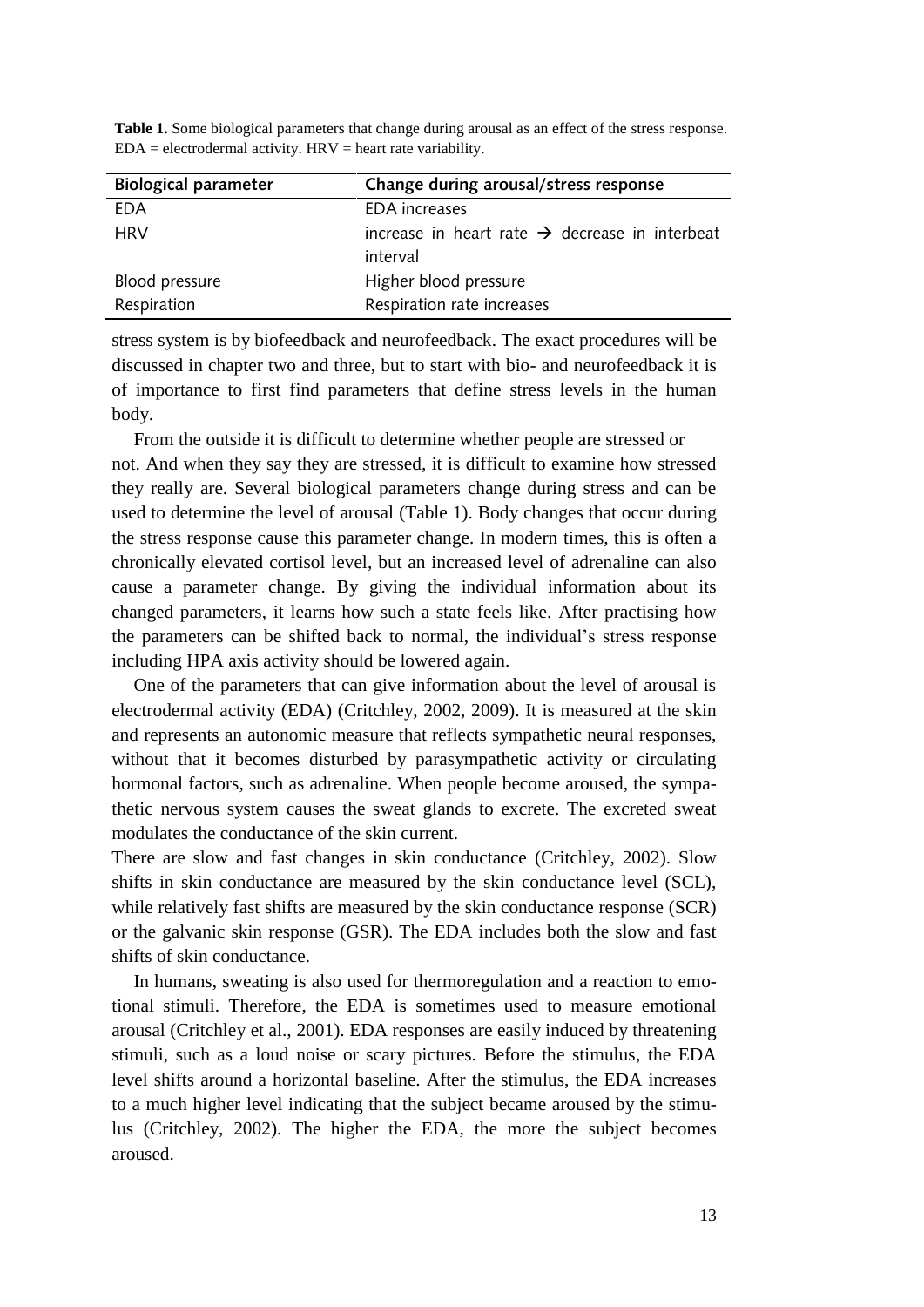The EDA response seen after a stressful stimulus is initiated by activity of several brain regions. Research showed that direct electrical stimulation of the cingulate, lateral prefrontal cortex, medial temporal lobe including the amygdala and hippocampus, and the middle temporal gyrus affects the EDA (Critchley 2002). Lesions in the lateral, ventral and medial prefrontal cortex, anterior cingulate and right parietal lobe result in a decreased EDA response (Critchley, 2002). Furthermore, it seems that the right hemisphere influences EDA the most, because damage to the right hemisphere has a larger influence on the EDA response than when the left hemisphere is damaged. Taken together, these results show that EDA is correlated with sympathetic arousal and that some brain regions are involved in regulating sympathetic arousal and thereby also regulate the skin conductance. In this way, EDA can be used to measure the individual"s level of arousal.

Another parameter that is sometimes used to reflect arousal level is heart rate variability (HRV). The clinical relevance of HRV was discovered in 1965 when researchers noticed that alternations in interbeat intervals predicted fetal distress (Malik, 1996). Normally, the heart beats at a regular interval. One heart beat is characterized by a kind of waveform, called the QRS complex (Figure 4). This



**Figure 4.** A schematic representation of a normal heart beat. The QRS complex is the highest peak and it is preceded by a P wave and followed by a T wave.

QRS complex is preceded by a P wave and followed by a T wave. The P wave represents the depolarization of the atria. After this depolarization, the ventricles become depolarized. This is represented by the QRS complex and because the ventricles contain more muscle than the atria, the QRS wave is larger than the P wave. The T wave following the QRS complex corresponds to the recovery of the ventricles. After the T wave, a new heart beat can occur.

HRV makes use of the time between two heart beats. Mostly, the time between two R peaks is used to calculate the interbeat interval (Malik, 1996; Ahuja et al., 2003). This interbeat interval changes during stressful situations because the heart is innervated by the sympathetic and parasympathetic nervous system. During aroused situations, activity of the sympathetic nervous system results in an increase in heart rate. This increase in heart rate is reflected in a shorter interbeat interval and therefore affects the HRV. In this manner, aroused people have a lower HRV than people who are in autonomic homeostasis (Zucker et al., 2009).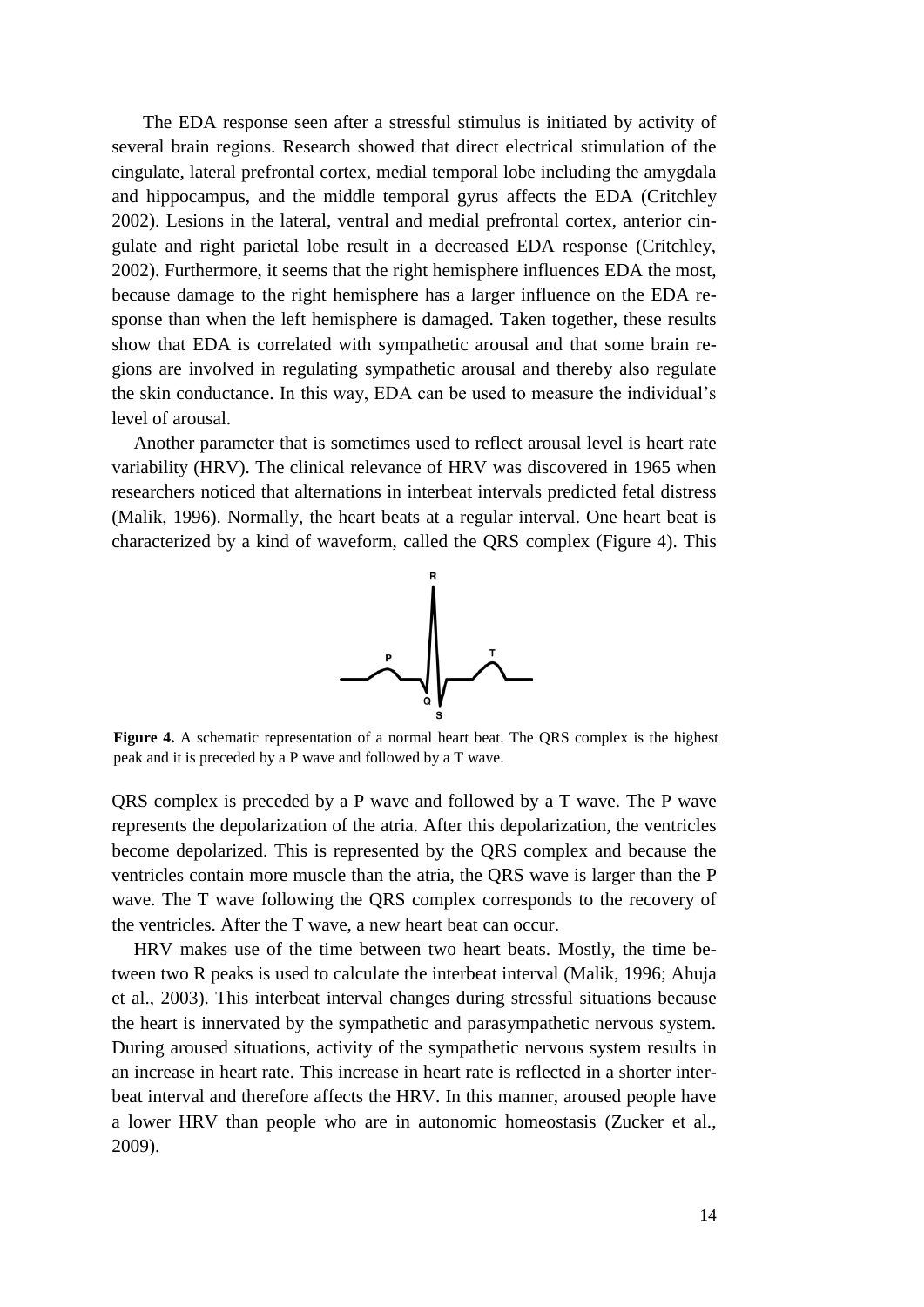The blood pressure level can also be used to get an idea of how stressed people are. When someone is aroused, the sympathetic nervous system causes the blood vessels to constrain. This results in a higher blood pressure. During periods of acute stress, the systolic blood pressure raises more rapidly than the diastolic blood pressure (Noble, 2002). However, the effect of chronic stress on blood pressure is less obvious, primarily because there is an adaptation of the blood pressure controlling systems. Despite this adaption during chronic stress, blood pressure is often used an indicator of how stressed a person is.

#### <span id="page-14-0"></span>**1.5 Summary**

<span id="page-14-1"></span>A lot of people suffer from stress related problems, perhaps caused by an inability to pursue all goals they committed their selves at once. Stress causes a disruption of homeostasis and after the body noticed this, a stress response is initiated. The stress response consists of a relatively fast autonomic reaction and a slower HPA axis response. The autonomic nervous system is divided into three divisions and the sympathetic system becomes more activated during stressful situations. This result in a lot of physiological changes, including constriction of blood vessels, suppression of the immune system and an increase in blood pressure and heart rate. It also leads to the release of adrenaline and the ability to undertake action very quickly. The HPA axis response produces cortisol that last longer than adrenaline. Several brain structures are involved in the regulation of the HPA axis. These are the hippocampus, prefrontal cortex and amygdala. To measure the effect of stress on the body, several biological parameters can be used. These parameters measure and reflect the amount of the stress or arousal in the body. Examples are the electrodermal activity of the skin, heart rate variability and blood pressure.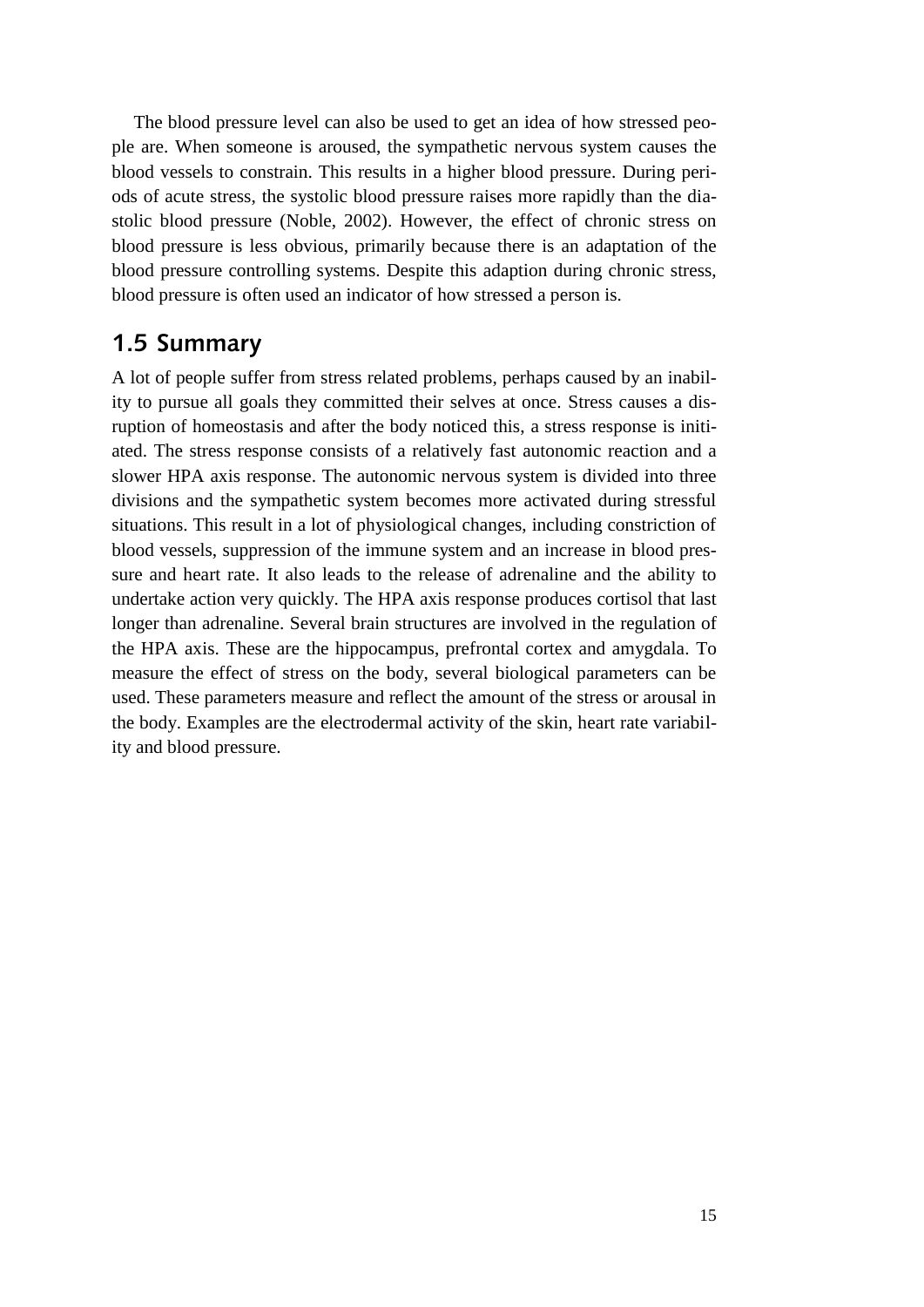# **Chapter 2: Biofeedback**

#### <span id="page-15-0"></span>**2.1 What is biofeedback?**

Most people unconsciously perceive and control their heart rate, muscle activity or respiration. Through biofeedback people can become aware of these psychological functions (Heinrich et al., 2007). Biofeedback requires a form of learning, called operant conditioning. Operant conditioning became a well-known way of learning after the experiments done by Skinner (Demos, 2005). Skinner trained rats to press a lever to obtain food. In this way, the rats learned that certain behaviour was reinforcing. In humans, thoughts, feelings and physiological responses are consequences of behaviours (Schwartz & Andrasik, 2003).

For a long time, people thought that only the central nervous system, consisting of brain and spinal cord, was influenced by operant conditioning. The idea was that the autonomic nervous system functioned automatically without any voluntarily control (Moravec, 2008). However in the 1970s, the first researchers published results that individuals could get voluntarily control over several autonomic functions without that it could be attributed by cognitive factors (Schwartz & Andrasik, 2003). These autonomic functions were blood pressure, GSR and cardiac rates and rhythms. By making subjects aware of these autonomic functions, they were able to increase the perception of their subject's own visceral responses.

An increased perception of the psychological functions of the body is actually one of the goals of biofeedback. The main purpose is that people, after some biofeedback training sessions, are able to self regulate the psychological process that had to be trained (Yucha & Gilbert, 2004). A biofeedback training session starts with the attachment of sensors to the subject. These sensors constantly measure the body"s autonomic responses. Most of the time, the measured autonomic responses are converted into visual or acoustic signals which are fed back in real time (Heinrich et al., 2007). This makes it easier for the subject to interpret the data. The feedback given to the subject is always positive. For example, when the subject achieves a relaxed state, indicated by a low heart rate and blood pressure, it receives a reward in the form of a sound, or the level of a bar that is presented on a computer screen increases. In this way, the brain should learn that some behaviours or thoughts are rewarding and therefore should be executed more often.

The amount of biofeedback training sessions that a person needs to alter its psychological responses differs per situation (Yucha & Gilbert, 2004). For instance, an individual with urinary incontinence may only need a few sessions,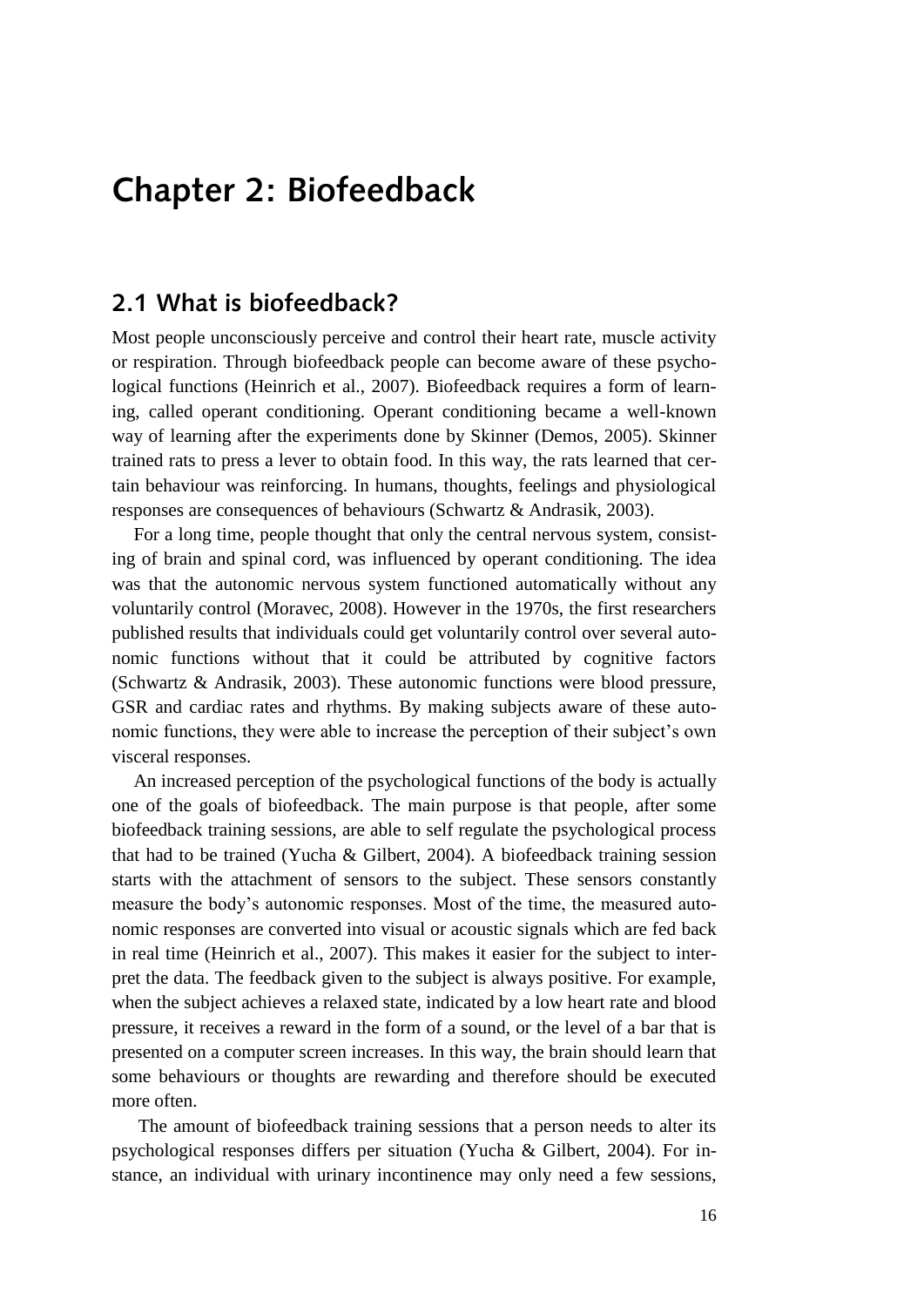while a person with attention deficit disorder may require fifty sessions before improvement is seen.

Nowadays, biofeedback is more and more often used in the treatment of disorders. Examples are headache, hypertension, attention disorders, anxiety, asthma, cardiovascular disorders and duodenal ulcers (Conde Pastor et al., 2008; Horowitz 2006). Biofeedback is used by physicians, nurses, psychologists, counsellors, physical therapists and occupational therapists (Yucha & Gilbert, 2004). Some people favour biofeedback over a medical intervention, while others undergo biofeedback sessions as a last resort.

## <span id="page-16-0"></span>**2.2 How can biofeedback be used to reduce the amount of stress?**

Now stress plays an increasing role in our modern society, the regulation of it has become a topic in biofeedback research. Today, several scientific studies are executed to determine the effect of biofeedback in stress regulation. Chronic stress is caused by a constant activity of the HPA axis and/or the autonomic nervous system. Most biofeedback therapies aim to decrease the activity of these systems by making people aware of their heart rate, blood pressure or respiration. Other studies make use of the EDA.

#### <span id="page-16-1"></span>**2.2.1 EDA**

An example of a study using EDA for biofeedback applications is the study by Critchley et al. (2001). This study used EDA measurements to examine the influence of cognitive intent on sympathetic relaxation. Normally, the peak in EDA differs per person and per situation. If the measurements are taken in a hot environment, the results will be different from EDA measurements that are administered under cold conditions. Another problem is that most people show a decreased response after the stimulus is repeated a few times. This is a normal habituation response. To use EDA for biofeedback sessions, these problems have to be overcome. Eventually, it was solved by providing an objective quantitative measure in the form of latency, or rate of decreasing sympathetic tone (Critchley et al. 2001). These quantitative measurements are independent of the differences in the amplitude of the responses.

In the experiment of Critchley et al. (2001) subjects had to watch a thermometer of which the height indicated the EDA. As the subject became more relaxed, its EDA level decreased and the level of the thermometer dropped. However, in some experimental tasks the thermometer did not show the subject's EDA. There were four different task conditions in total. In the first task, subjects got the instruction to bring the level of the thermometer down as low as possible. This could be achieved by relaxation. The second task required the participants not to relax and prevent a downward drift of the thermometer. The third and fourth tasks were control conditions. In these tasks, the thermometer did not show the subject's EDA but fluctuated randomly. In the third task, sub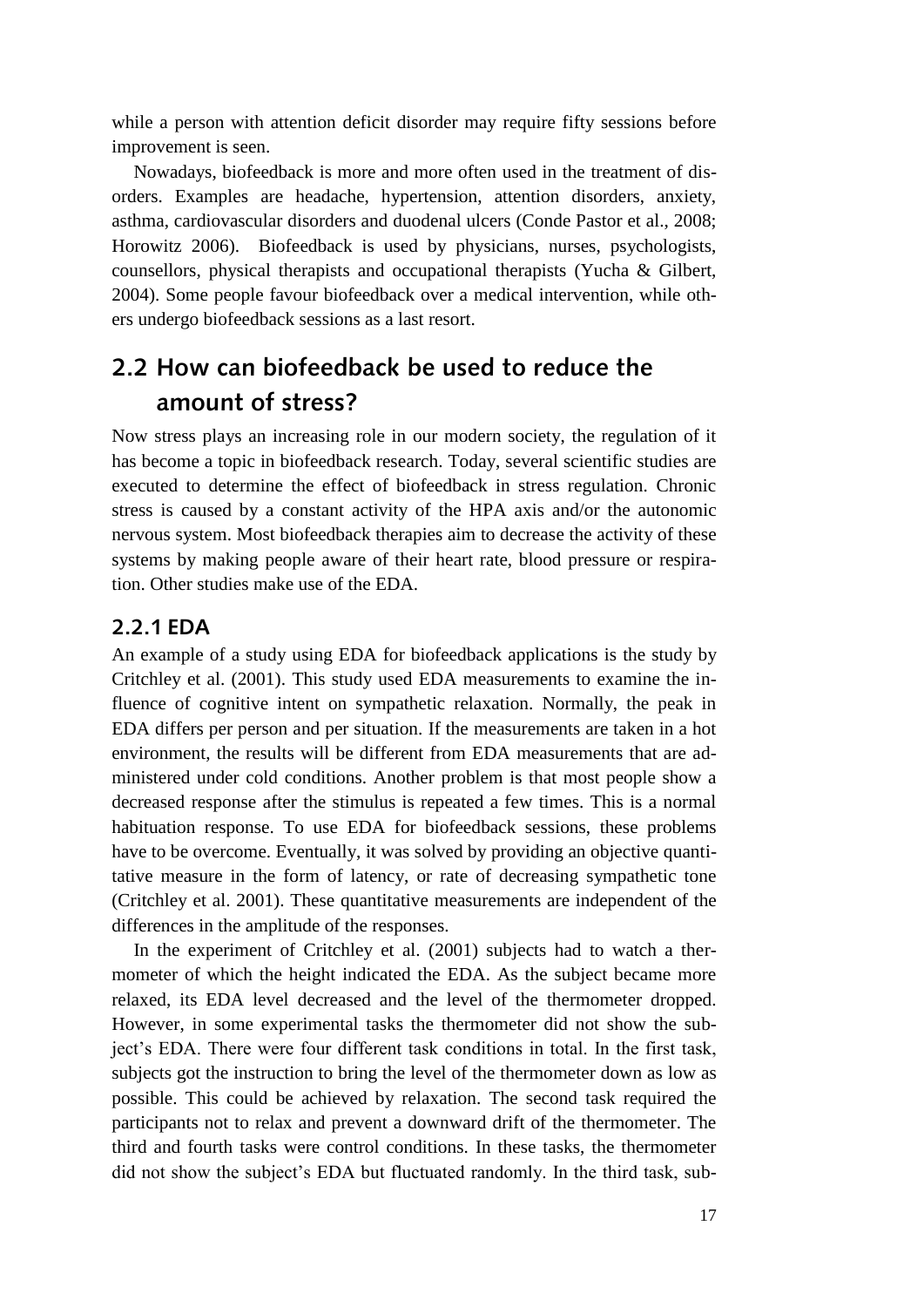jects received the instruction to relax, while the fourth task required subjects not to relax.

During the tasks subjects were scanned in a magnetic resonance imaging (MRI) scanner. In this way, the researchers were able to measure which brain areas were active in every task condition. Comparing the relaxation tasks with the non-relaxation tasks showed some differences in brain activity. A significant increase in activity was seen in the left anterior cingulate and the globus pallidus. These regions are associated with intentional relaxation (Critchley et al., 2001). The left anterior cingulate is also especially involved in autonomic responses. Enhanced relaxation related activity was also seen in the inferior parietal lobule (Critchley et al., 2001). Furthermore, there was an increased activity in the cerebellar vermis and the anterior/medial prefrontal cortex when the influence of biofeedback on intentional relaxation was examined. As mentioned in chapter one, the prefrontal cortex is involved in inhibiting the HPA axis response. The higher activation of the prefrontal cortex probably shows that people become more relaxed during the biofeedback sessions. This would indicate that EDA biofeedback can decrease sympathetic arousal and support people in becoming less stressed.

Another study that used EDA to examine the distributed network of brain areas supporting the volitional regulation of autonomic states is a study done by Critchley et al. (2002). This study also represented the EDA by a thermometer and subjects had to decrease the level of the thermometer as much as possible. The study consisted of four different biofeedback tasks in which sometimes the accuracy and/or the sensitivity of the thermometer were manipulated. The thermometer was not manipulated in the first task and a decrease of factor one in EDA corresponded to a decrease of one on the thermometer scale. However, in the third and fourth task, a decrease of factor two in EDA corresponded to a factor one decrease on the thermometer. In the second and fourth task, the accuracy of the thermometer was manipulated. The hypothesis was that by manipulating the thermometer different brain regions would be activated. Results of the study showed that subjects had more difficulty with relaxing when the accuracy or sensitivity of the thermometer was manipulated. The discrepancy between the visual information of the thermometer and the internal representations of bodily arousal that is caused by the manipulation impaired cognitively driven modulation of the EDA (Critchley et al., 2002). Subjects were scanned during the tasks and results demonstrated that during the manipulated accuracy tasks, insula, amygdala and cingulate showed enhanced activity. This is probably caused by a conflict between representations of internal state and external indications of arousal (Critchley et al., 2001). However, during the sensitivity tasks not a significant effect in brain activity was seen.

Results of the study also showed an association between biofeedback relaxation and an increase in activity of several brain regions such as dorsolateral prefrontal, anterior cingulate and parietal cortices, amygdala and basal ganglia. These brain structures probably regulate the integration of the intention to relax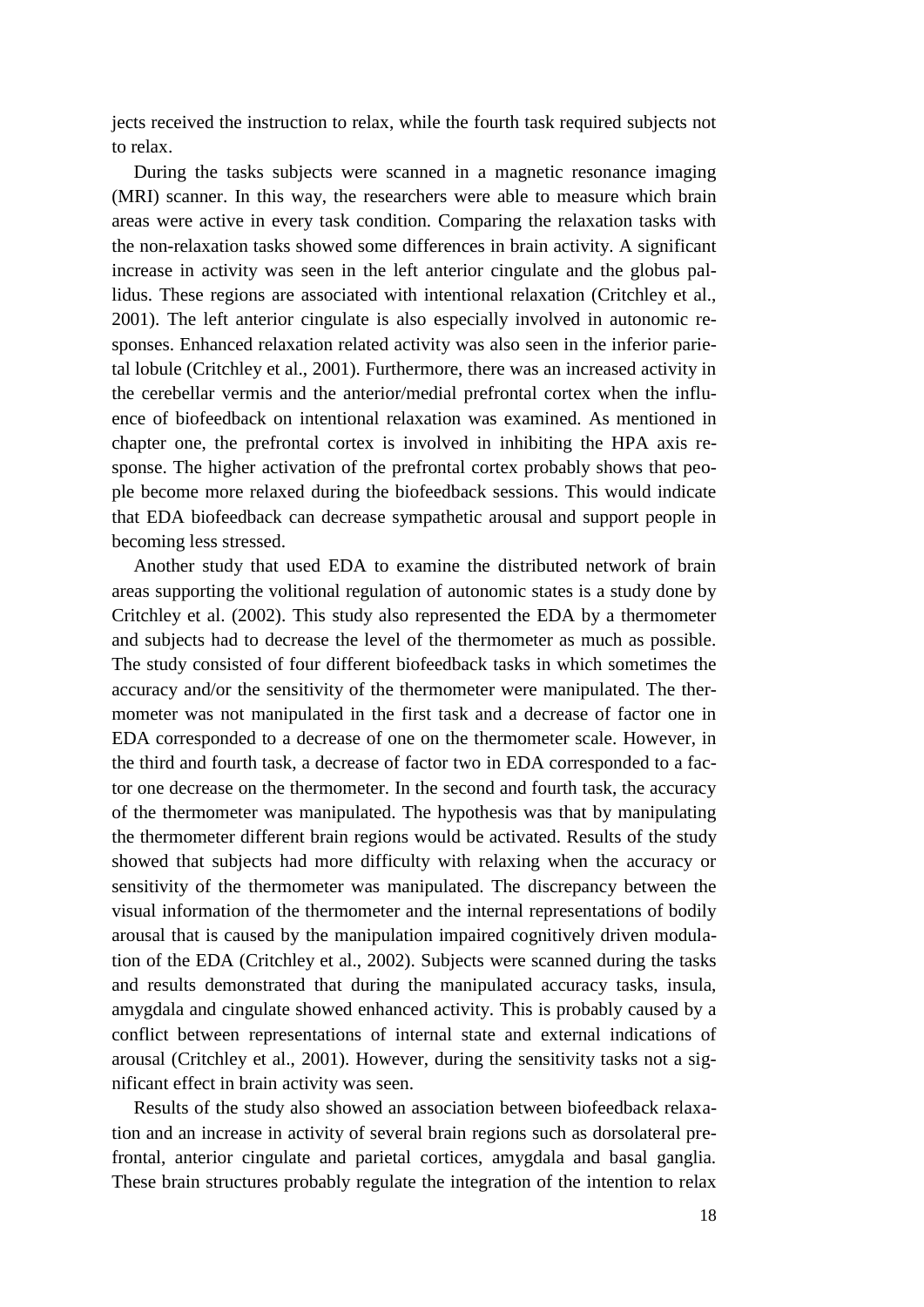and the corresponding body responses. The study also found a clear indication that the activity of the pons, thalamus and above mentioned brain areas, except the amygdala, was negatively correlated with the EDA. In other words, a decrease in sympathetic arousal, reflected by the EDA, resulted in an increased activity of these brain areas. It is known that being exposed to a stressor results in a deactivation of specific parts of the limbic system (Pruessner et al., 2009). If the same correlation counts for other brain regions, the negative correlation found by Critchley et al. (2002), probably indicates that due to biofeedback, the activity of some brain areas increases, resulting in a decrease of sympathetic arousal. Another indication for this correlation is that Critchley et al. (2002) found no brain areas that showed a decreased activity when EDA decreased. This probably demonstrates that by giving people EDA biofeedback, sympathetic arousal decreases and brain activity changes.

Except EDA, some studies use SCL as a parameter reflecting sympathetic arousal. One of such studies is a study executed by Nagai et al. (2004). They used a biofeedback setting to determine which brain structures are associated with biofeedback relaxation and biofeedback arousal. SCL of subjects was continuously measured and it was represented by a visual display of horizontal lines. These lines moved downwards to reflect changes in skin conductance in the direction intended by the task. If the skin conductance did not change in the intended direction, the lines remained static. In the biofeedback relaxation task, subjects received the instruction to attempt to move the horizontal lines in a downward direction by relaxing their mind and body. In the biofeedback arousal task, similar instructions were given, only in this task subjects had to block relaxation by mental alertness. During the tasks, subjects were scanned in a MRI scanner so that afterwards, shifts in neural activity could be calculated. Results showed that almost all subjects could decrease their SCL during the relaxation task. The biofeedback arousal task showed more distributed results, but all subjects demonstrated substantial periods of ramping of SCL arousal over the course of the experiment. Brain regions correlated with a decrease in SCL in both relaxation and arousal tasks were the ventral medial prefrontal cortex (VMPFC) and the orbitofrontal cortex (OFC). These structures showed an increased activity when SCL decreased, suggesting a task-independent representation of autonomic state. This is further supported by the fact that the VMPFC and OFC are closely connected to homeostatic control centres within hypothalamus and brain stem, mediating a default homeostatic state of brain activity. In contrast with above brain regions, activity relating to increases in SCL was observed in distributed cortical and subcortical areas. This activity is probably caused by the recruitment of volitional motor circuitry that directly influences peripheral sympathetic arousal (Nagai et al., 2004). Rapid changes in SCL were observed in anterior cingulate and insular cortices, thalamus, hypothalamus and lateral regions of prefrontal cortex and anterior striate and extrastriate visual cortices. An increased activity in some of these regions was also found by Critchley et al. (2002).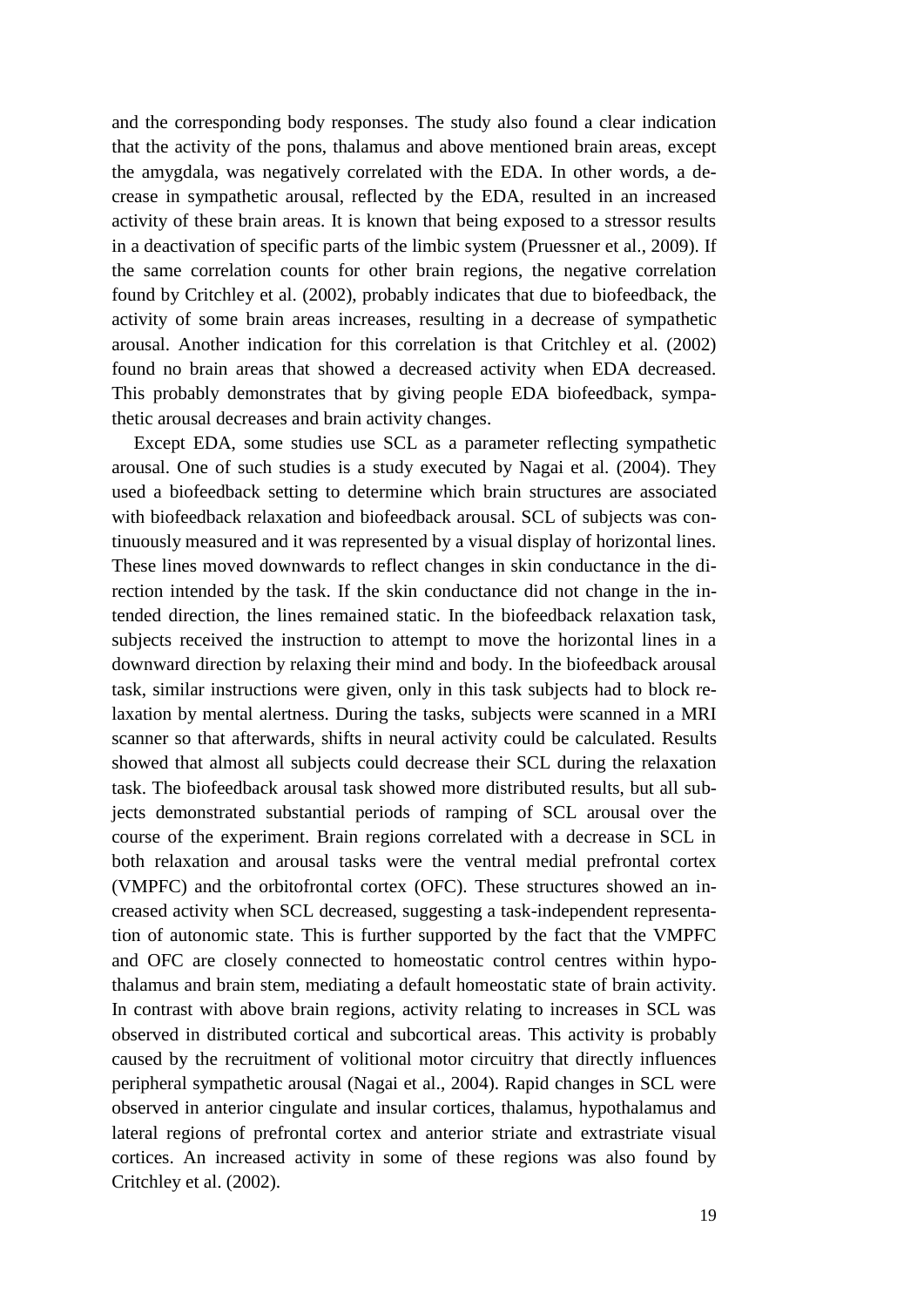Brain regions that demonstrated enhanced brain activity during both tasks included the left mid-OFC and the right-parieto-occipital junction. An increased OFC activity is related with the presence of rewarding stimuli. This could mean that an increased mid-OFC activity may mediate self generating reward, serving to reinforce behaviour combining the external influence of biofeedback, the accompanying internal representation of autonomic arousal state, and the cognitive representation of it.

To conclude, EDA and SCL biofeedback can enhance relaxation and affect activity of several brain regions. By repeating these biofeedback training sessions a several times, brain activity may be altered for a long time.

#### <span id="page-19-0"></span>**2.2.2 HRV Biofeedback**

A second application of biofeedback is heart rate variability biofeedback. HRV biofeedback aims to increase and strengthen one of the body"s most important reflexes, namely the baroreflex (Lehrer & Vaschillo, 2003). The baroreflex is a homeostatic reflex that makes part of a complex system controlling blood pressure. It is regulated by stretch receptors in the aorta and carotid arteries. These stretch receptors cause a decrease in heart rate and vasodilatation when the blood pressure increases, and the opposite when blood pressure decreases. The process of vasodilatation, vasoconstriction and increases or decreases in heart rate produces an oscillatory rhythm in heart rate, vascular tone and blood pressure. This rhythm oscillates with about 0.1 Hz in heart rate and 0.03 Hz in vascular tone (Lehrer & Vaschillo, 2003).

Some decades ago, the rhythmical oscillations were viewed as noise, but today it is seen as a measure of autonomic activity and of parasympathetic and sympathetic balance. This knowledge is used in the application of heart rate biofeedback. Heart rate variability biofeedback elicits high amplitude oscillations in cardiovascular functions, and thereby stimulates the baroreflex (Vaschillo et al., 2006). By improving the regulative function of this reflex, the balance between the parasympathetic and sympathetic nervous system becomes more tightly regulated, and when the autonomic balance is disturbed, it will be restored again. The baroreflex can most easily be stimulated by breathing at the heart rate oscillation frequency of 0.1 Hz (Vaschillo et al., 2006). Respiration is associated with heart rate oscillations; inhalation causes an increase, while exhalation causes a decrease. This phenomenon is known as respiration sinus arrhythmia (RSA). However, in most people, the heart rate oscillations do not occur in phase with the respiration. This can only be achieved by breathing at the resonance frequency of the heart, which is about six breaths per minute and much slower than the average breathing rate of 12-20 breaths per minute (Lehrer & Vaschillo, 2003). The danger of this slow breathing rhythm is that people begin to hyperventilate and thereby disturb the cardiovascular regulation (Vaschillo et al., 2006). To prevent hyperventilation, it is important that people do not breathe too deeply.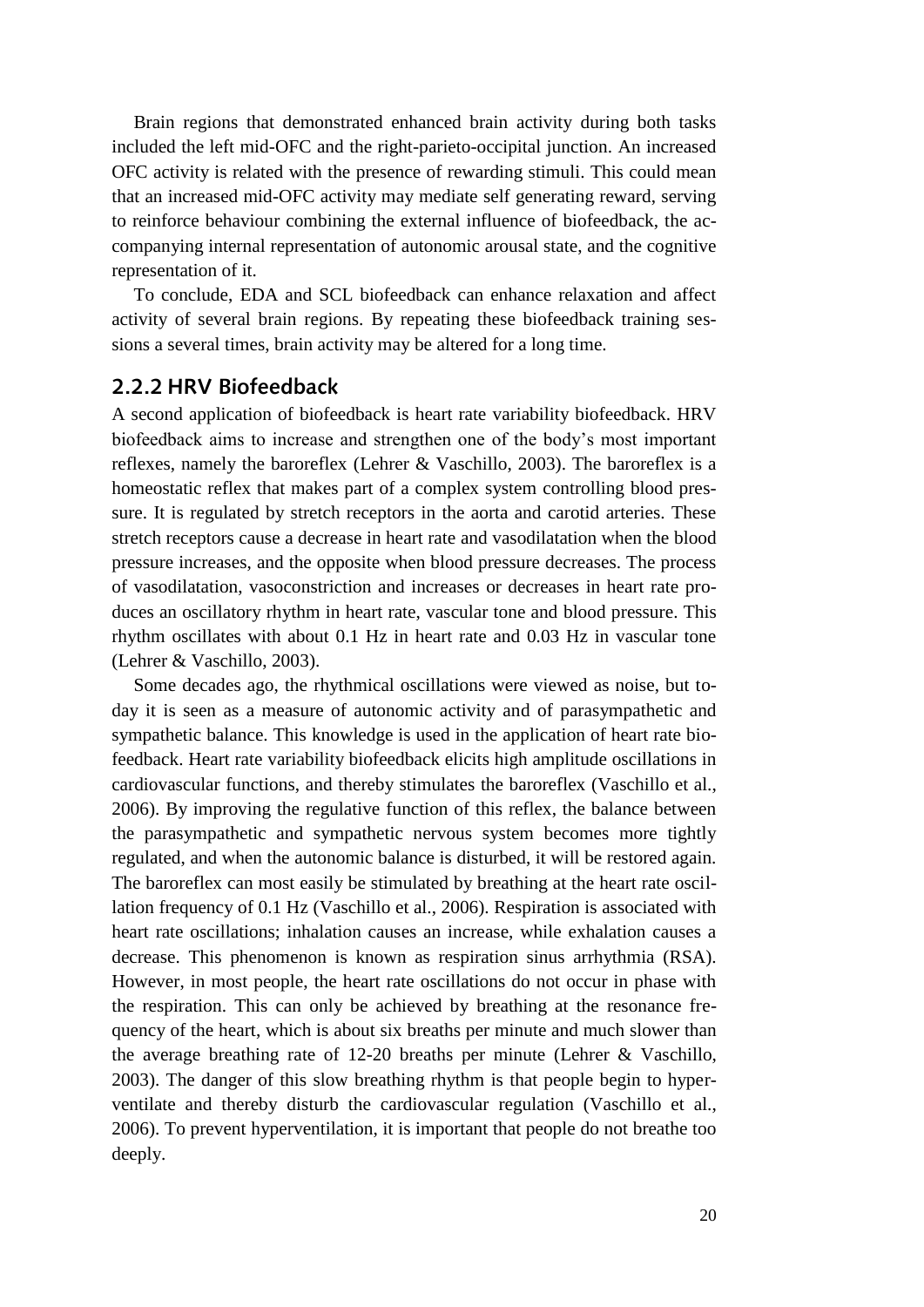A study of Lehrer et al. (2003) showed that breathing at the heart"s resonance frequency has indeed some effect. The study made use of healthy people who were taught to breathe at their individual resonant frequency and a control group. Their blood pressure, heart rate and respiration were monitored during ten biofeedback sessions. Results of the study showed that the biofeedback group was able to increase both the heart rate variability and baroreflex gain. This gain is calculated as the change in heart period per unit change in blood pressure (Lehrer & Vaschillo, 2003). The study of Lehrer et al. (2003) showed that after biofeedback, healthy people can chronically increase baroreflex gain without being depended on breathing rate and volume. This means that biofeedback can change the baroreflex, perhaps by changing its modulatory systems higher in the brain. It is known that the hypothalamus is involved in mediating the baroreflex gain. A decrease in baroreflex gain is often correlated with diseases, ranging from cardiovascular diseases to hypertension and anxiety (Lehrer et al., 2003; Lehrer & Vaschillo, 2003). Hypertension and cardiovascular diseases can be caused by stress. If people suffering from these diseases are also able to increase their baroreflex gain through biofeedback, it becomes a useful tool to reduce the symptoms of these diseases and eventually decrease the amount of stress. To conclude, there is evidence that HRV biofeedback can change the baroreflex gain, which restores the balance between parasympathetic and sympathetic activity, and that this restored autonomic balance may reduce the amount of stress.

HRV biofeedback is also used to treat posttraumatic stress disorder (PTSD). PTSD is an often chronic, psychiatric disorder that is characterized by an intense response of fear or helplessness to trauma exposure (Zucker et al., 2009). The intense response is caused by a set of biological modifications found in patients with PTSD (Yehuda, 2001). These modifications primarily involve the HPA axis. The HPA axis becomes highly sensitized in PTSD patients and eventually cortisol levels are decreased. Furthermore, chronic CRH release leads to an altered responsiveness of the pituitary gland, as is more often seen in patients with anxiety disorders. Patients with PTSD also have a higher level of glucocorticoid receptors. This results in an enhanced negative feedback inhibition of the hippocampus, hypothalamus and pituitary, with low cortisol levels and an attenuated baseline ACTH as a consequence (Yehuda, 2001). These modifications lead to a heightened response to stress, and symptoms of increased startle and physiologic arousal (hyperarousal). Except hyperarousal, PTSD patients also suffer from intrusive re-experiencing and maladaptive avoidance of the trauma (Zucker et al., 2009).

An elevated heart rate is the most prominent autonomic feature of PTSD. A study found that two-third of a PTSD and non-PTSD patient sample could be classified according to their heart rate. Additionally, a recent study demonstrated that an elevated heart rate and respiratory rate may predict the onset of PTSD (Zucker et al., 2009). Furthermore, some studies have found a significant association between PTSD and low heart rate variability. The purpose of a study of Zucker et al. (2009) was to discover whether respiration sinus arrhythmia (RSA)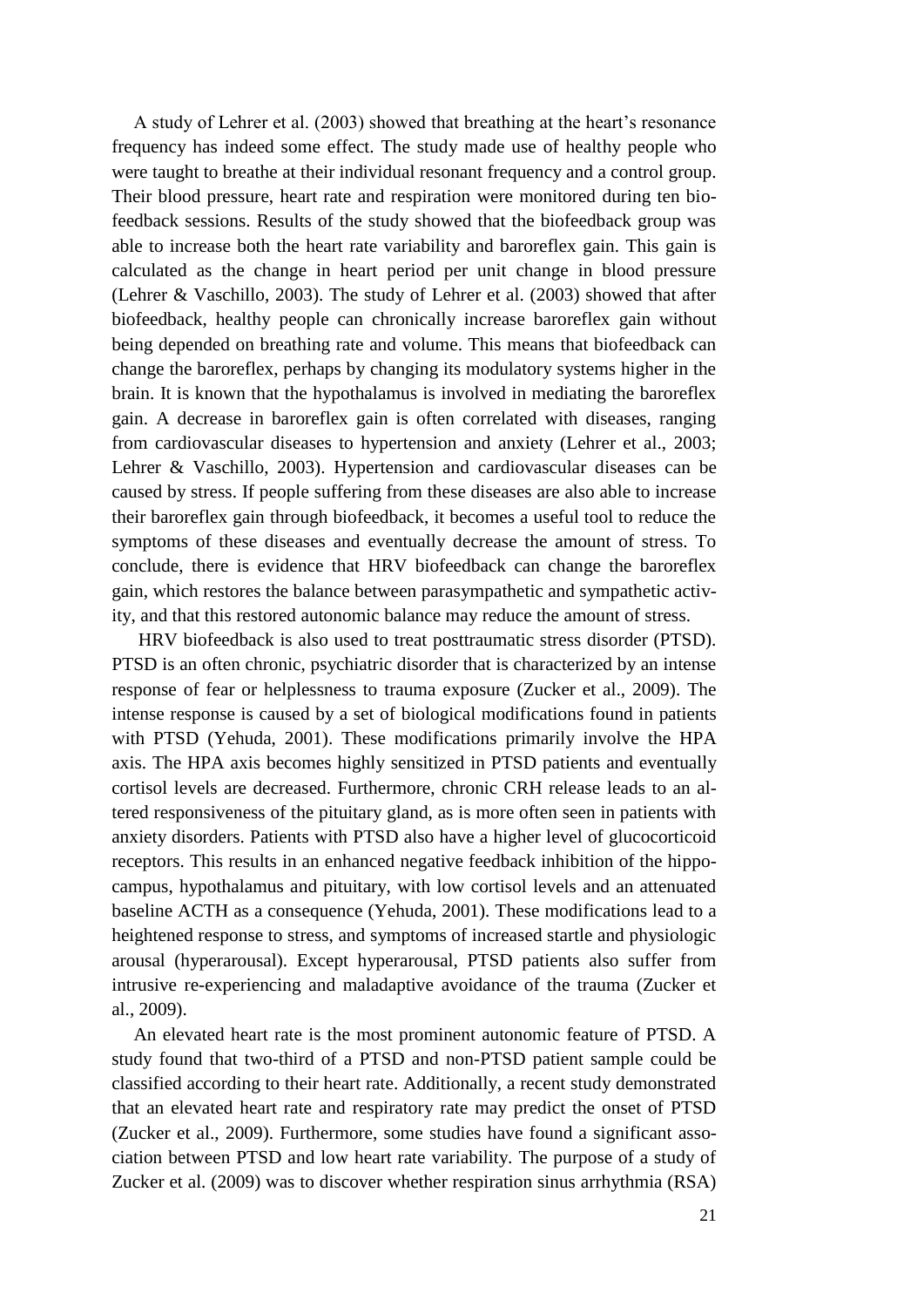biofeedback could increase HRV and thereby reduce PTSD symptoms. They compared the effectiveness of RSA biofeedback with guided progressive muscle relaxation (PMR).

Results of the study showed that the RSA biofeedback group had a significant greater reduction in depression scores than the PMR group. However, both groups had a reduction in PTSD symptom severity. This means that PMR works, but that RSA biofeedback works better in decreasing PTSD symptoms. When HRV was taken into account, the RSA group showed an increased baseline HRV that was significantly higher within the normal range for healthy adults, relative to the PMR group. The increase in HRV was significantly associated with PTSD symptom reduction. This association would mean that RSA biofeedback helps to reduce the hyperarousal of which PTSD patients suffer. However, Zucker et al. (2009) argued that the increase in HRV was probably mediated by a decrease in resting respiration rate. This indicates that the patients learned to breathe slowly, as is proven successful in the HRV biofeedback protocol of Lehrer et al. (2003). So, perhaps a slow breathing rhythm is important to influence the heart rate variability and reduce the amount of stress. However, Zucker et al. (2009) demonstrated that on its own RSA biofeedback decreases PTSD symptoms.

#### <span id="page-21-0"></span>**2.2.3 Respiration**

Respiration is one of the functions that can be regulated by biofeedback to achieve relaxation. Mostly, except the HRV biofeedback protocol of Lehrer et al. (2003), subjects are told to achieve a general state of relaxation and not how they should breathe. Conde Pastor et al. (2008) wanted to know whether subjects would gain higher relaxation levels in a biofeedback session when they were previously told how to breathe compared with a group that did not receive any instructions. To determine the subject's relaxation level, the skin conductance level (SCL) was continuously measured. From previous studies it was known that when the respiratory pattern was exactly three respiration frequencies below the baseline of the subjects, SCL was reduced the most (Conde Pastor et al., 2008). SCL was decreased even more when the exhalation time was longer than the inhalation time. Taken together, the respiratory pattern utilised by Conde Pastor et al. (2008) is different from that of Lehrer et al. (2003) because in the latter the respiration frequency is much lower than in the former. This difference is probably caused by the biological parameter that is used. Conde Pastor et al. (2008) make use of the SCL while Lehrer et al. (2003) use heart rate variability to reduce psychophysiological activation.

In the experiment of Conde Pastor et al. (2008) the control group received exact instructions how to breathe according to their optimal respiratory pattern. Red and blue screens on a computer screen indicated when they had to inhale or exhale. The control group also had a second monitor on which a series of lights reflected their SCL level. They had to decrease this level as much as possible. This was also the instruction, the experimental subjects received, however they only had the monitor with the lights. Before the biofeedback training started,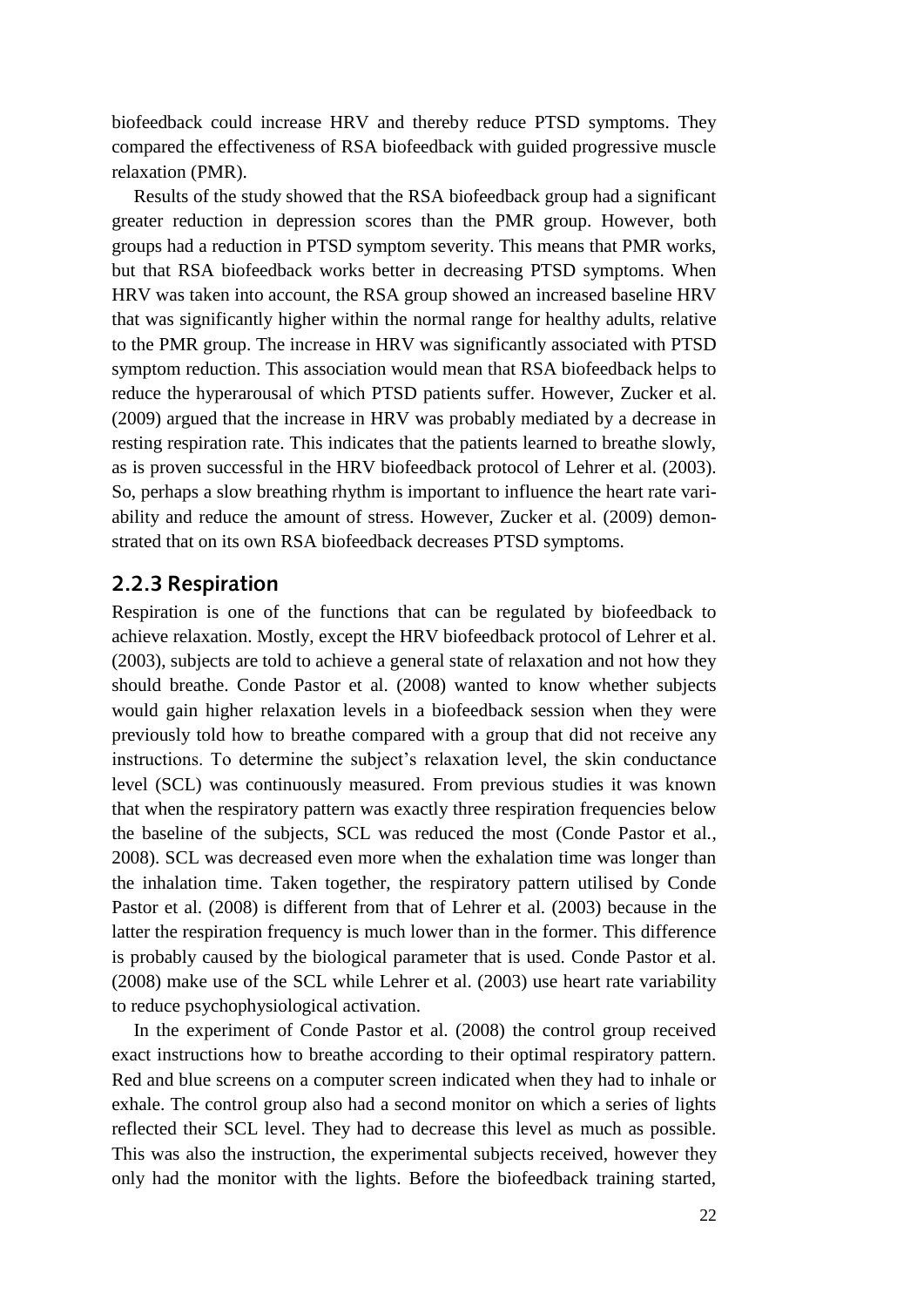baseline respiration frequency and SCL were measured. Results of the study show that those individuals who had been given precise respiration instructions showed greater reductions in SCL than those who had not been given these instructions. This indicates that by giving exact respiration patterns, people can relax even more than with only the feedback of a biological parameter, such as SCL or heart rate. Therefore respiratory biofeedback can be used to reduce activation levels of individuals that are easily stressed or aroused. In combination with other feedback methods such as EDA biofeedback, respiration biofeedback may be even more effective.

#### <span id="page-22-0"></span>**2.2.4 Biofeedback and hypertension**

Hypertension is often caused by chronic stress. Longitudinal studies of more than 3,000 Europeans showed that chronic stress for several years predicts high blood pressure in three to seven years of follow-up (Rainforth et al., 2007). For this reason, a lot of biofeedback research is done to reduce blood pressure and stress levels. However, until know the results of these biofeedback studies are not so promising. The studies are no more effective than drugs and compared to other relaxation methodologies, biofeedback does not have a higher relaxation rate (Linden & Mosely, 2006).

A study of Nakao et al. (2003) compared biofeedback treatment of hypertension with a control group that did not receive any treatment and a sham intervention group. The outcome of the study reported a significant effect in decreasing blood pressure for biofeedback compared with relaxation training, but not for biofeedback on its own. However, Nakao et al. (2003) concluded that biofeedback treatment is at least better than no treatment. Almost the same conclusion was found in a study of Yucha et al. (2005). This study combined RSA biofeedback, thermal feedback and electromyography (EMG) biofeedback with deep breathing and muscle relaxation. EMG biofeedback makes use of electrodes that measure muscle action potentials. These action potentials lead to muscle tension and by feeding this back to the subject, it can learn how muscle tension feels and reduce it. Yucha et al. (2005) showed that combined biofeedback and relaxation therapies can reduce systolic blood pressure in some people. However, it is not clear whether the combination of biofeedback and relaxation therapies caused this effect or that only one or two components of the therapies are responsible for the reduction is systolic blood pressure.

Despite a lot of research, it seems that biofeedback cannot decrease blood pressure more than other relaxation therapies or drugs. This indicates that biofeedback is not effective in the treatment of every disease related with stress. But biofeedback can be used to prevent hypertension, by applying biofeedback when the individual is stressed. By reducing the amount of stress, also the chance for hypertension to occur becomes reduced.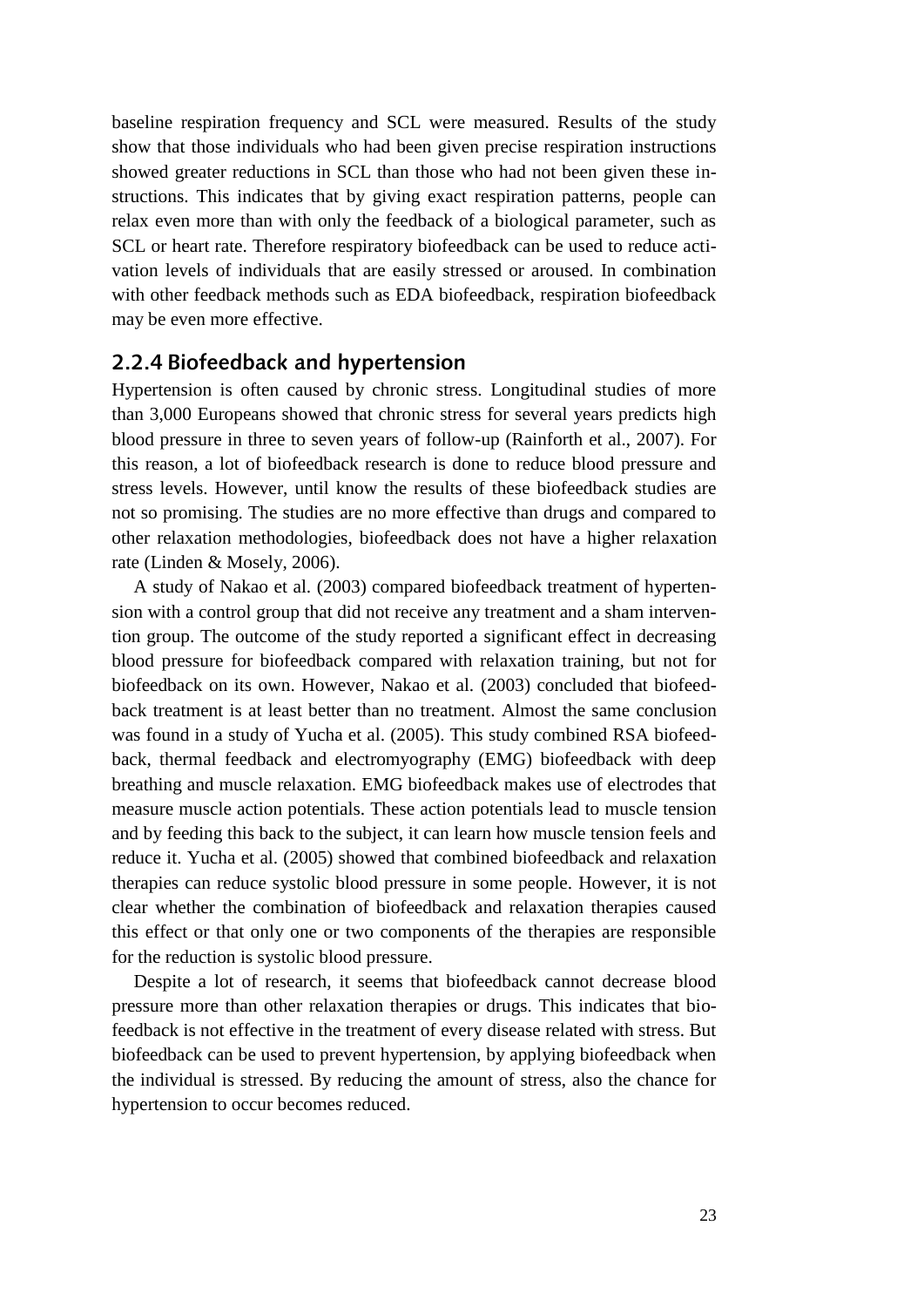#### <span id="page-23-0"></span>**2.3 Summary**

This chapter showed that people can better perceive their own psychological functions through biofeedback. By giving positive feedback about these psychological functions to the subject, the brain should learn that some behaviours or thoughts are rewarding and therefore should be executed more often. This principle is also used when biofeedback is applied to reduce the amount of stress in individuals. Several physiological functions can be regulated by biofeedback to achieve relaxation (Table 2). These functions are mainly regulated by the autonomic nervous system.

**Table 2.** Psychological functions of the human body that can be regulated by biofeedback. To decrease stress, the functions should be decreased in activity and to increase stress, the functions should increase activity.

| <b>Physiological function</b> | Regulated by biofeedback to decrease stress level        |  |
|-------------------------------|----------------------------------------------------------|--|
| Respiration                   | Decrease respiration rate to optimal individual respira- |  |
|                               | tory pattern                                             |  |
| Heart rate                    | Decrease heart rate                                      |  |
| Blood pressure                | Decrease systolic and diastolic blood pressure           |  |
| Skin conductance              | Decrease skin conductance reflected in EDA, SCR or       |  |
|                               | <b>GSR</b> level                                         |  |

One application that proved to be effective is EDA biofeedback. Showing subjects their actual EDA leads to changed activities of some brain structures. Especially the activity of the dorsolateral prefrontal, anterior cingulate and parietal cortices, amygdala and basal ganglia changes when EDA changes. It seems that there is a correlation between the activity of these areas and EDA, namely when EDA decreases, the activity of these areas increases. Previous studies found that limbic areas of the brain showed a decreased activity when the body is exposed to a stressor. The above mentioned correlation would in that perspective mean that the increased activity of the brain areas indicate that the body became more relaxed and less stressed due to the biofeedback sessions.

Another biofeedback application that regulates stress is HRV biofeedback. HRV biofeedback elicits high amplitude oscillations in cardiovascular functions, and thereby stimulates the baroreflex. By improving this reflex, the autonomic nervous system becomes more tightly regulated, and when the autonomic balance is disturbed, it will be restored again. The baroreflex can be trained the best when people breathe with 6 breaths per minute. This is much slower than the normal 12-20 breaths per minute and the danger is that people begin to hyperventilate. However, when people breathe at the right pace, HRV biofeedback demonstrated to be effective. After some sessions, baroreflex gain increased and the balance between the sympathetic and parasympathetic nervous system became restored. So, when people have a hyperactive sympathetic nervous system, HRV biofeedback makes them relaxed again. This is actually what happens with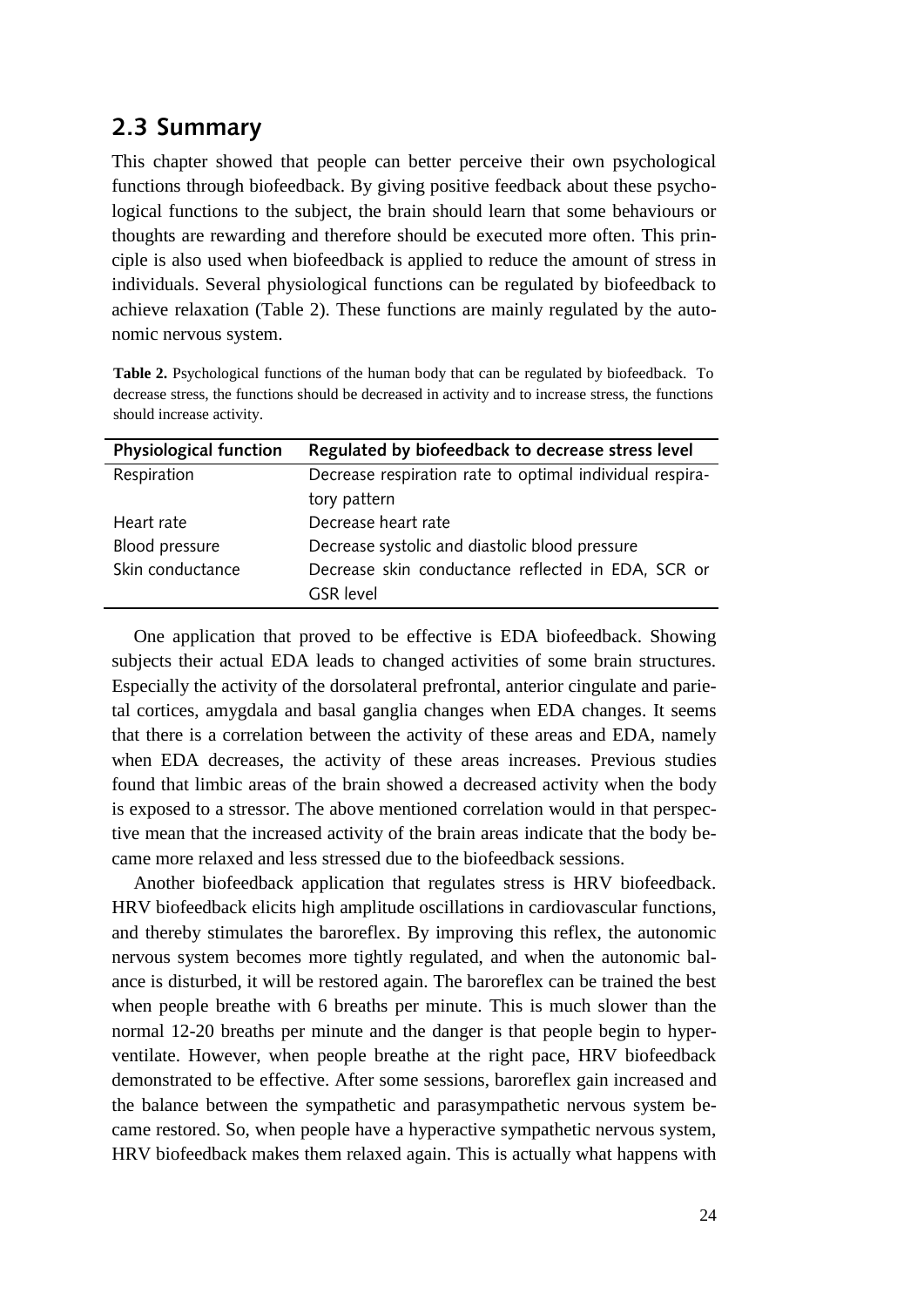PTSD patients. They are hyper aroused and react strongly to stressors. However, by undergoing some RSA biofeedback sessions, PTSD symptoms reduced.

A third biofeedback application is respiration biofeedback. This form of feedback works better in combination with another kind of feedback, such as EDA feedback. By letting people breathe in a certain rhythm, their SCL decreases more than when they do not take respiration into account. So, maybe respiration rhythms are more important for relaxation than many people think. Anyhow, by getting feedback about the respiration it is possible to reduce stress levels.

<span id="page-24-0"></span>Biofeedback can reduce stress through several applications. However, the possibilities of it are not unlimited. Hypertension is a disease that is often caused by stress. Researchers studied whether biofeedback could decrease blood pressure. Results of these studies showed that biofeedback is no more effective than other relaxation strategies or drugs. So, biofeedback cannot solve all stressrelated problems.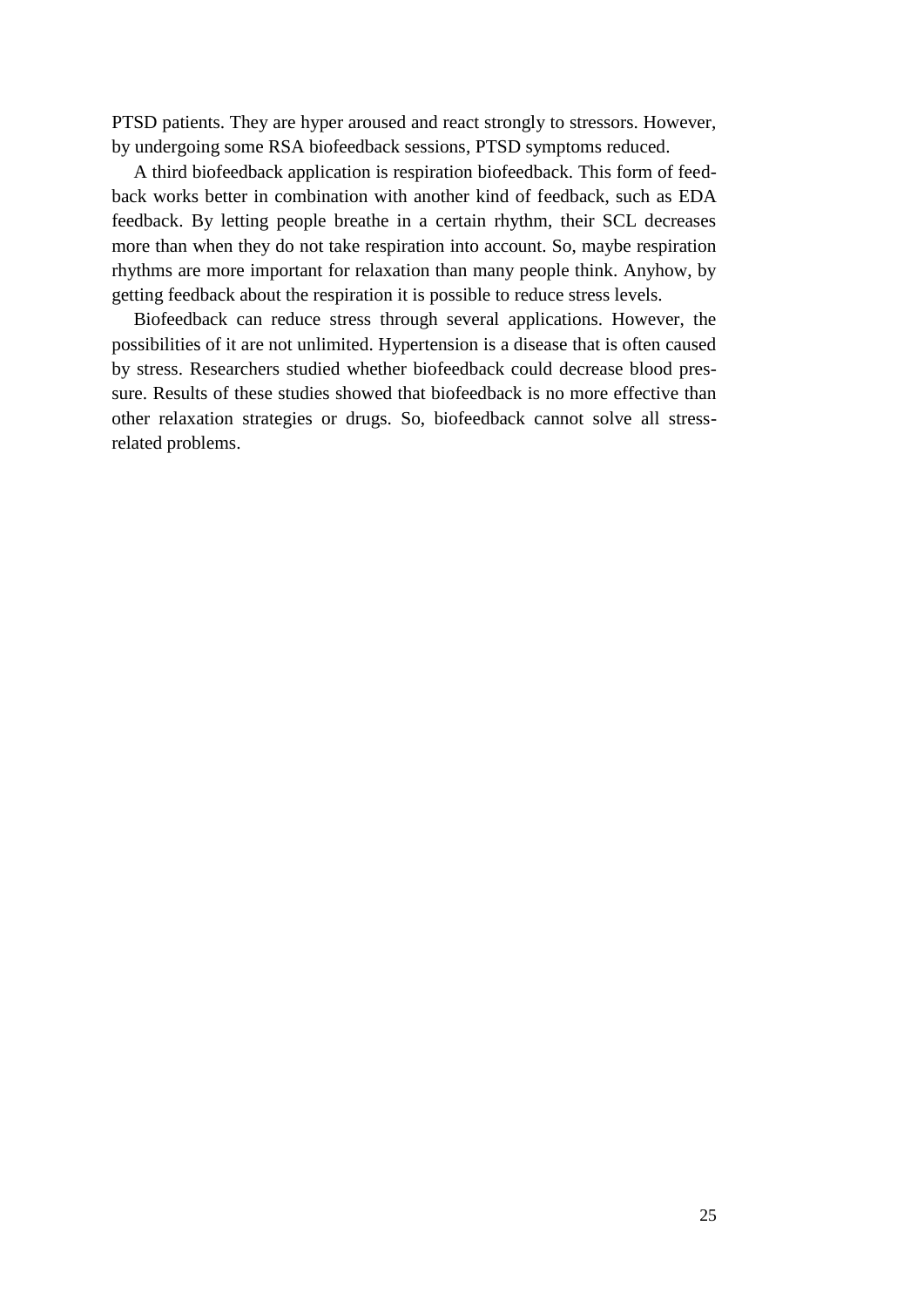# **Chapter 3: Neurofeedback**

#### <span id="page-25-0"></span>**3.1 What is neurofeedback?**

Neurofeedback is a special and sophisticated form of biofeedback. It is based on specific aspects of cortical activity (Vernon, 2005). Sometimes, neurofeedback is called electroencephalogram (EEG) biofeedback because it is based on the strength of the EEG signal.

#### <span id="page-25-1"></span>**3.1.1 The EEG signal**

The EEG signal is first described in 1929 by the German psychiatrist Hans Berger who studied correlations between the intake of drugs and mental state (van den Bergh, 2007). Berger realized that if the pattern of oscillating activity recorded from the human scalp could be used to measure and define biological markers corresponding to human behaviour, the technique could prove to be useful diagnostically and therapeutically. Today, it seems that Berger's prediction was right, because the technique is used more and more often to treat people with diverse disorders.

Although the EEG signal is measured at the human scalp, the neurons that display oscillatory behaviour are located in the thalamus. The thalamus is one of the oldest structures of the brain and it constitutes the main part of the diencephalon. It relays signals between the cortex and multiple other brain areas (Cantor, 1999). The thalamic nuclei in the thalamus consist of three main types of neurons. The thalamo-cortical neurons (TCR) whose output is projected to the cortex, the reticular nucleus neurons (RE) that provides inhibitory feedback to the TCR neurons, and the local intrinsic neurons (Lopes da Silva, 1991). Both the TCR and RE neurons have the ability to show oscillatory behaviour. These oscillations can lead to spindle generation and eventually the typical oscillation pattern found during EEG recording.

#### <span id="page-25-2"></span>**3.1.2 Brain waves**

Several oscillation frequencies can occur during an EEG recording. These oscillation frequencies are often called brain waves. There are four main categories of brain waves (Hammond, 2006). The alpha wave (8-12 Hz) was the first brain wave frequency to be discovered by Berger and was therefore called alpha, according to the first letter of the Greek alphabet. Subsequently discovered brain wave frequencies were also named to Greek letters, namely delta, theta and beta. Alpha waves are associated with a state of relaxation, but the brain is able to respond quickly when needed (Hammond, 2006; Cho et al., 2007). It appears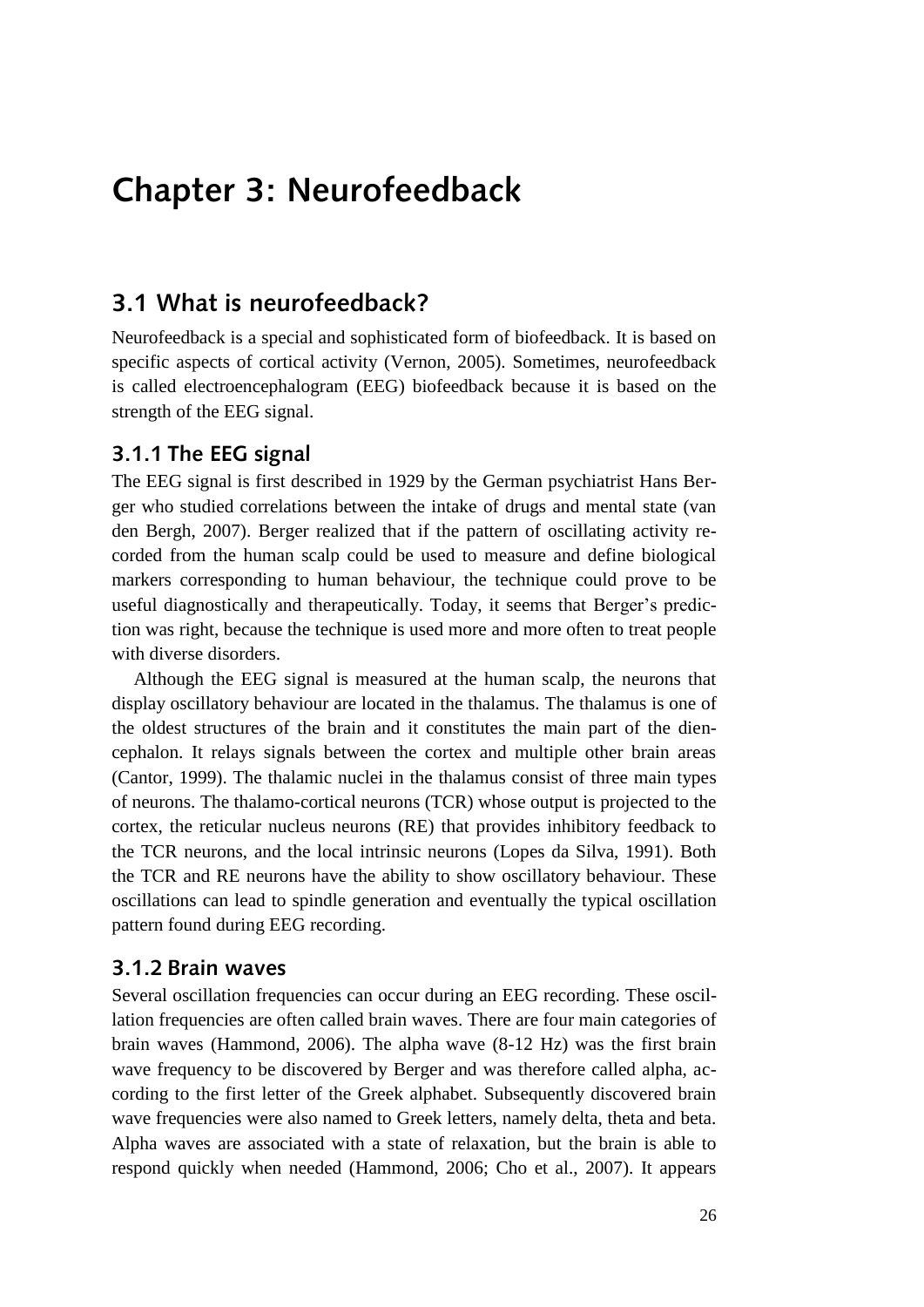that alpha forms a bridge between the conscious and subconscious. When people close their eyes for a few seconds, their alpha activity already start to increase (Norris & Currieri, 1999). Alpha waves are generated in the parieto-occipital cortex and in the visual thalamus, particularly in the lateral geniculate nucleus (LGN) and the pulvinar. From these thalamic nuclei, the pulvinar appears to have the strongest influence on the alpha activity of the cortex (Lopes da Silva, 1991).

Delta waves are the slowest brain waves (0.5-4 Hz) with the highest amplitude and primarily occur during sleep (Hammond, 2006). However, there is some evidence that delta waves also dominate when people are in an empathetic state. A study showed that delta waves are present in relatively higher amounts in psychotherapists, counsellors and other healers. People with these jobs are often in an empathetic state, and this let some researchers conclude that delta waves are probably associated with empathy and reflect the unconscious mind (Norris & Currieri, 1999). Theta waves (4-8 Hz) are faster than delta waves and represent a daydream-like state of mind that is associated with mental inefficiency (Hammond, 2006). Furthermore, the occurrence of theta waves is related with creativity and intuition and is also predominant during meditation, prayer and periods of increased spiritual awareness (Norris & Currieri, 1999). When theta waves occur at very slow levels, the brainwave activity is very low and corresponds to the twilight zone between sleep and wakefulness. The last category of brain waves is the beta wave. Beta waves (above 13 Hz) are small and the fastest brain waves, often related with a state of mental and intellectual activity (Norris & Currieri, 1999; Hammond, 2006). For example, judgement, decision making and problem solving are tasks which generate a lot of beta waves. Also tasks that demand outwardly focused attention and concentration are associated with an increase in beta waves.

Despite a particular type of brain wave can dominate during certain feelings, the four types of brain waves are always present in different parts of the brain (Hammond, 2006). For instance, during a drowsy state, more delta and slow theta waves are present in the brain, but alpha and beta waves are not completely absent. The same applies to a conscious state in which beta waves are more present than delta and theta waves.

The brain waves that are present in different parts of the brain are measured by electrodes placed on the scalp. Each electrode records the mass activity of neural dendrites in the underlying cortex (van den Bergh, 2007). If the electrodes are placed too close to each other, some will record the same electrical fields and do not enhance the spatial resolution of the measurement. To prevent that the distance between electrodes is too large or too small, a standard for the placement of electrodes was established. Nowadays, often a cap with electrodes placed according to the 10-20 International System of Electrode Placement is used (Cantor, 1999). Nineteen electrodes are used for recording cortical areas, whereas two others are used as reference electrodes. Most of the time, the earlobes are used as a reference. The electrodes at the scalp are divided into five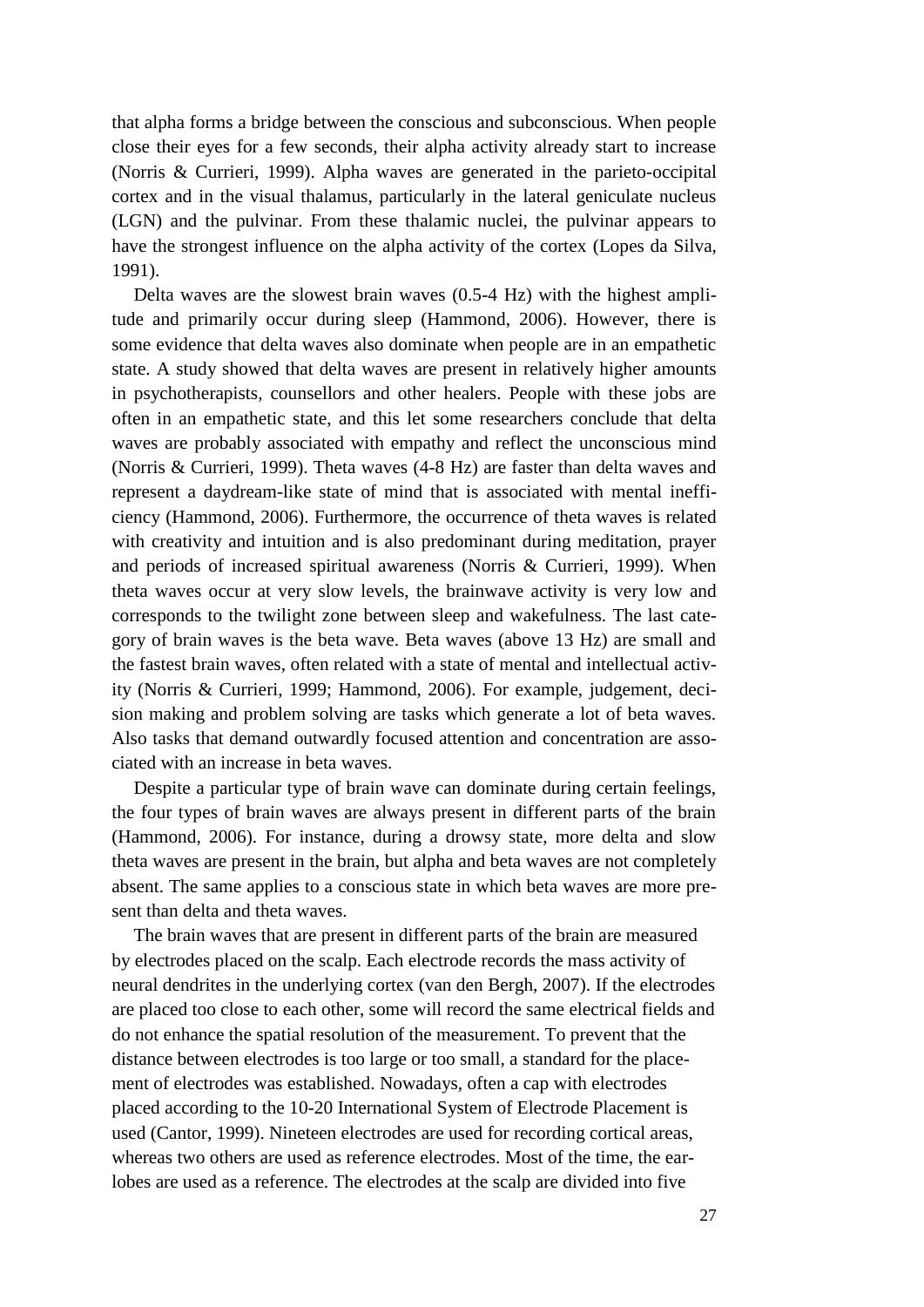regions and are indicated with the letters F (frontal), C (central), T (temporal), P (parietal) and O (occipital). Each letter corresponds to the cortical region in which it is placed. Numbers are used to distinguish electrodes placed on the left hemisphere from those on the right hemisphere. Odd numbers refer to electrodes at the left hemisphere and even numbers to right hemisphere sites.

#### <span id="page-27-0"></span>**3.1.3 Aim of neurofeedback**

The principle of neurofeedback was discovered in the late 1960s when researchers noticed that cats trained to produce 12-15 Hz activity in the cortex, were better resistant to induced epileptic seizures than non-trained cats (Angelakis et al., 2007). Later, the same effect was shown in humans. Due to this discovery, researchers realized that the electrical activity of the brain, which is reflected in the EEG signal, represented mental states. Moreover, the idea arose that the electrical activity of the brain reflected the relationship between brain and behaviour and that by altering brain wave activity also the behaviour could be changed (Heinrich et al., 2007). To teach an individual how to modify a specific brain wave activity and how to activate such state voluntarily is an important goal of neurofeedback. This is often realized by extracting the relevant components of the EEG signal and feed these back to the individual (Vernon, 2005). There are different feedback signals by which the individual can be informed about its brain wave activity. Especially in children, often computer games or movies are used as a feedback signal. The goal is then to let a popular character jump over obstacles or let the movie play (Heinrich et al., 2007). In adults, changes in audio or visual information are used as a way to keep them updated about their performance. Positive feedback is given when the brain wave activity moves in the desired direction. Therefore, neurofeedback corresponds, just as biofeedback, to an operant conditioning paradigm (Angelakis et al., 2007; Egner & Gruzelier, 2001; Heinrich et al., 2007; Vernon et al., 2003).

Neurofeedback treatments often start with the administration of a quantitative electroencephalogram (QEEG). A QEEG can objectively and scientifically asses a person"s brainwave function (Hammond, 2006). The procedure consists of placing a cap with electrodes on the head measuring the electrical activity coming from the brain. In the meantime, the person rests quietly with the eyes open or closed. Sometimes the person has to make tasks, such as reading or pressing a button. After the artefacts are removed, the data is compared to a normative database that shows how the brain should function at the client"s age. If the brainwave patterns are different from normal, the deviant brain wave levels can be trained in the desired direction. During the 1970"s and 1980"s, a great deal of experimentation with QEEG started. This lead to standard documentary that helps in the evaluation of conditions such as mild traumatic brain injury, ADHD, learning disabilities, depression, obsessive-compulsive disorder, anxiety and panic disorder (Hammond, 2006).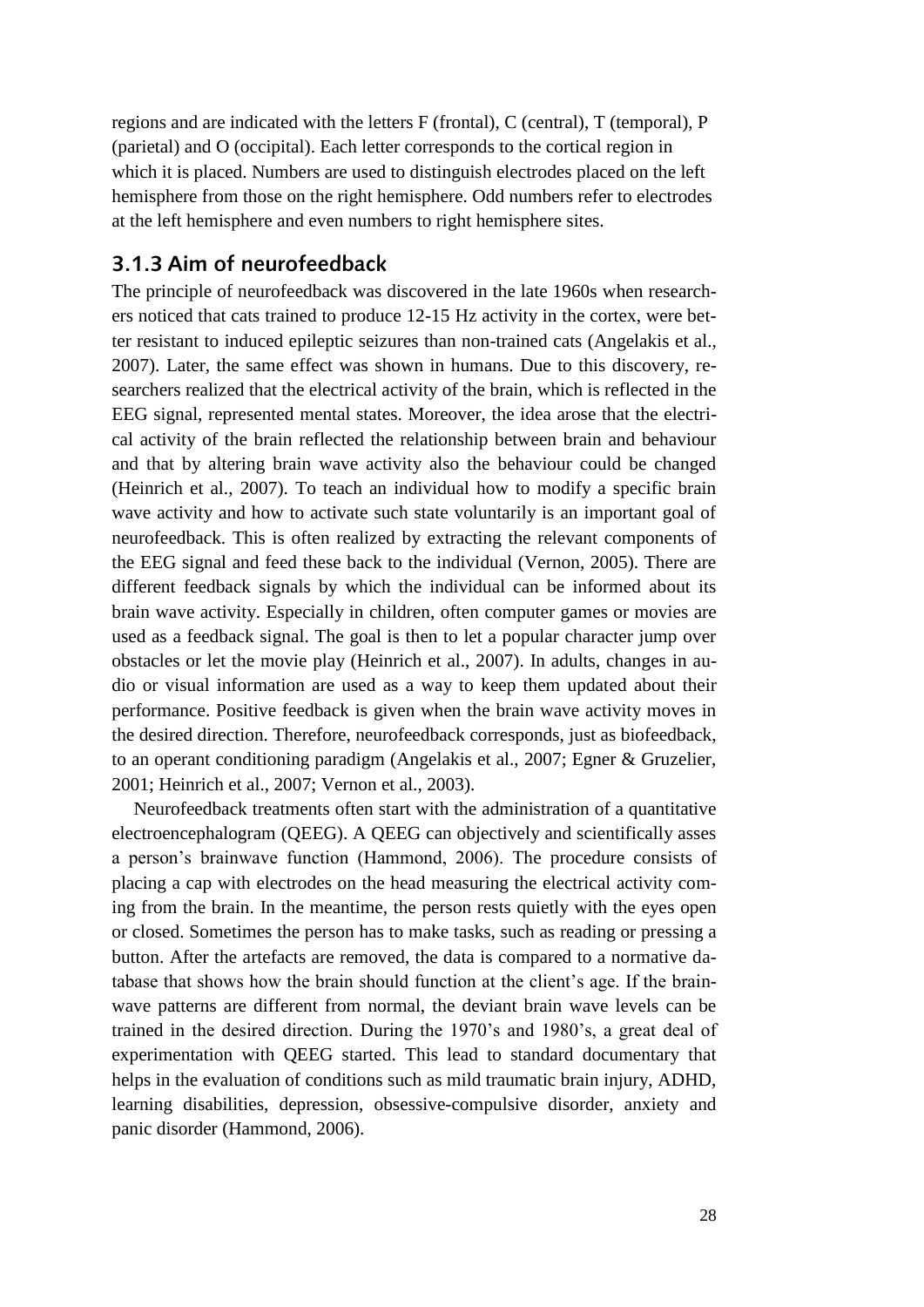#### <span id="page-28-0"></span>**3.2 Neurofeedback and relaxation**

Neurofeedback training sessions are often used to treat diseases and disorders (Heinrich et al., 2007). Examples are epilepsy, ADHD and anxiety. Most neurofeedback training sessions trying to reduce anxiety and improve relaxation use alpha or theta training. These brainwaves are selected because alpha and theta waves are related with relaxation (Peniston & Kulkosky, 1999; Egner et al., 2002).

One of the first studies reporting a raise in alpha brain wave level could increase relaxation was a study done by Nowlis & Kamiya (1970). They investigated whether subjects could learn to control alpha brain wave levels without instructions how to do so. Before the real experiment, subjects underwent some practice sessions in which they were left free to learn control in any manner they chose. The feedback consisted of a tone coming on and off. What the subjects did not know was that the presence of a tone indicated high alpha levels and no tone, low alpha levels. After practicing, a baseline test was administered with the instruction to remain still and keep eyes closed. This baseline test was followed by a 15 min period in which the subjects could experiment with the tone. After this relaxed period of experimentation, the real experiment started, and subjects received the instruction to keep the tone on in the first trial and keep it off in the second trial. Both trials had a duration of two minutes and if more time was left, further trials were ran. Subjects had to close their eyes during the real experiment; only subjects with a very high initial baseline for alpha with eyes closed were given a second baseline with eyes open prior to experiencing feedback. These subjects had to do the experiment with eyes open.

Results of the experiment showed that all 26 subjects were having more alpha during the tone on trials than during the tone off trials. Furthermore, 21 of the 26 subjects had a higher amount of alpha during the tone on trials than during the relaxed baseline period. Also 19 of the 26 subjects had a decreased amount of alpha in the tone off condition compared with baseline level. The eyes open and eyes closed results were analysed separately, and those subjects that controlled alpha brain wave levels with eyes open achieved somewhat greater success than those who trained with eyes closed. However, Nowlis & Kamiya (1970) argue that this is possibly caused by an extra baseline of two minutes, during which time the eyes open group could hear the tone. At the end of the experiment, all subjects were asked what their strategy was to keep the tone on and off. Most subjects reported that to keep the tone on, they relaxed, did not focus visually, were aware of inhalations and exhalations and just let it go. To keep the tone off, they were alert and vigilant, visually focussing or tried to get agitated. Subjects who were able to control alpha spontaneously reported mental states reflecting relaxation and pleasant affect with maintaining alpha. All in all, these results show that people are able to regulate brain waves without being cognitively aware of doing so. It also demonstrates that an increase in alpha brain wave level corresponds to a raised feeling of relaxation. The results could have been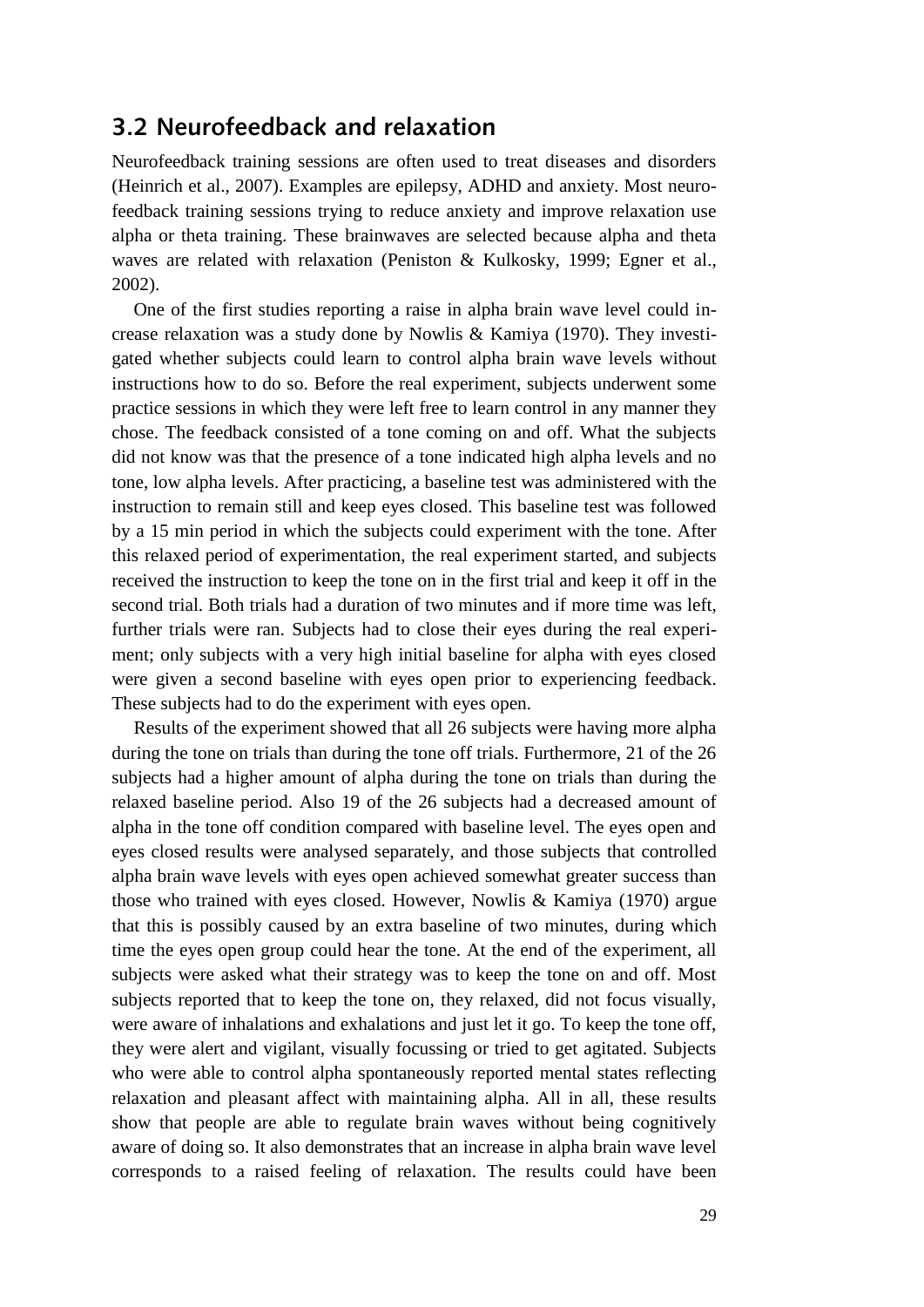stronger when Nowlis & Kamiya (1970) used a control group with did not hear a tone, but only were instructed to relax. If this group reported significant lower alpha levels than the experimental group, the experiment showed that the addition of feedback facilitated learning and therefore an increase in alpha level.

The experiment of Nowlis & Kamiya (1970) showed that by increasing alpha levels, relaxation increases and that it probably is a useful approach in the treatment of stressed people. Egner et al. (2002) not only used alpha waves but also theta waves to test whether people changed their activation levels after training. The experiment consisted of a real feedback group and a mock feedback group. The real feedback group received alpha theta feedback. The aim of this kind of feedback is to facilitate a state of deep relaxation, resembling a meditative state, by teaching subjects to raise theta over alpha activity (Egner et al., 2002). A successful progression within an individual alpha/theta session would be defined with an increase in the theta/alpha  $(t/a)$  ratio across time. The mock feedback group resembled the real feedback condition as closely as possible. Instead of their own theta alpha ratio, subjects of the mock feedback group received a recording of a typical a/t session with auditory feedback. The hypothesis of the study was that the group receiving a/t feedback would display higher and steeper t/a ratios within and between sessions, and that these effects would be accompanied by differences in activational phenomenology.

Subjects were told to relax with their eyes closed and without body movement. Before the experiment started, a baseline measurement of two minutes, in which subjects underwent eyes closed feedback free relaxation, was administered. During the real experiment subjects received auditory feedback with the volume adjusted to the subjects" liking. Each session consisted of five periods of 3 minute duration and in total 5 sessions were carried out 2 or 3 times per week. Before and after each session, subjects filled out activational self-report measures.

Results showed that within sessions, the mean  $t/a$  ratio of the real feedback group increased across periods. On the other hand, the mean theta/alpha ratio of the mock feedback group remained the same during the periods. The difference in t/a ratio between both groups became significant at the last two periods of three minutes. The progressive increase in  $t/a$  ratios leading to higher  $t/a$  ratios than the mock feedback group, indicate that subjects learn to increase their  $t/a$ ratio, as a consequence of the operant feedback loop. However, between sessions, results were less convincing. The t/a alpha ratio was significantly higher in the real feedback group in sessions 2 and 4, but not in the other sessions. In contrast to the within-session data, there was no significant linear trend evident in the t/a alpha ratios of either group. Egner et al. (2002) argued that a variety of variables could have caused the lack of significance. For example, they did not control for the subject's emotional state or amount of sleep during the previous night.

The subjective judgement of changes in activational state after training sessions also showed no significant difference between both groups. Both groups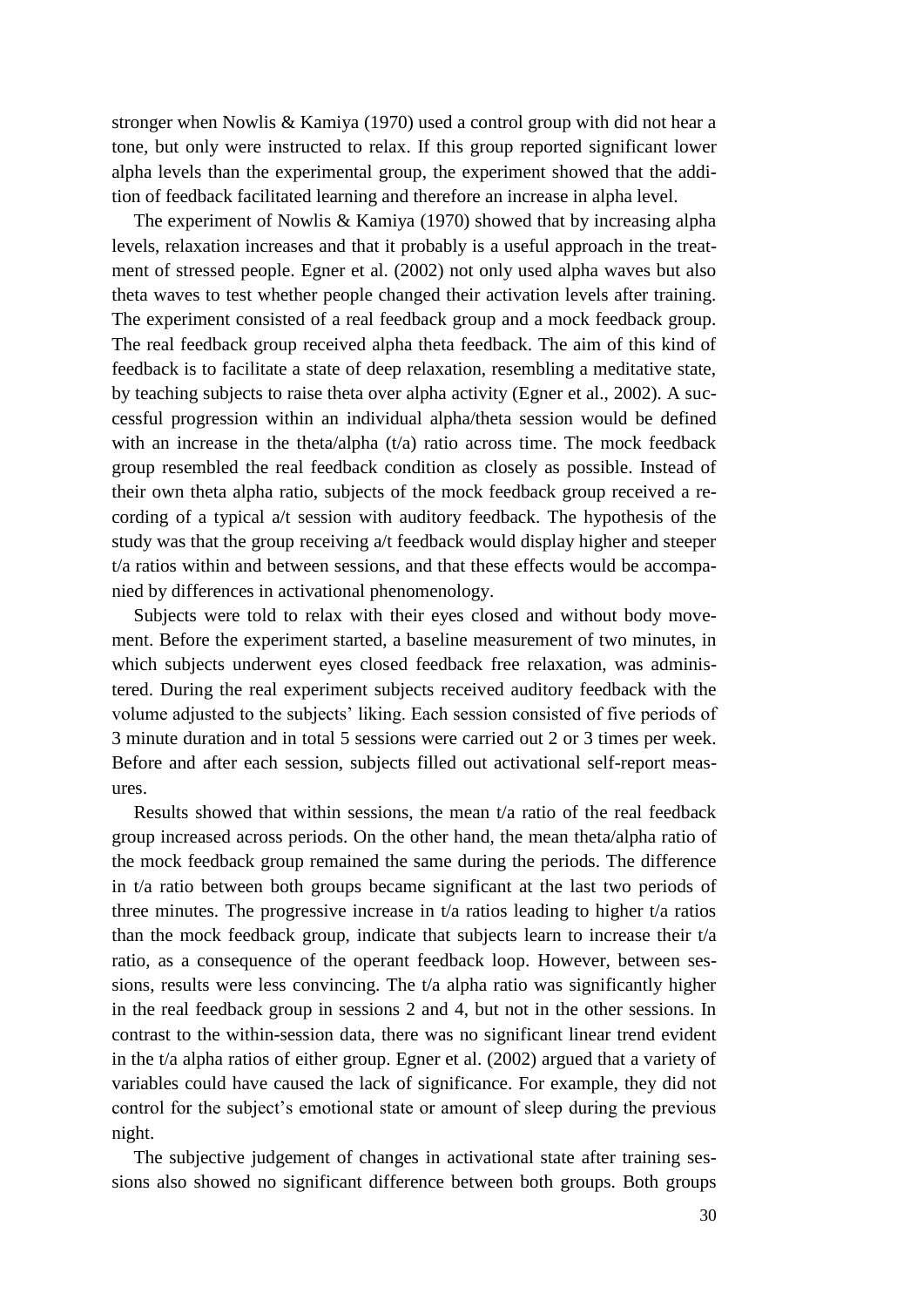showed a decrease in general activation and high activation, and an increase in general deactivation and deactivation sleep. These results show that subjects became more relaxed after a training session, but that the group to which they belonged to did not matter. This is also supported by the finding that the significant changes in subjective activational phenomenology did not covary with the mean t/a ratio displayed within sessions. Egner et al. (2002) stated that the EEG changes in the real neurofeedback group detected by the t/a ratio measure were too minute in phenomenological terms to induce a subjective state significantly from mock feedback relaxation. This may have become clearer when Egner et al. (2002) had used a third group that received no feedback. If this group shows the same amount of relaxation as the real and mock feedback group, than the changes in activation level are caused by the instruction to relax and not by the feedback procedure. If the no feedback group shows no or significant lower relaxation levels, than the relaxation level of the mock feedback group might be caused by the placebo of undergoing a neurofeedback training and receiving feedback. The mock feedback subjects than probably had expectations that some improvement in relaxation should happen.

Egner et al. (2002) showed that alpha theta neurofeedback training can increase t/a ratio within sessions. This knowledge was used by Batty et al. (2006) to examine whether alpha theta neurofeedback could increase hypnotic susceptibility. Hypnotic susceptibility is a measurement how easy a person can be hypnotized. The research of neurofeedback and the effects on hypnotic susceptibility started in the 1970's. In 1974, London et al. published a paper in which they demonstrated that neurofeedback could increase hypnotic susceptibility. Two groups were used in the study; an alpha neurofeedback training group and a mock feedback group that received a pre-recorded EEG tape of a single subject. After a baseline measurement and practising what a tone made going on and off, subjects got the instruction to relax and keep the tone on as long as possible. Results showed that pre-training baseline measurements and hypnotic susceptibility values were equal between both groups. However, after training, the alpha production of the neurofeedback group was significantly higher than the mock feedback group, although this group also showed an increase in alpha level across sessions. The raise in alpha level correlated with a significant increase in hypnotic susceptibility. London et al. (1974) concluded that learning occurred more frequent in the neurofeedback group than in the control group. Moreover, they mentioned that the increase in alpha level of the control group was probably caused by the kind of mock feedback. The recorded feedback could coincidently concur with the actual production of alpha by the control subject. To prevent this from happening again, London et al. (1974) proposed to use different degrees of pseudo feedback. This is actually what Batty et al. (2006) did in their experiment. They compared the effects of alpha theta neurofeedback with a group receiving progressive muscle relaxation and a group undergoing self-hypnosis. The idea is that hypnotic susceptibility can be increased by alpha theta neurofeedback, because this neurofeedback protocol facilitates relaxation. Relaxation,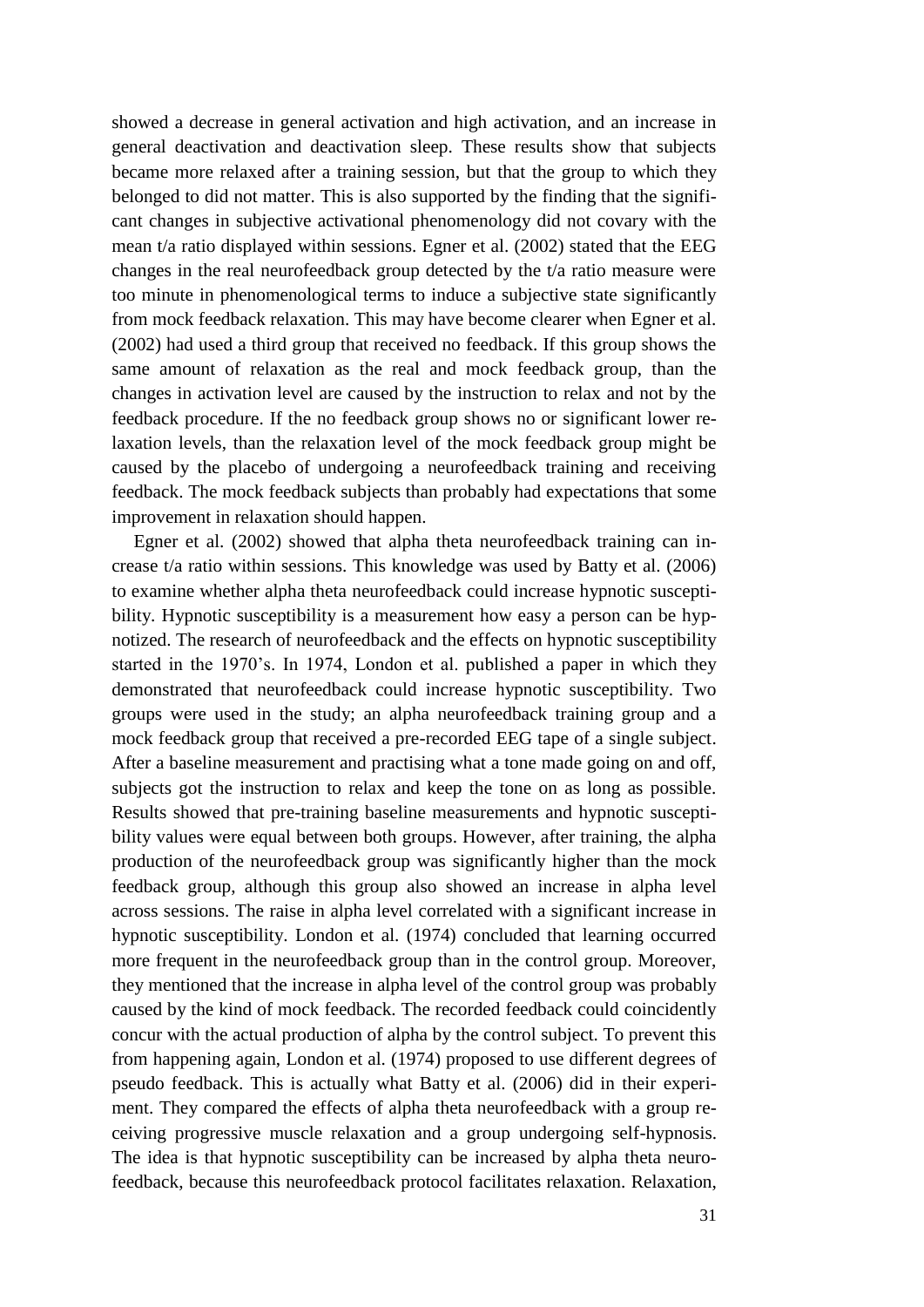on its turn, facilitates parasympathetic activity, focusing of attention and the vividness of imagery (Batty et al., 2006). It is believed that these last two factors are prerequisites for hypnosis, and by training the initiation of these factors, hypnotic susceptibility will be higher.

Results of the study demonstrated that all groups increased their hypnotic susceptibility with about the same level. This indicates that alpha theta neurofeedback is not more effective in increasing hypnotic susceptibility than the other relaxation methods. This would mean that relaxation on its own is more important for an increase in hypnotic susceptibility than raising theta/alpha levels. However, alpha/theta training can raise relaxation levels and is therefore effective in increasing hypnotic susceptibility.

In all groups, about half of the subjects did not respond to the training, and as a result did not show an increase in hypnotic susceptibility. The majority of these non-responding subjects had low susceptibility scores at the beginning of the experiment. Batty et al. (2006) came to the conclusion that hypnotisability is heritable and not all people can equally enhance their hypnotic susceptibility. However, they did not come up with the point that people with low susceptibility scores may not want to be hypnotized. When someone does not believe in, or is not open for hypnosis, it becomes very difficult to increase its hypnotic susceptibility scores. Therefore, the willing to be hypnotized could also be an explanation for the fact that people with low susceptibility scores did not show an improvement. To conclude, alpha theta neurofeedback can increase hypnotic susceptibility, but also other relaxation interventions can increase this value. An increased hypnotic susceptibility can be helpful for stressed and anxious people to become more relaxed, but whether neurofeedback is the best option is not clear yet.

Alpha theta neurofeedback is used to induce a state of relaxation. Therefore, it is sometimes used as a therapeutic intervention. One example is the Peniston & Kulkosky brain wave neurofeedback therapy (PKBNT) (Peniston & Kulkosky, 1999). The PKBNT uses alpha theta neurofeedback to get patients more relaxed. It contains a lot of therapeutic procedures and starts with an admission and an EEG assessment. After the assessment, all patients who are candidates for the PKBNT are administered a battery of psychological tests and are rated for baseline production of beta, alpha and theta brain wave frequencies. Before the real training starts, patients first undergo some biofeedback temperature and respiration sessions to achieve relaxation of the body and a quiet, inward turned state of mind. They also try to visualize an increase in their alpha brain wave level. The alpha theta brain wave training starts with a 5 minute baseline rating of alpha rhythm amplitude, and the percentage of alpha and theta brain waves with eyes closed is obtained. The patient is then instructed to open his eyes and concentrate on an object in the room for 5 minutes. During this period, beta rhythm sensitivity threshold is set to encourage 40-50% of beta rhythm presence. After all thresholds are set, the patient closes his eyes and is required to imagine an increased alpha rhythm amplitude or scenes of the normalization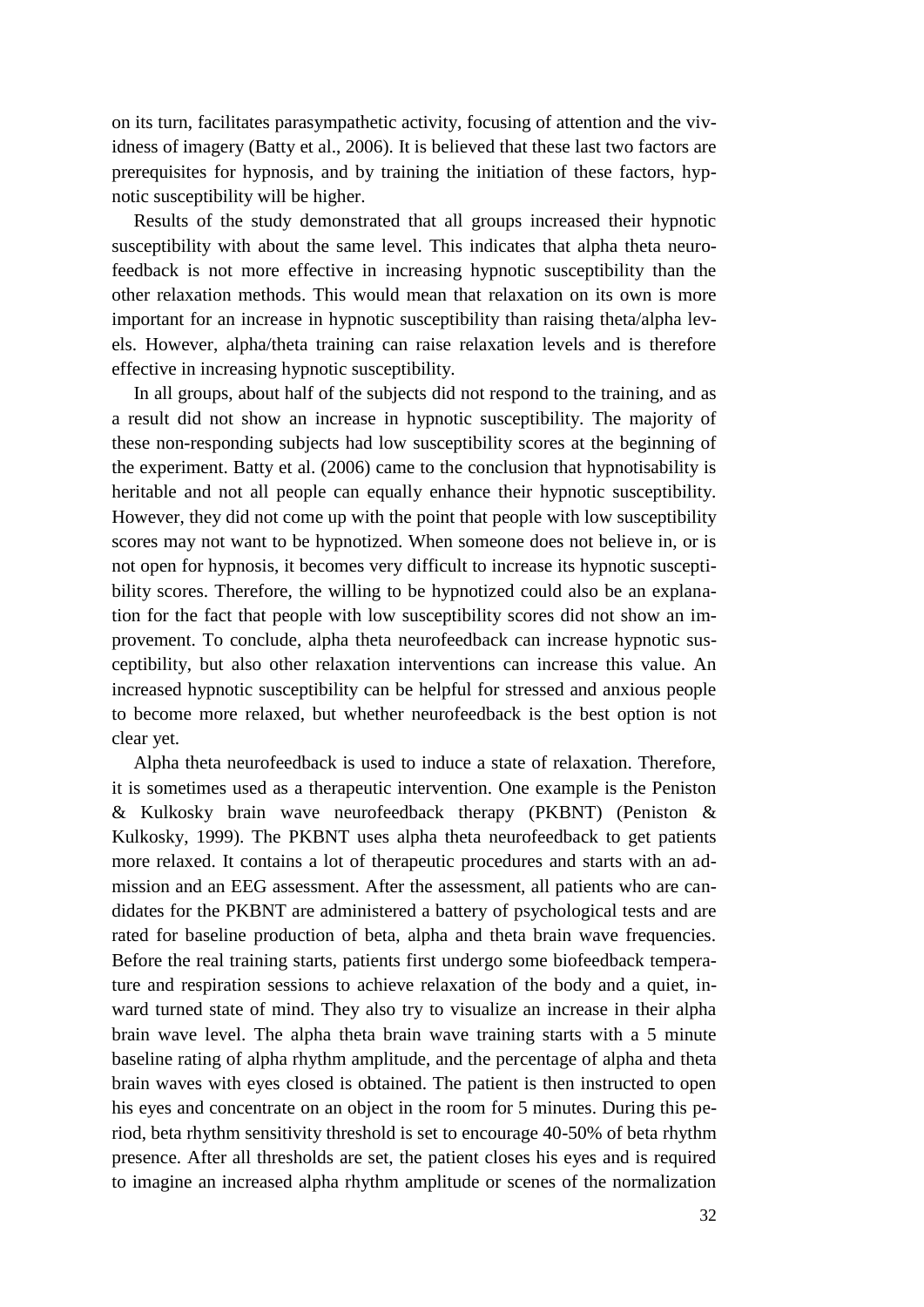of his personality. Furthermore, the patient is asked to sink down in the theta state, while keeping the mind quiet and alert, and the body calm. The feedback consists of a sound that changes in volume. Alpha and theta level are represented by different sounds, so patients can hear which of the two brain waves is high or low. Sessions takes about 30 minutes and in total 30 sessions are undergone across a duration of 28 days. At the end of each session, the average alpha rhythm amplitude and the cumulative percentage of duration of feedback for each brain wave is recorded. Eventually, all data is summarized and reviewed and the patient can be discharged when the alpha rhythm amplitude, and alpha and increased theta rhythm production are detected from a comparison of baseline and final EEG assessments (Peniston & Kulkosky, 1999).

#### <span id="page-32-0"></span>**3.3 Neurofeedback in stress related disorders**

The Peniston & Kulkosky brain wave neurofeedback therapy is sometimes used in the treatment of alcoholism. The rationale of using a relaxation procedure for the treatment of a substance abuse is that the abuse is often caused or exacerbated by stress (Peniston, 1998). Furthermore, it seems that relaxation training is effective because it reduces anxiety and increases perceived control over stressful situations (Klajner et al., 1984). Thus, reducing the stress level of the alcoholics may subsequently result in a decrease of stress-related drinking or craving.

An experiment used the PKBNT in the treatment of alcoholics (Peniston, 1998). There were three intervention groups, a PKBNT group, a group that received traditional psychotherapy and a non-alcoholic control group. Results of the intervention showed that after treatment, the PKBNT group had enhanced alpha and theta waves in the EEG"s compared with pre-treatment values. The group also showed a gradual increase in alpha and theta activity as the thirty experimental sessions progressed. The control groups did not show such increase.

In a 36-month follow-up study, the PKBNT group showed a sharp reduction in self-assessed depression and sustained abstinence with significantly less relapses than the traditional psychotherapy group (Peniston, 1998). Furthermore, the traditional group had higher beta-endorphin levels at the end of treatment compared to their pre-treatment levels as well as to the levels of the nonalcoholic control group. A raised level of beta-endorphins is associated with stress and the elevated level of the traditional control group can indicate that this group experienced stress due to the abstinence and fear of relapse. The PKBNT group did not show an increase in beta-endorphin levels, but instead showed stabilization. This indicates that the PKBNT group did not perceive the neurofeedback training as a stressful event. The good results of the Peniston & Kulkosky neurofeedback therapy shows that alpha theta relaxation training can change the drinking pattern of alcoholics. This indicates that neurofeedback might be a good application in the treatment of disorders caused by stress.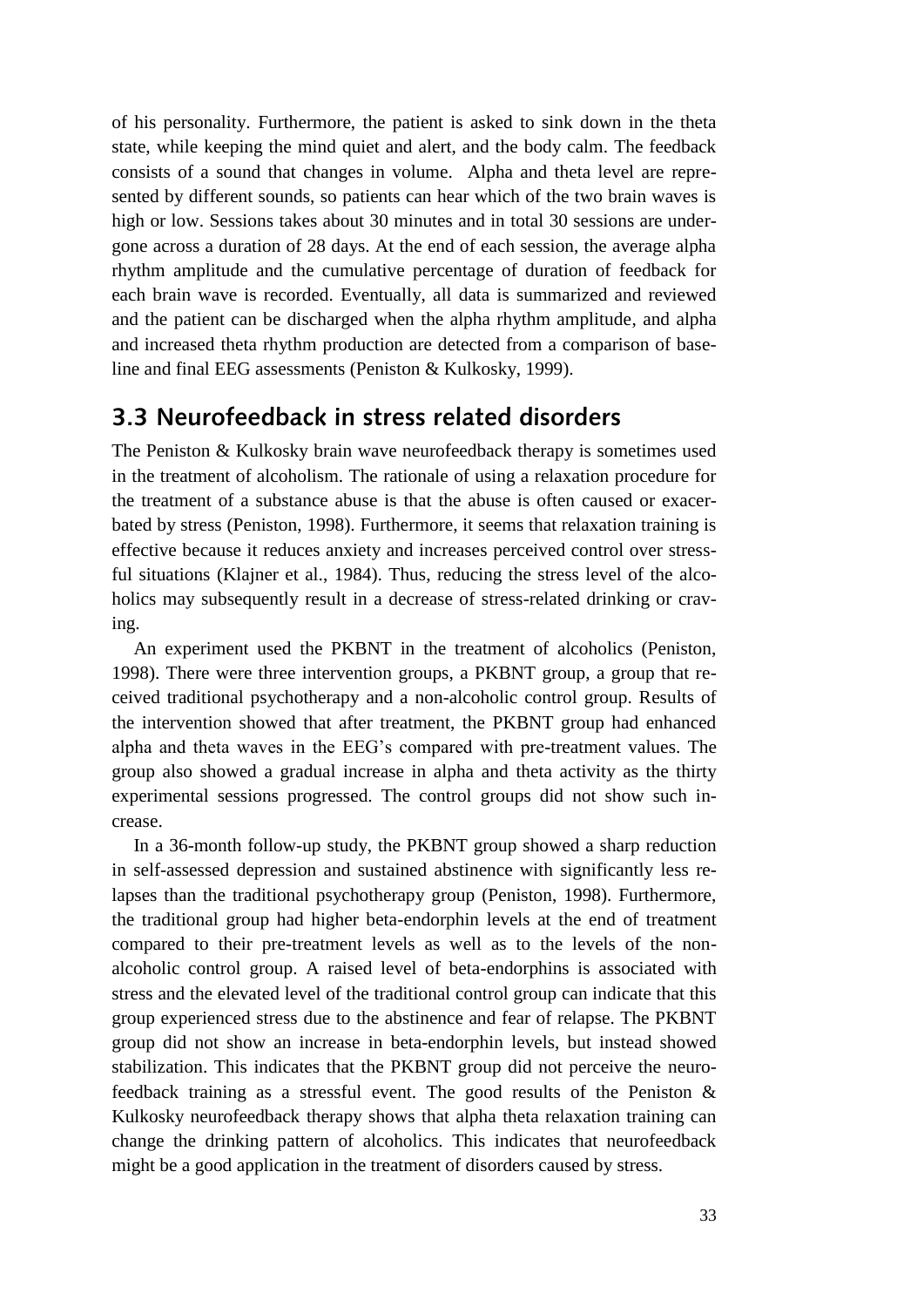Another stress related disorder treated by neurofeedback training is PTSD (Hammond, 2006). A group of PTSD Vietnam combat veterans received, in addition to their traditional hospital treatment, thirty alpha theta neurofeedback sessions of 30 minute duration. Results of the group were compared 30 months post-treatment with a group of veterans that only received traditional treatment. Of the alpha theta neurofeedback treatment group, only 3 of the 15 patients showed relapse, while all 14 traditional treatment patients had relapsed and been re-hospitalized. Another outcome measure involved psychotropic medication requirements. The medication requirements of all patients in the neurofeedback treatment group had decreased by follow up. On the contrary, among the patients receiving traditional treatment, only one decreased medication, two reported no change and ten increased their need for psychiatric medications (Hammond, 2006). The results of this study show that alpha theta neurofeedback training decreases the symptoms of PTSD in a better way than conventional treatment.

In another study with Vietnam veterans, 20 veterans with PTSD and alcohol abuse were randomly selected (Hammond, 2005). All patients showed frequent occurrence of PTSD symptoms and had about five times been hospitalized for PTSD. Patients received thirty alpha theta neurofeedback training sessions of 30 minutes each. Until 26 months after the intervention, the veterans were followed and in that period only 4 of the 20 patients reported a few recurrences of PTSD symptoms, such as nightmares or flashbacks. The rest of the patients did not show a relapse or reoccurrence of the symptoms. The study shows that neurofeedback can reduce PTSD symptoms, but there are some limitations. One limitation of the study was that it did not report anything about the alcohol abuse of the PTSD patients. This was especially interesting, because in alcoholics, neurofeedback showed to be effective in reducing the amount of drinking. The lack of a control group is another limitation that made the results of the study less convincing. All in all, neurofeedback shows to be probably efficacious in the treatment of PTSD. However, still much research has to be done.

Like PTSD, phobic anxiety disorders are also sometimes treated by neurofeedback. People with phobic anxiety show increased fear and the accompanying neural responses when they perceive a particular object. Neurofeedback can decrease the occurrence of this stress response. A study showed that the group receiving alpha neurofeedback produced 33 percent more alpha after the study and demonstrated a significant reduction in test anxiety (Hammond, 2005). However, the control groups receiving muscle biofeedback and alpha plus muscle feedback also showed this significant reduction. On the other hand, the untreated control group and the relaxation training group did not experience a significant reduction. This indicates that a biofeedback procedure is necessary to decrease anxiety, but that is does not have to be neurofeedback per se.

In a second study, subjects received a combination of alpha enhancement training and muscle biofeedback training (Hammond, 2005). Results showed that alpha scores increased from 64 to 78 percent and anxiety scores dropped significantly for the treatment group, compared with a nontreatment group.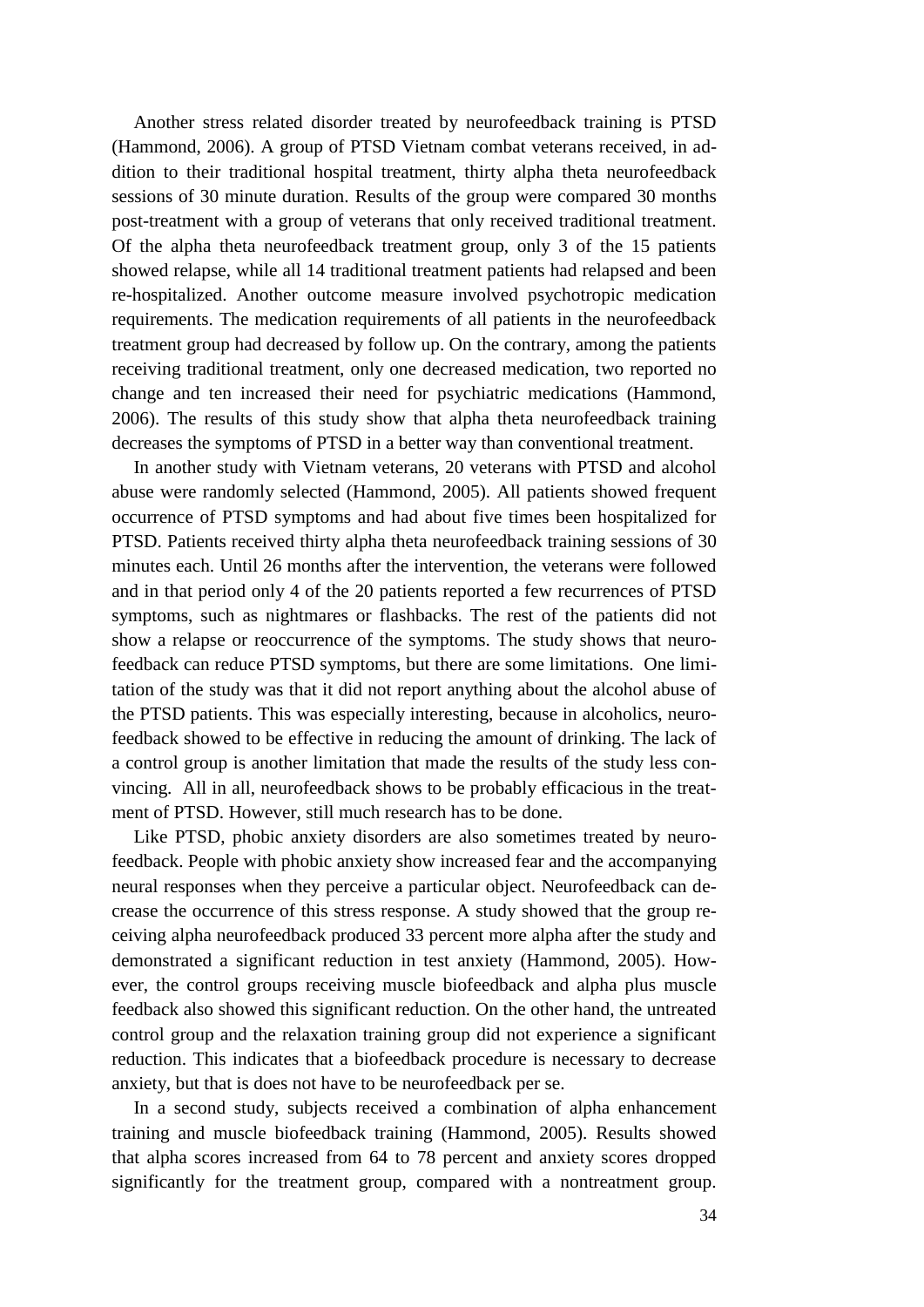However, a limitation of the study was that there was no group that only received neurofeedback. Therefore, the current study design does not make it possible to separately assess the effect of alpha neurofeedback and muscle feedback on anxiety scores.

A third study examined the effect of alpha neurofeedback training on the anxiety scores of anxiety patients of which most were also alcoholics (Hammond, 2005). The control group did not receive feedback and consisted of anxious patients, most of whom were also alcoholics. Although the study did not evaluate drinking status, patients of the neurofeedback training group showed significant changes in state and trait anxiety compared with controls (Hammond, 2005). This was accompanied by an increase in eyes-closed alpha, and at 18 months follow-up, these results were still present. So, the effects of alpha neurofeedback showed to be long lasting.

### <span id="page-34-0"></span>**3.4 Summary**

Neurofeedback is a special and sophisticated form of biofeedback and based on the EEG signal measured from the scalp. The EEG signal can be divided into four main frequency waves, delta, theta, alpha and beta. Alpha and theta waves

| Study                                                 | Feedback protocol    | <b>Results</b>                                                                                                                                                                                                                                   |
|-------------------------------------------------------|----------------------|--------------------------------------------------------------------------------------------------------------------------------------------------------------------------------------------------------------------------------------------------|
| Nowlis & Kamiya (1970)                                | Alpha training       | Increase in alpha and re-<br>laxation level                                                                                                                                                                                                      |
| Egner et al. (2002)                                   | Alpha-Theta training | T/A ratio increased in ex-<br>perimental group. Both the<br>experimental<br>and<br>mock<br>feedback group<br>showed<br>increased<br>relaxation after<br>treatment.                                                                               |
| Batty et al. (2006)                                   | Alpha-Theta training | T/A ratio increased in ex-<br>perimental group. No dif-<br>ference in hypnotic suscep-<br>tibility between groups.                                                                                                                               |
| Peniston & Kulkosky brain<br>wave neurotherapy (1999) | Alpha-Theta training | Alcoholism: PKBNT group<br>showed<br>increased<br>alpha<br>theta activity,<br>and<br>and<br>lower beta-endorphin levels<br>than control group.<br>PTSD: Less relapse of PTSD<br>symptoms in PKBNT group<br>compared<br>with<br>control<br>group. |
| Hammond (2005)                                        | Alpha training       | Anxiety: Anxiety<br>scores<br>significantly dropped in the<br>experimental group.                                                                                                                                                                |

**Table 3:** Summary of studies using neurofeedback training to decrease stress levels.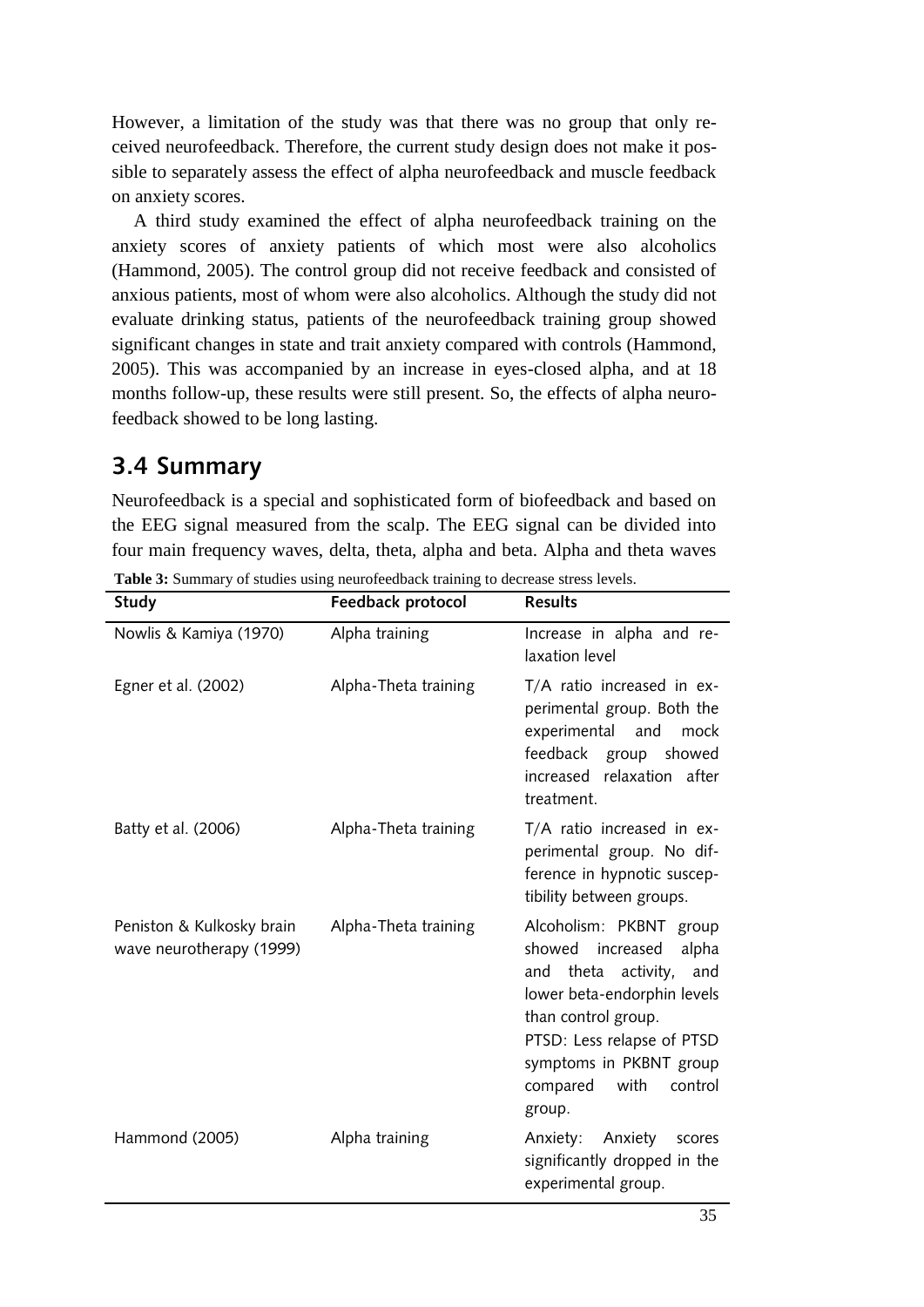are most used in the neurofeedback interventions aimed to increase relaxation. An overview of the studies discussed in this chapter is presented in Table 3.

<span id="page-35-0"></span>A study of Nowlis & Kamiya (1970) showed that by increasing alpha levels, relaxation increases. The effect of alpha theta training aiming to increase relaxation is less clear. Egner et al. (2002) demonstrated that alpha theta training works to increase the relaxation level, but also the mock feedback grouped showed increased relaxation. This was also the case in a study of Batty of et al. (2006). All three groups showed an increased hypnotic susceptibility, probably reflecting a high level of relaxation. However, alpha theta training was not more effective than the other relaxation paradigms. Alpha theta training is also used for therapeutic purposes. Especially the Peniston & Kulkosky brain wave neurotherapy showed to be effective in the treatment of alcoholics and PTSD. Patients suffering from these disorders showed a significant improvement in their disease pattern, compared with controls that were not treated with the PKBNT. Anxiety disorders are also treated with neurofeedback training. Results of these studies showed that alpha increases, and that most of the time, anxiety scores dropped. Thus, neurofeedback can help in initiating a relaxed state, but it is not completely clear whether it is more effective than other relaxation methods.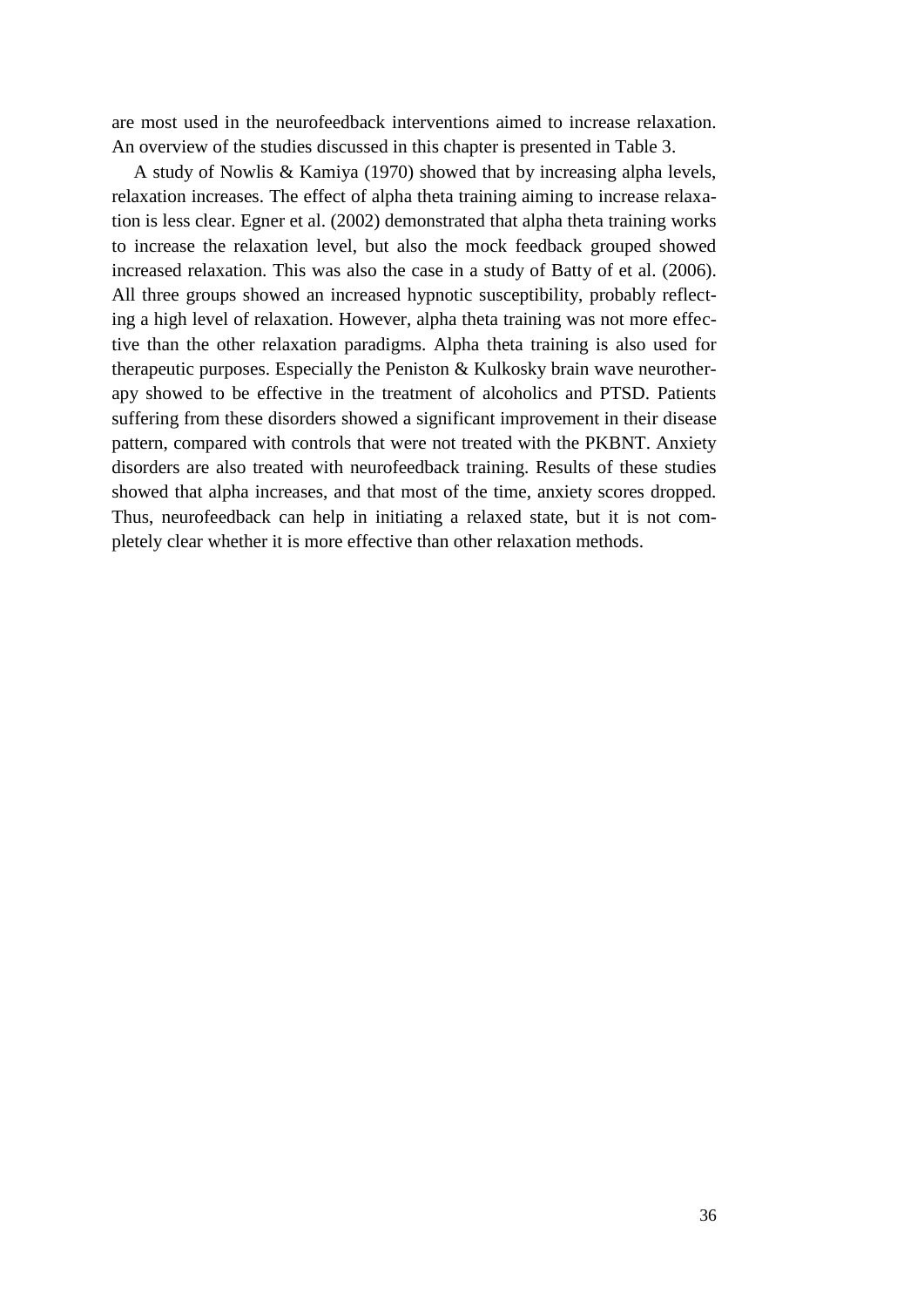## **Chapter 4: Discussion**

Biofeedback and neurofeedback are interventions that are used in the regulation of stress. The previous chapters provided evidence that bio- and neurofeedback can indeed regulate stress. But which method is the most effective?

There is much more known about biofeedback than about neurofeedback in the field of stress management. There are more biofeedback methods (e.g. EDA, HRV and respiration biofeedback) and also more research is done using biofeedback than neurofeedback. EDA biofeedback showed to be effective in decreasing arousal, and was also able to change activity in some brain areas (Critchley et al., 2001, 2002). These changes in brain activity were visualized using fMRI, and the affected brain structures were especially associated with the integration of the intention to relax and the corresponding body responses. Compared to biofeedback, neurofeedback studies almost never use fMRI to examine brain changes caused by neurofeedback training (Heinrich et al., 2006). The only studies combining neurofeedback and fMRI are studies determining the effect of neurofeedback training on the neural substrates of children with attention deficit hyperactivity disorder (ADHD). Neurofeedback studies aiming to decrease stress-levels did not use fMRI to examine which brain areas change activity as a consequence of the training. Until now, most neurofeedback studies only measure EEG and behavioural changes. This is a pity; because fMRI can strengthen the evidence that neurofeedback might be effective. fMRI measurements provide good spatial images, but on the temporal scale these are less accurate. EEG measurements on the other hand, are very accurate on the temporal scale, but much less on the spatial scale. By combining EEG and fMRI, researchers cannot only examine brain changes on a temporal scale, but also spatially determine where in the brain these changes take place. An explanation why not many studies combine EEG and fMRI, might be that MRI measurements are expensive, cannot be administered everywhere and a lot of preparation is needed before a measurement can start. However, some well executed experiments could strengthen the effectiveness of neurofeedback, and give fewer opportunities to sceptics.

Some people in the world are not convinced of the effectiveness of biofeedback and especially neurofeedback. They come with the argument that most neurofeedback studies have a lot of limitations and that all articles can be summarized with the sentence "Neurofeedback is promising, but further research is needed" (Koppenaal, 2007). Maybe this is a bit exaggerated, but it is not completely untruthful. Many neurofeedback studies do not have a good control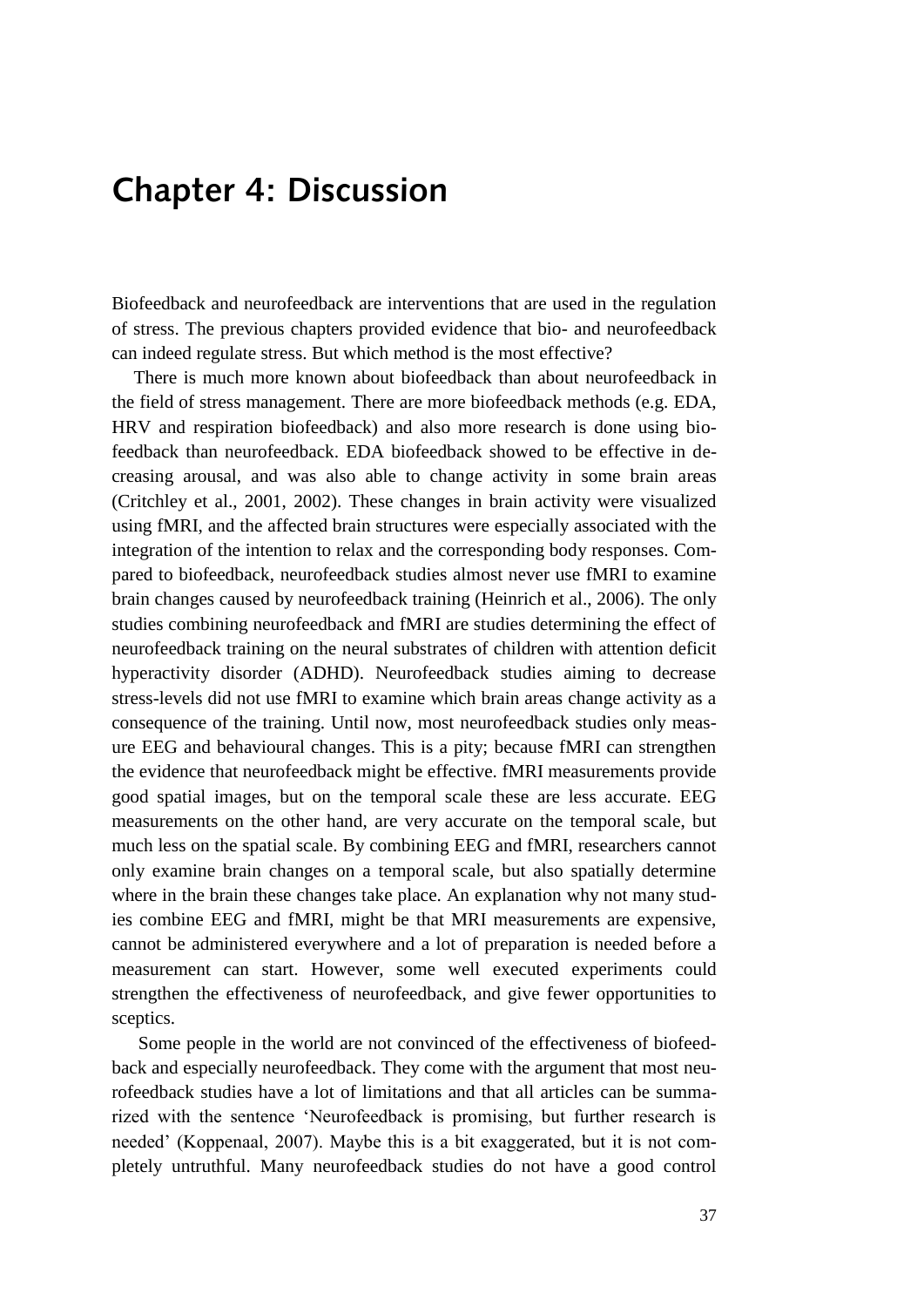group or miss control groups at all, and as a consequence, results are less powerful because they can also be caused by a placebo effect. Studies without or with not enough control groups cannot rule out this possibility.

Another limitation of many neuro- and also biofeedback studies is that the researchers are aware of the training paradigm subjects undergo. By knowing which subject belongs to which group, researchers can unconsciously influence the subject. This can be by body language or treating the subject in a different way. Examining double-blind studies, in which the subject and researcher interacting with the subject, do not know the group to which the subject belongs, increases the validity of the experiment.

Sceptics of biofeedback come also with the point that there are almost no follow-up studies (Koppenaal, 2007). This was certainly true in the beginning of the bio- and neurofeedback experiments, but nowadays many follow up studies are carried out, showing that the effects of bio- and neurofeedback can be long lasting. Thus, not all things sceptics assert are true.

To come back to the question which method, bio-or neurofeedback, is more effective, is difficult to answer. Both methods have their limitations, as is mentioned above. However, compared to neurofeedback, there seems to be more direct evidence that biofeedback works in the regulation of stress. Biofeedback uses respiration, heart rate and sometimes blood pressure as parameters indicating stress levels. A change in these parameters works directly on the activity of the parasympathetic and sympathetic nervous system. For example, when the feedback is aimed to reduce stress, a decrease in respiration and heart rate will be trained. This results in a decreased activity of the sympathetic nervous system and an increased activity of the parasympathetic division of the autonomic nervous system. Thus, biofeedback especially targets the short-lasting branch of the stress response. However, a study of McGrady et al. (1987) in hypertensives showed that EMG biofeedback decreased blood pressure and also cortisol levels. This means that the amount of glucocorticoids decreased, and glucocorticoids are mainly produced by the HPA axis. So, perhaps biofeedback also influences the activity of the HPA axis.

 Neurofeedback training sessions attempt to induce changes in the EEG. This does not as directly influence the autonomic nervous system as biofeedback does. By stimulating the brain to make more alpha and theta waves, general relaxation should occur, and as a consequence a decreased heart rate, blood pressure and respiration rate. So, these parameters are not directly trained, as is the case in biofeedback training procedures. No study in literature mentions whether neurofeedback influences both the HPA axis and autonomic nervous system. If it influences the HPA axis, cortisol levels should decrease, but until now no study measured the effect of neurofeedback relaxation training on cortisol levels.

The studies examining whether alpha-theta neurofeedback training is effective in inducing relaxation showed that the experimental groups increased theta alpha ratio, but that relaxation levels were the same as the different control groups. These control groups varied from a mock feedback group to other re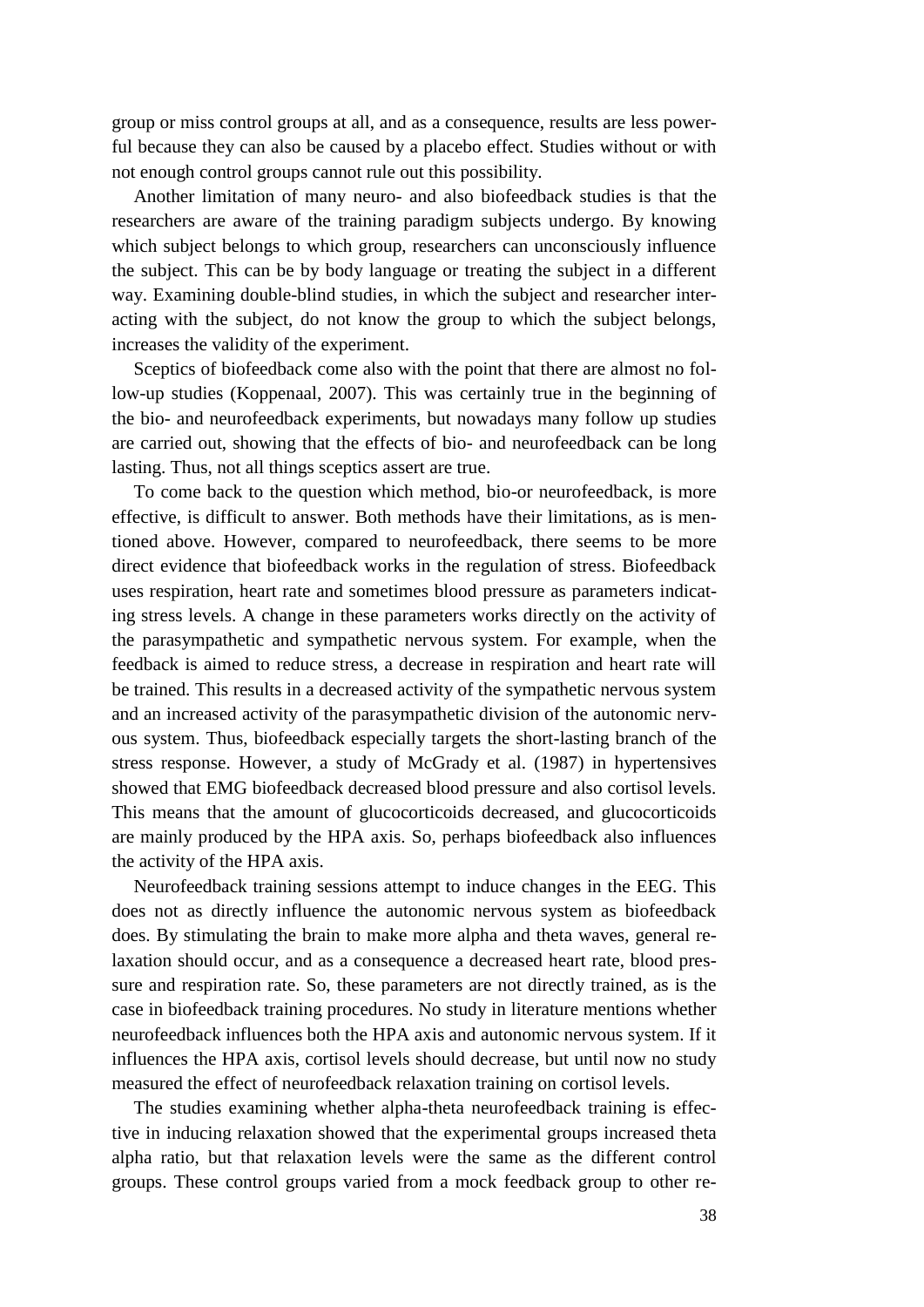laxation therapies, such as self-hypnosis. This indicates that any relaxation therapy can be applied to reduce stress-levels, and that alpha theta neurofeedback is one of them. Neurofeedback does not prove to work better than the other relaxation methods. In contrary to neurofeedback, biofeedback relaxation procedures showed to induce higher relaxation levels, reflected by the HRV or respiration, in the experimental group than in the control group. This means that biofeedback aiming to increase relaxation, works better than for example progressive muscle relaxation (Zucker et al., 2009). In this respect, biofeedback showed more evidence that it increases relaxation than neurofeedback and is therefore perhaps more effective than neurofeedback.

#### <span id="page-38-0"></span>**4.1 Future research**

Biofeedback and neurofeedback make part of a relative new field of research. It showed to be effective in some clinical applications, but in the area of stressregulation, still much research has to be done. One example is that the paradigms which are used today, should be optimized. As already mentioned above, the procedures contain some limitations which in the future have to be solved. For example, every study should get at least one control group and it would be recommended that the study is carried out double-blinded. Furthermore, the study should use enough subjects, resulting in a more powerful statistical analysis. It would also strengthen the results of a study when they examine a follow-up study. Follow-up studies can demonstrate whether the processes induced by neurofeedback or biofeedback are long-lasting or not.

An idea for future research is the combination of bio- and neurofeedback, or using a biofeedback intervention based on two biological parameters instead of one. This would be especially beneficial for patients who after only bio- or neurofeedback training do not show enough improvement. By giving them two relaxation interventions, there might be a larger chance that they become relaxed and achieve the optimal improvement. For the treatment of epilepsy, slow cortical potential (SCP) training, which gives information about the activity of the underlying cortical regions, already showed to be successful in combination with a behavioural self-management program (Heinrich et al., 2007). Combined approaches should also be developed for other clinical disorders and stress management programmes. One approach is the combination of GSR and HRV biofeedback (Ahuja et al., 2003). The galvanic skin response shows relatively fast shifts in skin conductance (Critchley, 2002) and therefore reflects the stresslevel. However, the response of the heart in conditions of stress is unavailable with this method. By measuring the GSR and ECG signal, and subsequently computer interface these signals to get the GSR and HRV, will provide patients a good biofeedback intervention under conditions of stress and anxiety.

It is known that individuals tend to differ in terms of the physiological systems in which they manifest stress. This phenomenon is known as individual response stereotypy (Gould & Urdy, 1994). Some people can for example react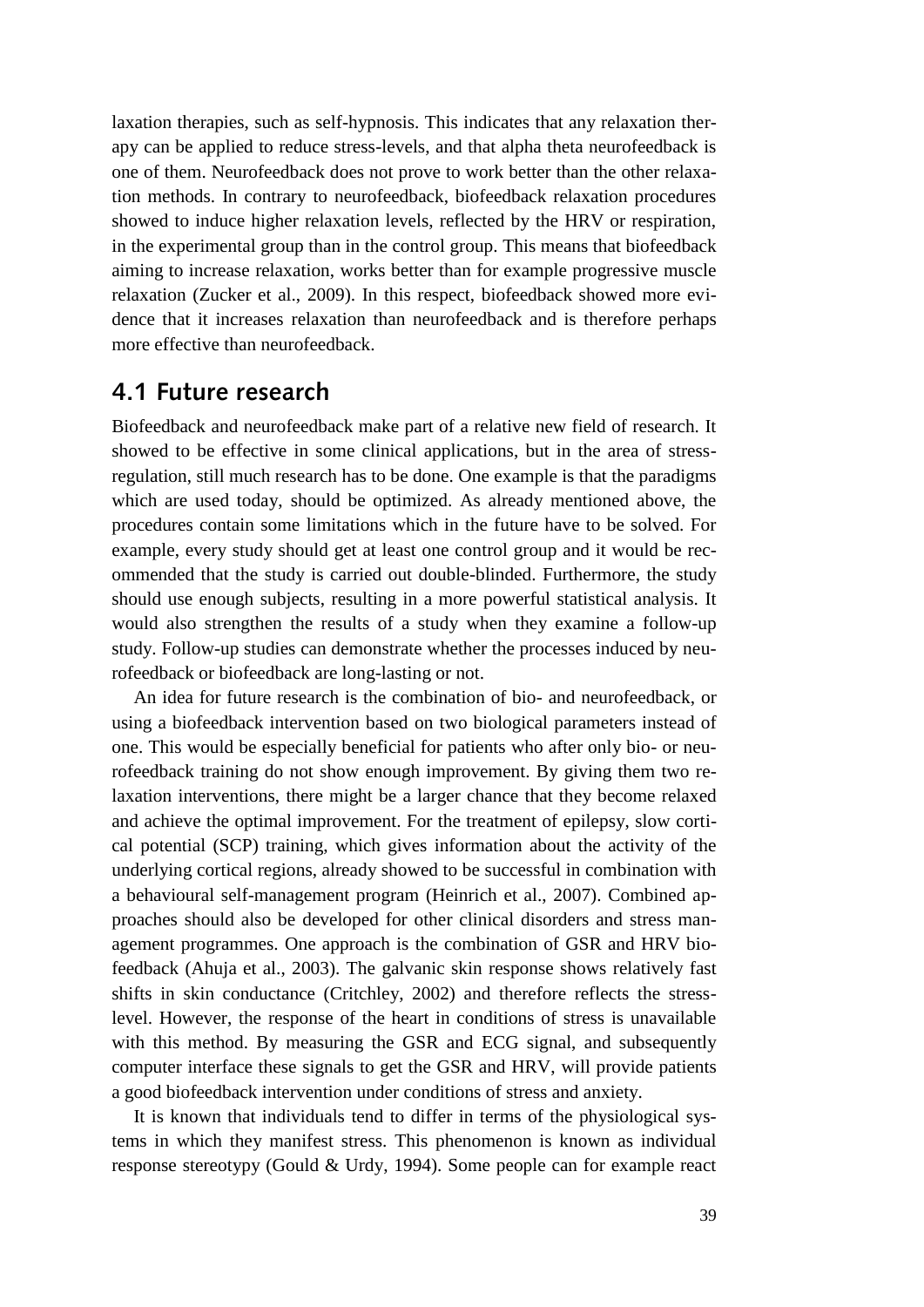to stress through an increase in heart rate, while another person increases its muscular tension. Providing biofeedback with responses of more than one physiological system might reduce the amount of individuals that do not show improvement after training. This would be another benefit of combining two biofeedback interventions.

Most of the time, feedback is adjusted to reduce the amount of stress. This reduction procedure is often applied because people have the feeling that they are too stressed and want to prevent stress-related diseases that may occur after long periods of stress. On the other hand, very little research is done to increase arousal by bio- or neurofeedback. Increasing arousal levels can be useful for athletes who must become more energized to achieve their optimal level of performance (Gould & Urdy, 1994). A controlled laboratory study showed that preparatory arousal techniques, such as getting mad or charging up, facilitated performance more than control-rest, imagery and cognitive distraction conditions, on strength tasks. The study suggests that it is possible to elevate arousal and enhance performance. This provides an opportunity for biofeedback to be used in the athletic field. By giving athletes the opposite feedback of what is given in a training session aiming to increase relaxation, arousal can probably be increased. This might be a new future application of bio- and neurofeedback.

Nowadays, most neurofeedback applications and devices are not very practical. If in the future these devices become more practical, they become available for the broad public. Today, neurofeedback training sessions often require the adjustment of a cap with electrodes. It takes time to place the electrodes on the exact positions of the scalp and the electrodes only make contact when gel is injected. This is not practical for everyday or self utilization. An option is to make a device in which the electrodes are built in and do not have to make contact with gel. Other improvements may be devices that work wireless or are not sensitive to movements. Eye blinks and muscle tension produces artefacts in the EEG which have to be rejected afterwards. This causes data losses and when a lot of artefacts are present in the EEG, few data is left to analyze. Devices that are not sensitive to movements can also be easier applied in children. They now have to sit still for minutes, and this is especially difficult for children with ADHD. Therefore it is important that new devices are developed so that it has less constrains and more people can use it.

To conclude, literature studies provide evidence that neuro- and biofeedback can reduce stress and improve relaxation. The results of these studies provide a basis on which future studies can build. However, still a lot of limitations have to be solved in the future to get more powerful results and more insight into the effectiveness of bio- and neurofeedback.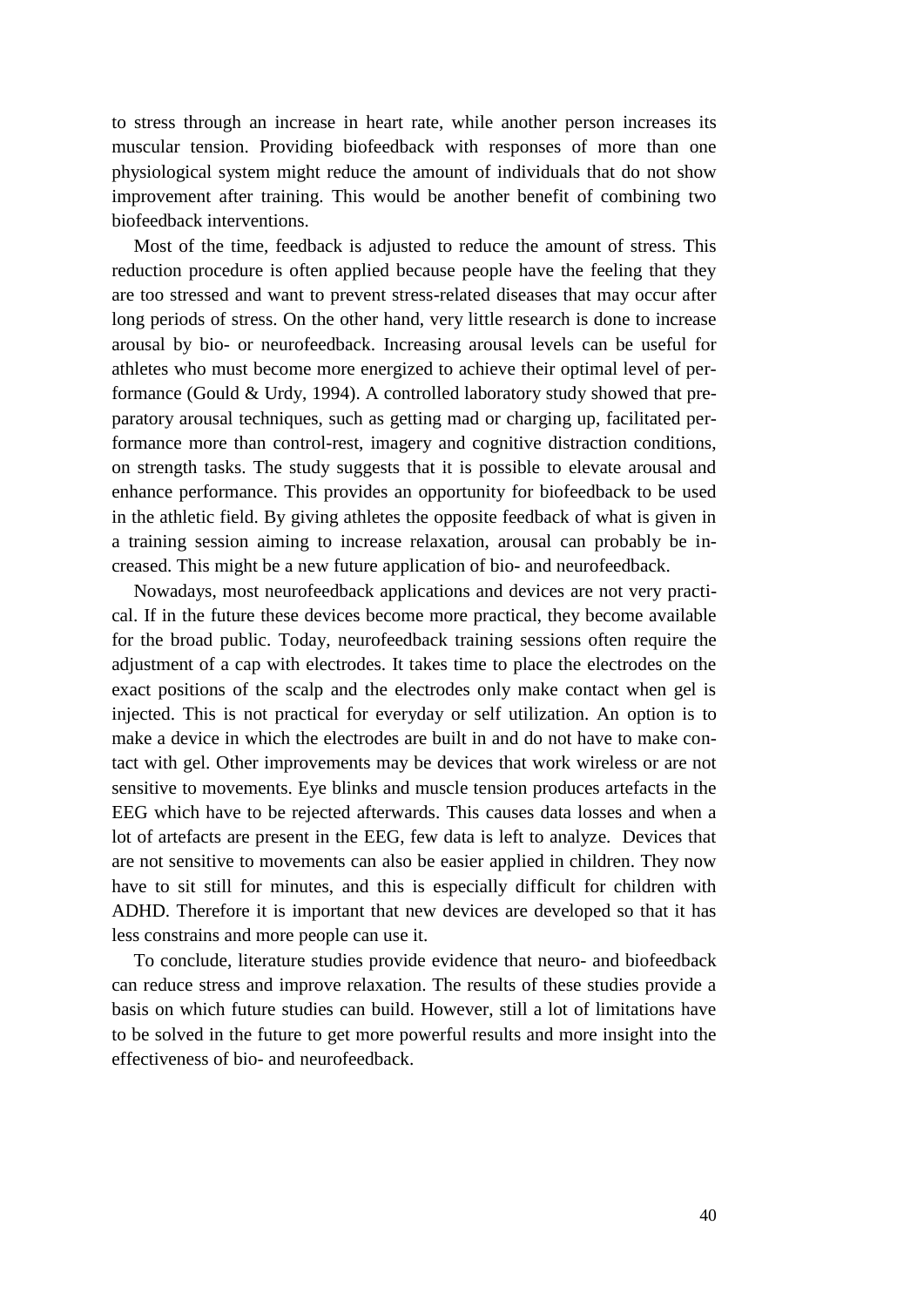# <span id="page-40-0"></span>**References**

- Ahuja, N.D., Agarwal, A.K., Mahajan, N.M., Mehta, N.H., Kapadia, H.N. (2003). GSR and HRV: Its application in clinical diagnosis. *Proceedings of the 16th IEEE symposium on computer-based medical systems*, 279-283
- Angelakis, E., Stathopoulou, S., Frymiare, J.L., Green, D.L., Lubar, J.F., Kounios, J. (2007). EEG neurofeedback: a brief overview and an example of peak alpha frequency training for cognitive enhancement in the elderly. *The Clinical Neuropsychologist*, 21, 110-129.
- Batty, M.J., Bonnington, S., Tang, B-K, Hawken, M.B., Gruzelier, J.H. (2006). Relaxation strategies and enhancement of hypnotic susceptibility: EEG neurofeedback, progressive muscle relaxation and self-hypnosis. *Brain research Bulletin*, 71, 83-90
- Benarroch, E.E. (2007). The autonomic nervous system: basic anatomy and physiology. *Continuum Lifelong Learning in Neurology*, 13 (6), 13-32
- Cantor, D.S. (1999). An overview of quantitative EEG and its applications to neurofeedback. In: *Introduction to quantitative EEG and neurofeedback, Edited by James R. Evans and Andrew Abarbanel, Academic Press, San Diego, CA, USA*
- Cho, M.K, Jang, H.S., Jeong, S-H., Jang, I-S., Choi, B-J., Lee, M-G.T. (2008). Alpha neurofeedback improves the maintaining ability of alpha activity. *Behavioural, Integrative and clinical neuroscience*, 19 (3), 315-343
- Chrousos, G.P. (2009). Stress and disorders of the stress system. *Nature Reviews Endocrinology*, 5, 374-381
- Conde Pastor, M., Menéndez, F.J., Sanz, M.T., Vila Abad, E. (2008). The influence of respiration on biofeedback techniques. *Applied Psychophysiology and Biofeedback*, 33 (1), 49-54
- Critchley, H.D., Melmed, R.N., Featherstone, E., Mathias, C.J., Dolan, R.J. (2001). Brain activity during biofeedback relaxation. *Brain*, 124, 1003- 1012
- Critchley, H.D. (2002). Electrodermal responses: what happens in the brain. *The Neuroscientist*, 8 (2), 132-142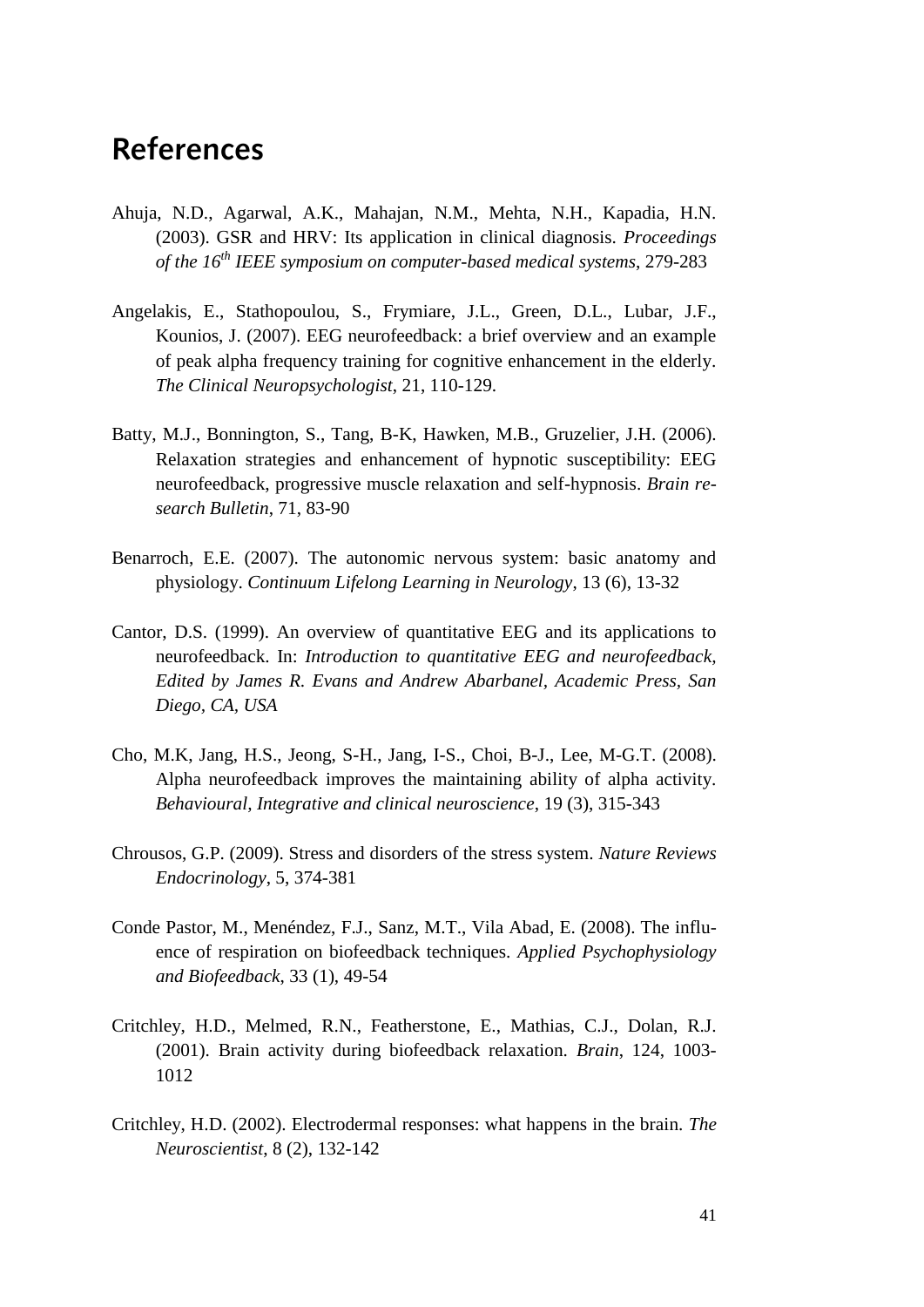- Critchley, H.D., Melmed, R.N., Featherstone, E., Mathias, C.J., Dolan, R.J. (2002). Volitional control of autonomic arousal: a functional magnetic resonance study. *NeuroImage*, 16 (4), 909-919
- Critchley, H.D. (2009). Psychophysiology of neural, cognitive and affective integration: fMRI and autonomic indicants. *International Journal of Psychophysiology,* doi: 10.1016/j.ijpsycho.2009.01.012
- Demos, J.N. (2005). Getting started with neurofeedback. *W.W. Norton & Company, Inc, New York, NY, USA*
- Denver, R.J. (2009). Structural and functional evolution of vertebrate neuroendocrine stress systems. *Trends in Comparative Endocrinology and Neurobiology: Annals of the New York Academy of Sciences*, 1163, 1-16
- Egner, T., Gruzelier, J.H. (2001). Learned self-regulation of EEG frequency components affects attention and event related brain potentials in humans. *NeuroReport*, 12 (18), 4155-4159
- Egner, T., Strawson, E., Gruzelier, J.H. (2002). EEG signature and phenomenology of alpha/theta neurofeedback training versus mock feedback. *Applied Psychophysiology and Biofeedback*, 27 (4), 261-270
- Eriksen, H.R., Olff, M., Murison, R., Ursin, H. (1999). The time dimension in stress responses: relevance for survival and health. *Psychiatry Research*, 85, 39-50
- Gould, D., Urdy, E. (1994). Psychological skills for enhancing performance: arousal regulation strategies. *Medicine and science in sports and exercise*, 26 (4), 478-485
- Grillon, C. (2008). Models and mechanisms of anxiety: evidence from startle studies. *Psychopharmacology*, 199, 421-437
- Hammond, D.C. (2005). Neurofeedback with anxiety and affective disorders. *Child and adolescent psychiatric clinics of North America*, 14, 105-123
- Hammond, D.C. (2006). What is neurofeedback? *Journal of Neurotherapy*, 10 (4), 25-36
- Heinrich, H., Gevensleben, H., Strehl, U. (2007). Annotation: Neurofeedback train your brain to train behaviour. *Journal of Child Psychology and Psychiatry*, 48 (1), 3-16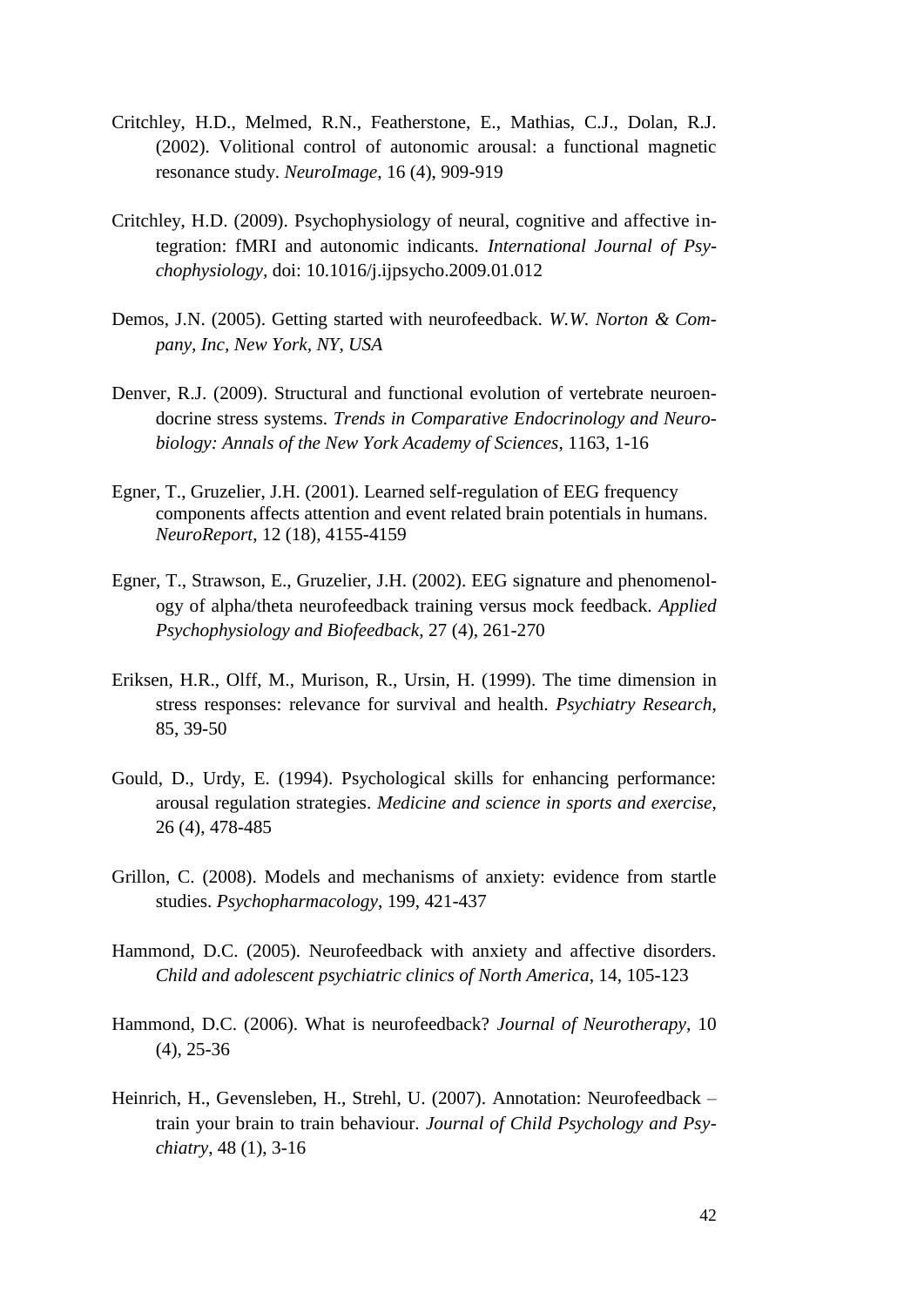- Herman, J.P., Figueiredo, H., Mueller, N.K., Ulrich-Lai, Y., Ostrander, M.M., Choi, D.C., Cullinan, W.E. (2003). Central mechanisms of stress integration: hierarchical circuitry controlling hypothalamo-pituitary-adrenocortical responsiveness. *Frontiers in Neuroendocrinology*, 24, 151-180
- Herman, J.P., Ostrander, M.M., Mueller, N.K., Figueiredo, H. (2005). Limbic system mechanisms of stress regulation: hypothalamo-pituitary-adrenocortical axis. *Progress in Neuro-Psychopharmacology & Biological Psychiatry*, 29, 1201-1213
- Horowitz, S. (2006). Biofeedback applications. *Alternative & Complementary Therapies*, 12 (6), 275-281
- Jänig,W. (2006). Integrative action of the autonomic nervous system. *Cambridge University Press, Cambridge, UK*
- Jankord, R., Herman, J.P. (2008). Limbic regulation of hypothalamo-pituitaryadrenocortical function during acute and chronic stress. *Annals of the New York Academy of Sciences*, 1148, 64-73
- Klajner, F., Hartman, L.M., Sobell, M.B. (1984) Treatment of substance abuse by relaxation training: a review of its rationale, efficacy and mechanisms. *Addictive behaviors*, 9, 41-55
- Koppenaal, D. (2007). Neurofeedback. *Skepter*, 20 (2), 24-30
- Lehrer, P.M., Vaschillo, E.G. (2003). Heart rate variability biofeedback: a new tool for improving autonomic homeostasis and treating emotional and psychosomatic diseases. *Japanese Journal of Biofeedback Research*, 30, 7-16
- Lehrer, P.M., Vaschillo, E.G., Vaschillo, B., Lu, S-E., Eckberg, D.L., Edelberg, R., Shih, W-J., Lin, Y., Kuusela, T.A., Tahvanainen, K.U.O., Hamer, R.M. (2003). Heart rate variability biofeedback increases baroreflex gain and peak expiratory flow. *Psychosomatic Medicine*, 65, 796-805
- Linden, W., Mosely, J.V. (2006) The efficacy of behavioral treatments for hypertension. *Applied Psychophysiology and Biofeedback*, 31 (1), 51-63
- Lopes da Silva, F. (1991). Neural mechanisms underlying brain waves: from neural membranes to networks. *Electroencephalography and clinical Neuroscience*, 79, 81-93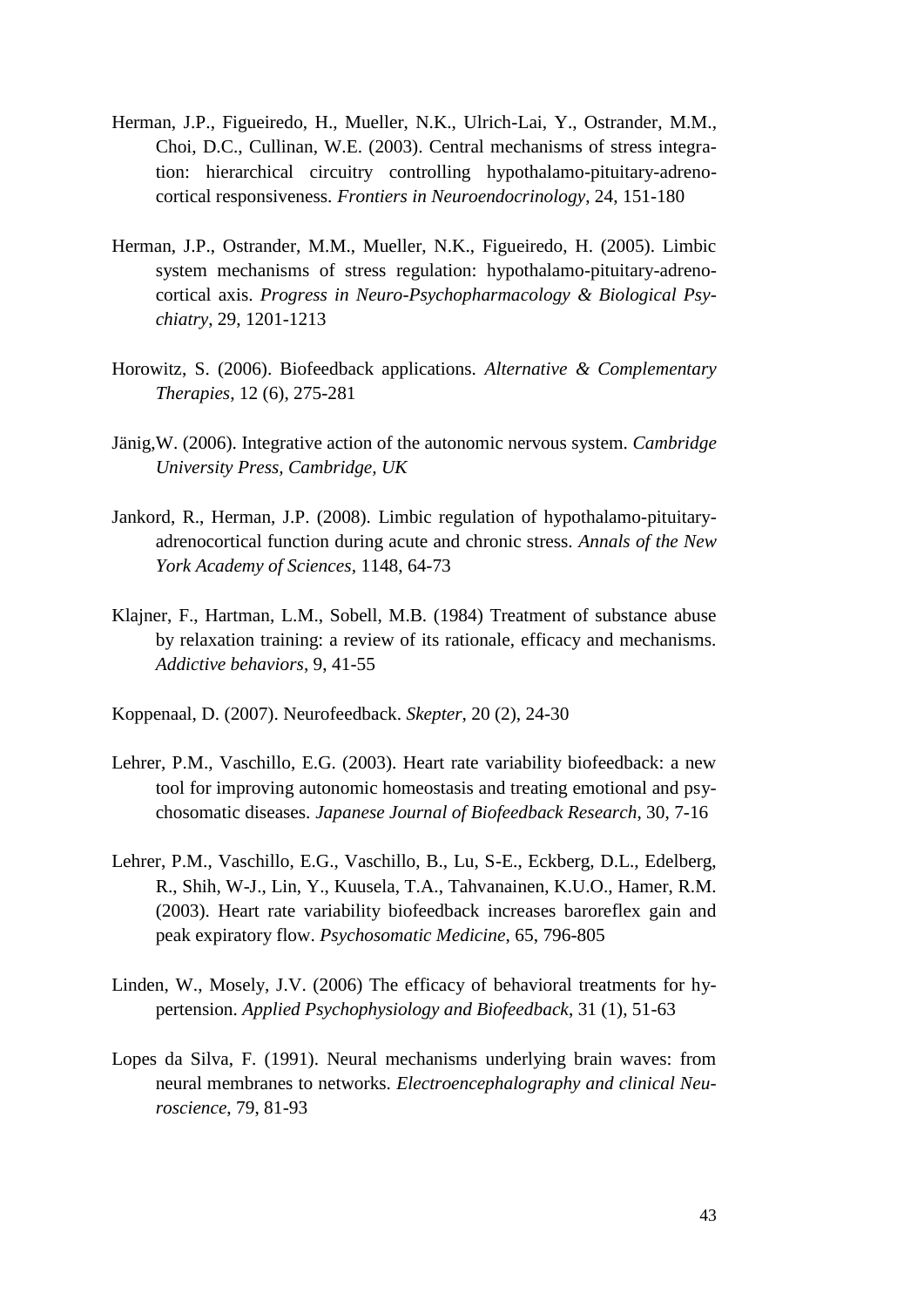- London, P., Cooper, L.M., Engstrom, D.R. (1974). Increasing hypnotic susceptibility by brain wave feedback. *Journal of Abnormal Psychology*, 83 (5), 554-560
- Malik, M. (1996). Heart rate variability. Standards of measurement, physiological interpretation, and clinical use. *European Heart Journal*, 17, 354-381
- McEwen, B.S. (1998) Stress, adaptation, and disease. *Annals of the New York Academy of Sciences*, 840, 33-44
- McEwen, B.S. (2007) Physiology and neurobiology of stress and adaptation: central role of the brain. *Physiological Reviews*, 87, 873-904
- McGrady, A., Woerner, M., Argueta Bernal, G.A., Higgins Jr., J.T. (1987). Effect of biofeedback-assisted relaxation blood pressure and cortisol levels in normotensives and hypertensives. *Journal of Behavioral Medicine*, 10 (3), 301-310
- Miller, D.M., O"Callaghan, J.P. (2002). Neuroendocrine aspects of the response to stress. *Metabolism*, 51 (6) Suppl. 1 (June), 5-10
- Moravec, C.S. (2008). Biofeedback therapy in cardiovascular disease: rationale and research overview. *Cleveland Clinic Journal of Medicine*, 75 Suppl. 2, S35-S38
- Nagai, Y., Critchley, H.D., Featherstone, E., Trimble, M.R., Dolan, R.J. (2004). Activity in ventromedial prefrontal cortex covaries with sympathetic skin conductance level: a physiological account of a "default mode" of brain function. *NeuroImage*, 22, 243-251
- Nakao, M., Yano, E., Nomura, S., Kuboki, T. (2003). Blood pressure lowering effects of biofeedback treatment in hypertension: a meta-analysis of randomized controlled trials. *Hypertension Research*, 26, 37-46
- Nesse, R.M., Young, E.A. (2000). Evolutionary origins and functions of the stress response. *Encyclopedia of Stress*, 2, 79-84
- Noble, R.E. (2002). Diagnosis of stress. *Metabolism,* 51 (6), Suppl. 1 (June), 37- 39
- Norris, S.L., Currieri, M. (1999). Performance enhancement training through neurofeedback. In: *Introduction to quantitative EEG and neurofeedback, Edited by James R. Evans and Andrew Abarbanel, Academic Press, San Diego, CA, USA*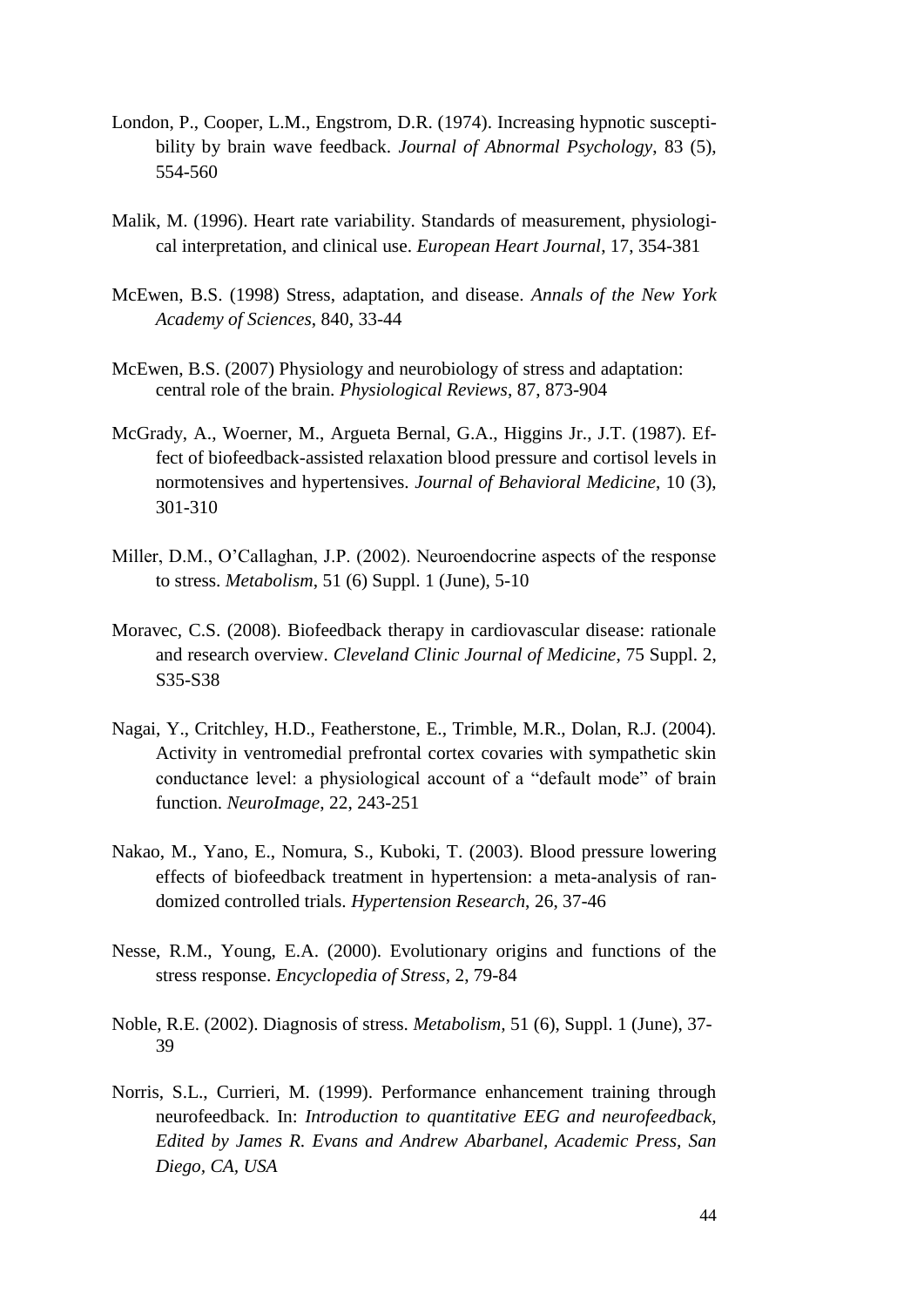- Nowlis, D., Kamiya, J. (1970). The control of electroencephalographic alpha rhythms through auditory feedback and the associated mental activity. *Psychophysiology*, 6 (4), 476-484
- Peniston, E.G. (1998). The Peniston-Kulkosky Brainwave Neurofeedback Therapeutic Protocol: the future psychotherapy for alcoholism /PTSD/behavioural medicine. *The American Academy of Experts in Traumatic Stress,* www.aaets.org/article47.htm
- Peniston, E.G., Kulkosky, P.J. (1999). Neurofeedback in the treatment of addictive disorders. In: *Introduction to quantitative EEG and neurofeedback, Edited by James R. Evans and Andrew Abarbanel, Academic Press, San Diego, CA, USA*
- Pruessner, J.C., Dedovic, K., Pruessner, M., Lord, C., Buss, C., Collins, L., Dagher, A., Lupien, S.J. (2009). Stress regulation in the central nervous system: evidence from structural and functional neuroimaging studies in human populations. *Psychoneuroendocrinology,* doi: 10.1016 /j.psyneuen.2009.02.016
- Rainforth, M.V., Schneider, R.H., Nidich, S.I., Gaylord-King, C., Salerno, J.W., Anderson, J.W. (2007). Stress reduction programs in patients with elevated blood pressure: a systematic review and meta-analysis. *Current Hypertension Reports*, 9 (6), 520-528
- Schwartz, M.S., Andrasik, F. (2003). Biofeedback: a practioner's guide. *The Guilford press, New York, NY, USA*
- Shields, R.W. (1993). Functional anatomy of the autonomic nervous system. *Journal of Clinical Neurophysiology*, 10 (1), 2-13
- van den Bergh, W. (2007). Neurofeedback en toestandsregulatie bij ADHD. Een therapie zonder medicatie. *Lorre Engineering, Lede, Belgium*
- Vaschillo, E.G., Vaschillo, B., Lehrer, P.M. (2006). Characteristics of resonance in heart rate variability stimulated by biofeedback. *Applied Psychophysiology and Biofeedback*, 31 (2), 129-142
- Vernon, D.J., Egner, T, Cooper, N., Compton, T., Neilands, C., Sheri, A., Gruzelier, J.H. (2003). The effect of training distinct neurofeedback protocols on aspects of cognitive performance. *International Journal of Psychophysiology*, 47, 75-85